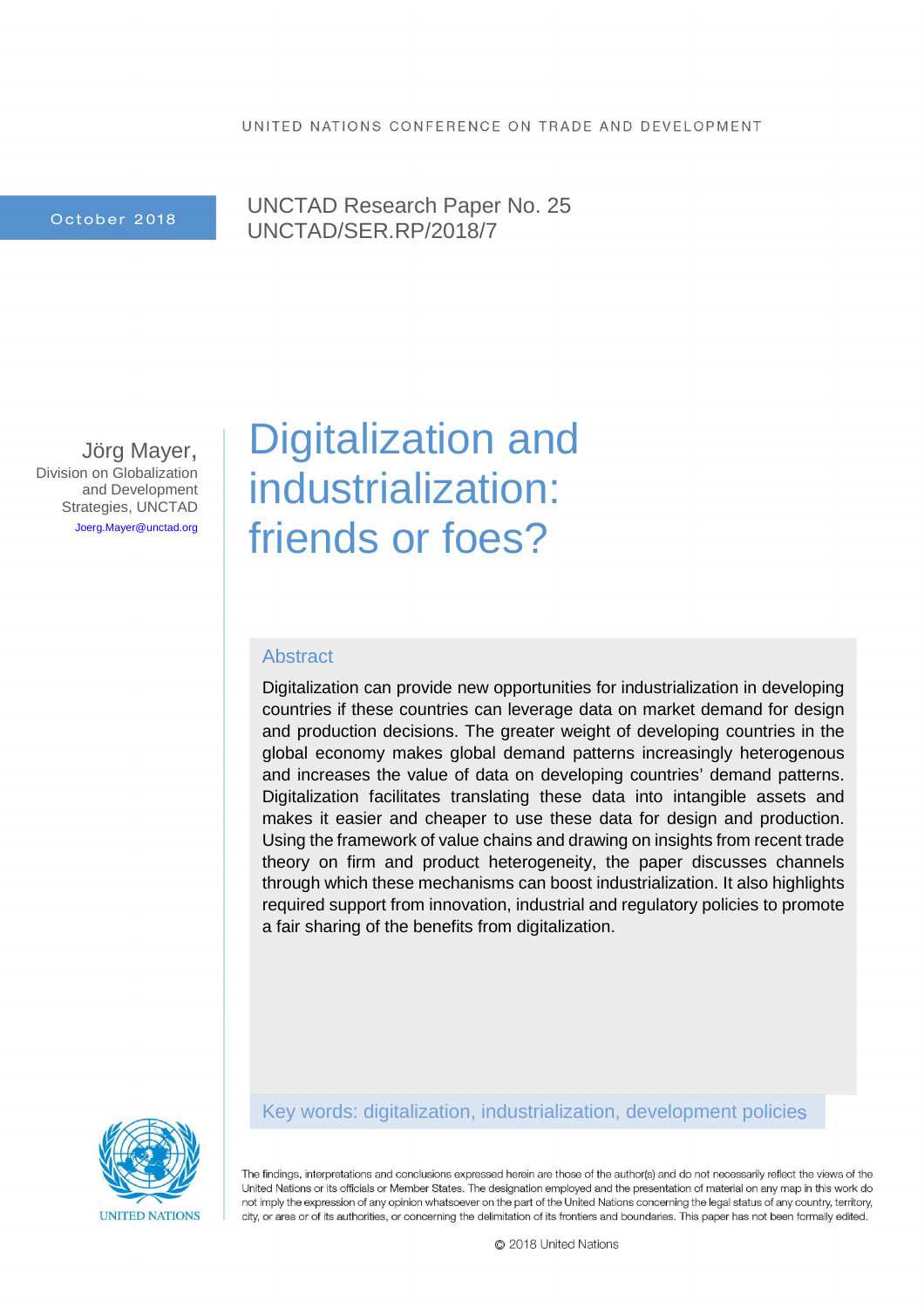## **Contents**

 $\_$  ,  $\_$  ,  $\_$  ,  $\_$  ,  $\_$  ,  $\_$  ,  $\_$  ,  $\_$  ,  $\_$  ,  $\_$  ,  $\_$  ,  $\_$  ,  $\_$  ,  $\_$  ,  $\_$  ,  $\_$  ,  $\_$  ,  $\_$  ,  $\_$  ,  $\_$  ,  $\_$  ,  $\_$  ,  $\_$  ,  $\_$  ,  $\_$  ,  $\_$  ,  $\_$  ,  $\_$  ,  $\_$  ,  $\_$  ,  $\_$  ,  $\_$  ,  $\_$  ,  $\_$  ,  $\_$  ,  $\_$  ,  $\_$  ,

| 1. |                                                                                      |  |
|----|--------------------------------------------------------------------------------------|--|
| 2. | Digital technologies in value chains: channels for industrialization  4              |  |
|    | 2.3 Digitalization: potential impacts on the manufacturing process 11<br>(i)<br>(ii) |  |
| 3. |                                                                                      |  |
|    |                                                                                      |  |
|    | (i)                                                                                  |  |
|    | (ii)                                                                                 |  |
|    |                                                                                      |  |
|    |                                                                                      |  |
| 4. |                                                                                      |  |

## Acknowledgements

 Parts of this paper draw on the author's contribution to UNCTAD's Trade and Development Report 2018. The author is grateful to Rashmi Banga for helpful discussion and to Xiaolan Fu, Angel Gonzalez-Sanz, Adrian Wood and seminar participants at UNCTAD, the Free University of Berlin, the University of Pretoria and the University of Beijing for helpful comments on earlier drafts. The opinions expressed are solely those of the author and do not necessarily reflect the views of UNCTAD or its member States.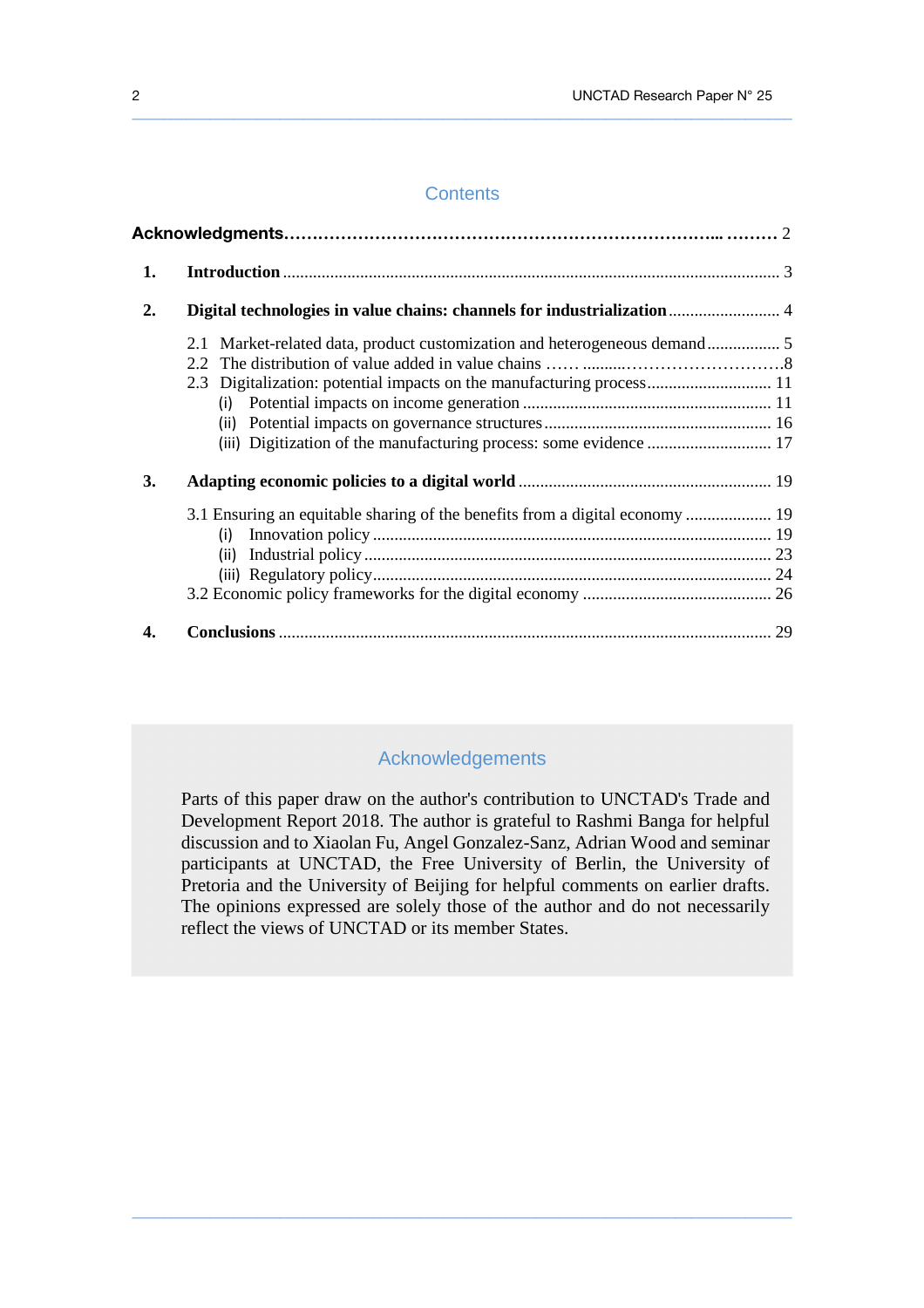# 1. Introduction

Recent industrialization patterns are causing increasing pessimism about manufacturing as an engine of development. Peak shares of manufacturing in total employment and output in today's economies are lower and in many developing countries occur at lower levels of per capita income than in the now industrialized countries – a phenomenon known as "pre-mature" deindustrialization (e.g. Rodrik,  $2016$ ).<sup>1</sup> In addition, the global trade slowdown and expected prolonged structurally weak growth in developed countries are darkening prospects for traditional export-oriented industrialization strategies (UNCTAD, 2013; IMF, 2017). Moreover, international production sharing through global value chains has made different countries to adopt different modes of production in the same industrial sector, so that the productivity and employment gains from manufacturing have been determined less by sectoral specialization and more by modes of production. Finally, some argue that robotization puts at risk two-thirds of all jobs in developing countries (e.g. World Bank, 2016), and that reshoring to developed countries further jeopardizes their manufacturing activities (e.g. Boston Consulting Group, 2011).

 $\_$  ,  $\_$  ,  $\_$  ,  $\_$  ,  $\_$  ,  $\_$  ,  $\_$  ,  $\_$  ,  $\_$  ,  $\_$  ,  $\_$  ,  $\_$  ,  $\_$  ,  $\_$  ,  $\_$  ,  $\_$  ,  $\_$  ,  $\_$  ,  $\_$  ,  $\_$  ,  $\_$  ,  $\_$  ,  $\_$  ,  $\_$  ,  $\_$  ,  $\_$  ,  $\_$  ,  $\_$  ,  $\_$  ,  $\_$  ,  $\_$  ,  $\_$  ,  $\_$  ,  $\_$  ,  $\_$  ,  $\_$  ,  $\_$  ,

Services are often proposed as an alternative escalator to economic development. Some see services play this role on their own, mainly in two ways: first, some services (transport, communication, finance) are found to promote productivity growth at least as much as manufacturing activities (e.g. Ghani and O'Connell, 2014; IMF, 2018a) and, second, services liberalization is seen as further increasing the potential for the unbundling of production, which together with new information technologies can allow business process outsourcing or online gig work to emerge as new export-led development strategies (e.g. Baldwin, 2016). Others argue that services can drive development as a complement to manufactures, based on two observations: first, firms increasingly augment their manufactured goods with firm-specific assets based on services in advertising, finance and after-sales care that reinforce brand loyalty (e.g. Hallward-Driemeier and Nayyar, 2017) and, second, digitalization causes a blurring of the traditional boundaries between industrial and services activities and sizably changes how the manufacturing process is undertaken and organized in value chains (e.g. De Backer and Flaig, 2017).

Two features stand out from this discussion: (i) a reduced scope for traditional export-oriented industrialization as a development strategy, implying that developing countries may need new sources of activities that allow for employment and per capita income growth; and (ii) an ambivalent role of digitalization: it may cause reshoring and oust manufacturing as an engine of development, or it may cause manufacturing and services activities to be more closely interwoven, with the ensuing servicification of manufacturing providing novel ways for industrialization to drive economic development.

Large-scale use of digital technologies is still unfolding, particularly in developing countries, and the precise impact of digitalization remains uncertain. But a clear understanding of the channels through which these technologies may affect industrialization is crucial to monitoring and influencing these effects. The paper's main contribution is to facilitate such a better understanding and to highlight what policies could make digitalization and industrialization complements, rather than substitutes, as well as allow for the benefits of digitalization to be shared widely.

The paper uses the framework of value chains and insights from recent trade theory. Much of the high value-added pre-production (research and development (R&D), and design) and postproduction (marketing, logistics and distribution) segments are currently located in developed countries; developing countries specialize in the lower value-added production segment, focused on mass production (e.g. World Bank et al., 2017). Digitalization affects this pattern by allowing market-related data to be increasingly important determinants of both the design and production

 $\_$  ,  $\_$  ,  $\_$  ,  $\_$  ,  $\_$  ,  $\_$  ,  $\_$  ,  $\_$  ,  $\_$  ,  $\_$  ,  $\_$  ,  $\_$  ,  $\_$  ,  $\_$  ,  $\_$  ,  $\_$  ,  $\_$  ,  $\_$  ,  $\_$  ,  $\_$  ,  $\_$  ,  $\_$  ,  $\_$  ,  $\_$  ,  $\_$  ,  $\_$  ,  $\_$  ,  $\_$  ,  $\_$  ,  $\_$  ,  $\_$  ,  $\_$  ,  $\_$  ,  $\_$  ,  $\_$  ,  $\_$  ,  $\_$  ,

l

<sup>&</sup>lt;sup>1</sup> For critical discussion, see Haraguchi, Cheng and Smeets, 2017; and Wood, 2017.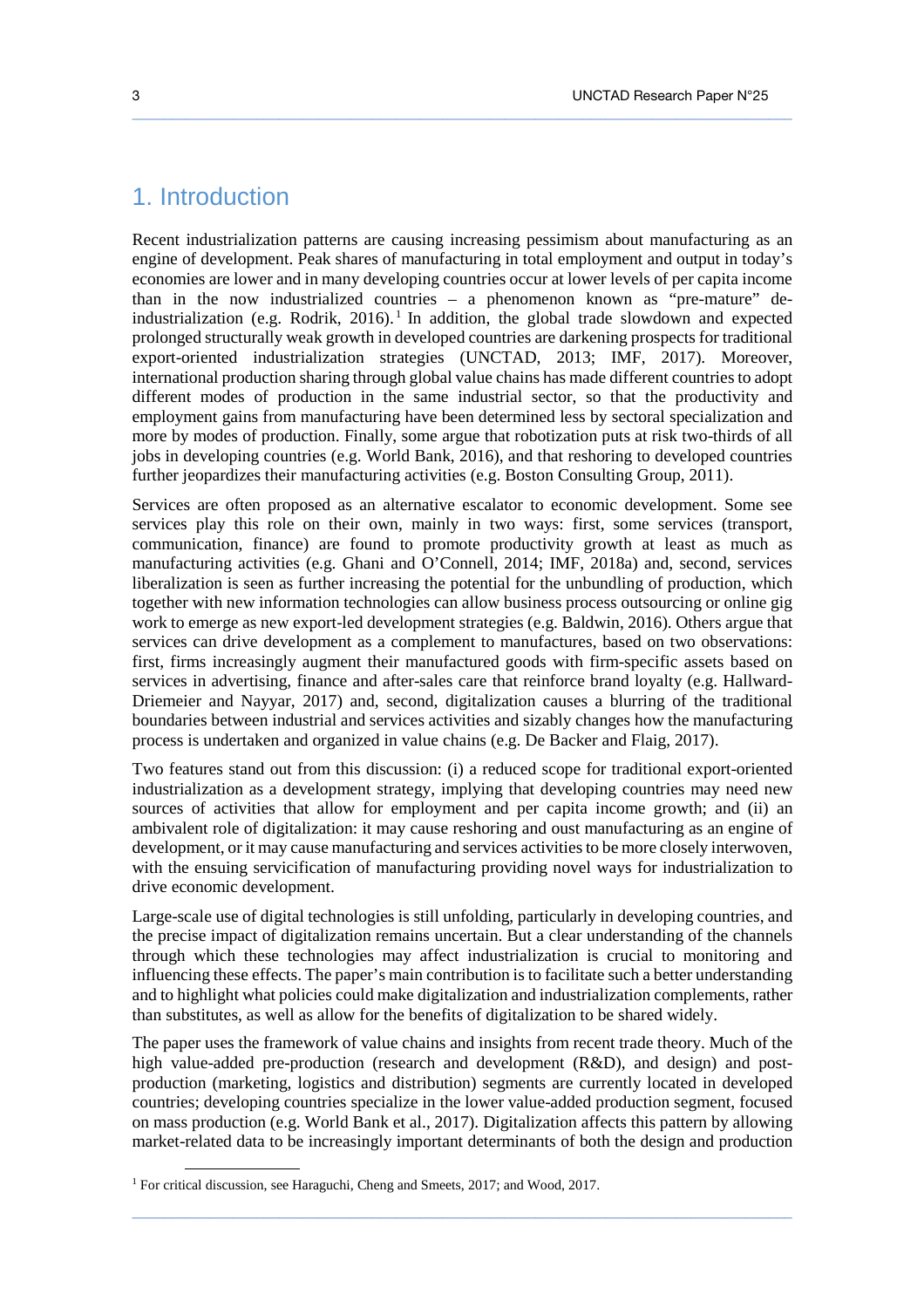segments of manufacturing. It also makes product innovation and design cheaper and smaller production runs economically profitable, driving an overall shift in emphasis from mass production towards more customization. This shift could imply production to be located geographically close to the designers and engineers that develop products. Insights from the recent trade literature focusing on firm and product heterogeneity (e.g. Eckel and Neary, 2010) and the role of uncertainty in shaping trade (e.g. Arkolakis, 2010) indicate under what circumstances the pre- and post-production segments might move to developing countries, instead of seeing the production segment moving to developed countries.

 $\_$  ,  $\_$  ,  $\_$  ,  $\_$  ,  $\_$  ,  $\_$  ,  $\_$  ,  $\_$  ,  $\_$  ,  $\_$  ,  $\_$  ,  $\_$  ,  $\_$  ,  $\_$  ,  $\_$  ,  $\_$  ,  $\_$  ,  $\_$  ,  $\_$  ,  $\_$  ,  $\_$  ,  $\_$  ,  $\_$  ,  $\_$  ,  $\_$  ,  $\_$  ,  $\_$  ,  $\_$  ,  $\_$  ,  $\_$  ,  $\_$  ,  $\_$  ,  $\_$  ,  $\_$  ,  $\_$  ,  $\_$  ,  $\_$  ,

The next section describes the main characteristics of new digital technologies and discusses channels through which digitalization may affect the various segments of the manufacturing process and how they are organized through value chains. It interprets evidence on the greater weight of developing countries in the global economy to imply an increase in the economic value of data on their demand patterns for design and production decisions. Given that digitalization enables the translation of these data into intangible assets and that it makes both market intelligence and product design cheaper and easier accessible for developing countries, the section emphasizes the capacity to leverage data on market demand for design and production decisions as a key determinant for digitalization to provide new opportunities for industrialization in developing countries. Section 3 turns to related policy issues. It recognizes that integration of developing countries into the digital economy is contingent on their provision of digital infrastructure and skills, as well as associated institutional capabilities. But it emphasizes that a fair sharing of the benefits from digitalization will depend on ambitious policies both (i) in developing countries, especially regarding innovation and industrial policies, and (ii) by the international community that needs to adjust antitrust, competition and regulatory policies to avert the winners-take-most tendency of digitalization. Section 4 summarizes the main findings and policy conclusions, emphasizing that whether digitalization and industrialization are friends or foes is largely an outcome of policy choices.

# 2. Digital technologies in value chains: channels for industrialization

Digitalization gives intangibles a more prominent role in income generation, including along value chains. Intangibles refer to R&D, design, blueprints, software, market research and branding, databases etc. (e.g. Haskel and Westlake, 2018: table 2.1).<sup>2</sup> The data that express these intangibles and their codification through digitization drive the various new digital technologies, emphasized here (table 1).

Industrial use of these new digital technologies is at different stages of readiness. Industrial robots have experienced rapidly growing deployment, especially since 2010, even though their use remains concentrated in developed and a few developing countries at an advanced stage of industrialization (Mayer, 2018). The use of additive manufacturing has also grown rapidly. But this growth partly relates to the expiry of some core patents, so that improved accessibility of 3Dsystems mainly regards technology that is somewhat dated and concerns prototyping and product development. Frontier 3D-systems allowing for decentralised batch production of final goods from multiple materials remain expensive (Ernst and Young, 2016) but are expected to be widely accessible by 2022–2025 (WEF, 2015). Big Data and cloud computing is projected to grow exponentially (Purdy and Daugherty, 2017) and to be widely accessible by 2024. Wide accessibility of artificial intelligence is expected by 2025–2026 (WEF, 2015).

 $\_$  ,  $\_$  ,  $\_$  ,  $\_$  ,  $\_$  ,  $\_$  ,  $\_$  ,  $\_$  ,  $\_$  ,  $\_$  ,  $\_$  ,  $\_$  ,  $\_$  ,  $\_$  ,  $\_$  ,  $\_$  ,  $\_$  ,  $\_$  ,  $\_$  ,  $\_$  ,  $\_$  ,  $\_$  ,  $\_$  ,  $\_$  ,  $\_$  ,  $\_$  ,  $\_$  ,  $\_$  ,  $\_$  ,  $\_$  ,  $\_$  ,  $\_$  ,  $\_$  ,  $\_$  ,  $\_$  ,  $\_$  ,  $\_$  ,

 $\ddot{\phantom{a}}$ 

<sup>&</sup>lt;sup>2</sup> For discussion and empirical evidence on the greater role of intangibles in economic activities, see e.g. WIPO, 2017.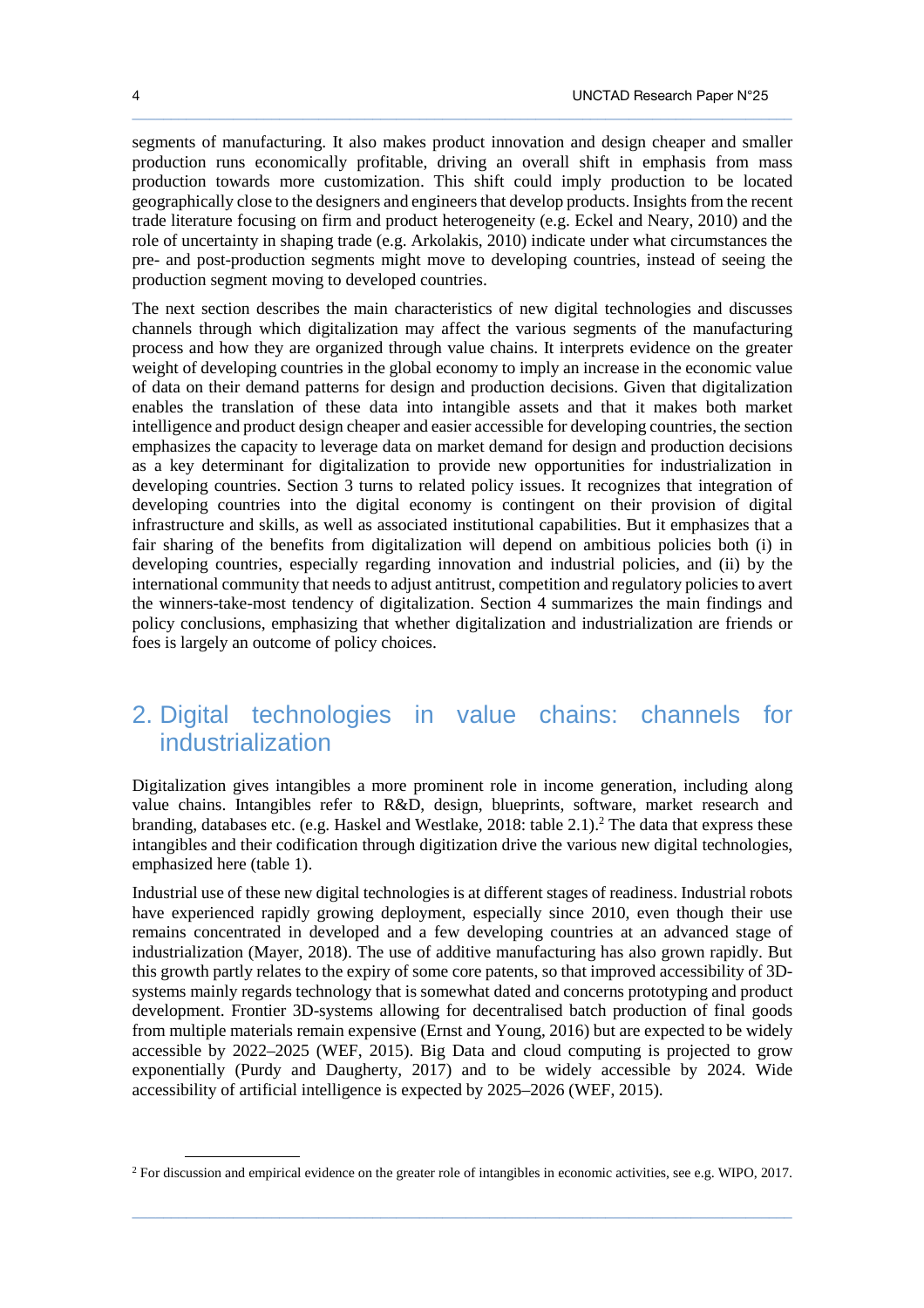## Table 1. Main digital technologies used in a digitalized manufacturing process

 $\_$  ,  $\_$  ,  $\_$  ,  $\_$  ,  $\_$  ,  $\_$  ,  $\_$  ,  $\_$  ,  $\_$  ,  $\_$  ,  $\_$  ,  $\_$  ,  $\_$  ,  $\_$  ,  $\_$  ,  $\_$  ,  $\_$  ,  $\_$  ,  $\_$  ,  $\_$  ,  $\_$  ,  $\_$  ,  $\_$  ,  $\_$  ,  $\_$  ,  $\_$  ,  $\_$  ,  $\_$  ,  $\_$  ,  $\_$  ,  $\_$  ,  $\_$  ,  $\_$  ,  $\_$  ,  $\_$  ,  $\_$  ,  $\_$  ,

| <b>Technology</b>                                                     | <b>Attributes</b>                                                                                                                                                                                                                                                                                                                                                                                                                                                                                                                                                                   |
|-----------------------------------------------------------------------|-------------------------------------------------------------------------------------------------------------------------------------------------------------------------------------------------------------------------------------------------------------------------------------------------------------------------------------------------------------------------------------------------------------------------------------------------------------------------------------------------------------------------------------------------------------------------------------|
| Industrial robots                                                     | Industrial<br>robots<br>automatically controlled,<br>are<br>reprogrammable,<br>multipurpose manipulators programmable in three or more axes, which<br>may be either fixed in place or mobile for use in industrial automation                                                                                                                                                                                                                                                                                                                                                       |
|                                                                       | applications. They largely rely on algorithms driven by software, which<br>may be enabled to communicate with other machines through the Internet                                                                                                                                                                                                                                                                                                                                                                                                                                   |
|                                                                       | of Things and to engage in self learning and autonomous reprogramming<br>through artificial intelligence. Industrial robots tend to substitute routine<br>tasks in workers' occupations.                                                                                                                                                                                                                                                                                                                                                                                            |
| Additive<br>manufacturing (three-<br>dimensional<br>(3D)<br>printing) | 3D printing builds products by adding materials in layers. Using 3D<br>modelling software, machine equipment and layering material, additive<br>manufacturing equipment reads data from CAD files and applies layers of<br>liquid, powder, sheet material or other, to fabricate a 3D object. Using<br>these techniques reduces the time, material use and number of skilled<br>workers needed for design, prototyping and product layout and facilitates<br>product customization.                                                                                                 |
| Big data and cloud<br>computing                                       | Big data analytics refers to a set of techniques that allows voluminous<br>amounts of machine-readable data to be rapidly generated, accessed,<br>processed and analysed. These processes are often undertaken through<br>cloud computing that substantially increases the availability and<br>affordability of computing services by using servers, storage, databases,<br>networking, software, analytics, etc. over the Internet (i.e. the "cloud").<br>Machine learning systems can employ these data and recommend product<br>features by predicting what customers will like. |
| Computer-aided                                                        | CAD/CAM techniques refer to software used to design and manufacture                                                                                                                                                                                                                                                                                                                                                                                                                                                                                                                 |
| design and computer                                                   | prototypes, finished products, and production runs. CAD systems allow an                                                                                                                                                                                                                                                                                                                                                                                                                                                                                                            |
| aided manufacturing<br>(CAD/CAM)                                      | engineer to view a design from any angle with the push of a button and to<br>zoom in or out for close-ups and long-distance views. In addition, the                                                                                                                                                                                                                                                                                                                                                                                                                                 |
| techniques                                                            | computer keeps track of design dependencies so that when the engineer                                                                                                                                                                                                                                                                                                                                                                                                                                                                                                               |
|                                                                       | changes one value, all other values that depend on it are automatically<br>changed accordingly, first in building designs in blueprints, and then in<br>creating or assembling physical products and parts using computer-<br>controlled equipment.                                                                                                                                                                                                                                                                                                                                 |
| Artificial intelligence                                               | Algorithms allowing computers and machines embodying or linked to                                                                                                                                                                                                                                                                                                                                                                                                                                                                                                                   |
| and machine learning                                                  | computers to learn from data and to mimic and predict human behaviour.                                                                                                                                                                                                                                                                                                                                                                                                                                                                                                              |

**Source:** Author's elaboration.

# 2.1 Market-related data, product customization and heterogeneous demand

Unlike traditional technologies, technologies based on intangibles are generally not embodied in physical capital. Instead, the activities related to intangibles may be considered services. This means that, in a digital world, services increasingly permeate the goods sector and blur the traditional boundaries between goods and services in the manufacturing process.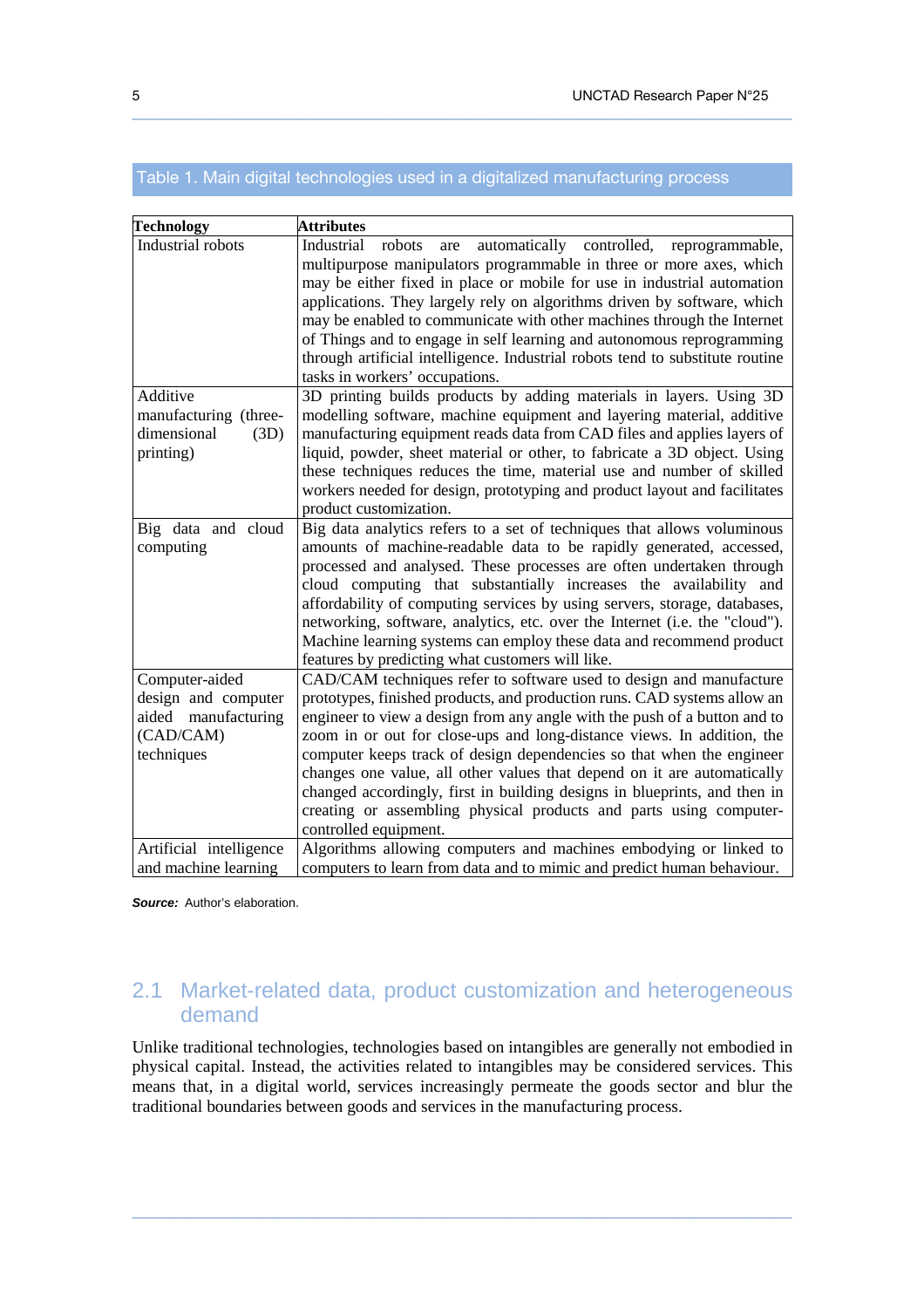A crucial part of the data reflecting intangibles regard sales and other market-related information.<sup>3</sup> The increased availability of such data and their transformation into economically meaningful knowledge, which can be used for design and production decisions, increases the role of customers (both firms and households) in the manufacturing process. It also makes a firm's ability to customize production according to such market-related information an increasingly important determinant of sales and revenue creation. Most importantly from an analytical perspective, it allows moving away from traditional value-chain concepts that focus on the production side and consider customers as an amorphous homogeneous entity (e.g. Baldwin, 2016) towards approaches that take the heterogeneity of customers and variety in the structure of their demand patterns into account.<sup>4</sup>

 $\_$  ,  $\_$  ,  $\_$  ,  $\_$  ,  $\_$  ,  $\_$  ,  $\_$  ,  $\_$  ,  $\_$  ,  $\_$  ,  $\_$  ,  $\_$  ,  $\_$  ,  $\_$  ,  $\_$  ,  $\_$  ,  $\_$  ,  $\_$  ,  $\_$  ,  $\_$  ,  $\_$  ,  $\_$  ,  $\_$  ,  $\_$  ,  $\_$  ,  $\_$  ,  $\_$  ,  $\_$  ,  $\_$  ,  $\_$  ,  $\_$  ,  $\_$  ,  $\_$  ,  $\_$  ,  $\_$  ,  $\_$  ,  $\_$  ,

From a development perspective, the importance of approaches that give greater attention to heterogeneous demand is to allow for an examination of the manufacturing process and its organization in value chains by linking potential changes coming from digitalization with the increased weight of developing countries in the world economy and the increased importance of their firms and citizens as potential customers. The greater the weight of developing country firms and households in global demand, the larger is the economic value of data on their demand patterns for design and production decisions.

Much of the literature on the increased weight of developing countries in global demand relates to extrapolations of broad-based income convergence before the Global Financial Crisis (e.g. Popov and Jomo, 2018). The fading of some forces that were driving these developments, such as high commodity prices, may now be causing a reversal of the widened heterogeneity of global demand patterns. However, the share of developing countries in global output measured in market prices almost doubled between 2000 and 2016 (table 2) and measured in terms of purchasing power parity accounts for over half of world output; per capita income measured in purchasing power parity continues to grow in all major developing economies (table 3a); income growth in developing countries continues to exceed growth in developed countries (UNCTAD, 2018), and wealth indicators for 2017 significantly exceeded 2000-levels in the main developing country regions, except Africa, despite falling back from 2007- or 2010-peaks (table 3b). This indicates that developing countries' weight in the world economy and the purchasing power of their citizens continue to exceed levels attained at the beginning of the millennium and that, on a variety of measures, these increased shares extend beyond a small number of individual developing countries. As a result, the economic value of data on developing countries' demand patterns has increased for both firms from developed countries that export to developing countries and for firms from developing countries that aim at serving their domestic markets or increasing South-South exports, in addition to exporting to developed countries.

 $\_$  ,  $\_$  ,  $\_$  ,  $\_$  ,  $\_$  ,  $\_$  ,  $\_$  ,  $\_$  ,  $\_$  ,  $\_$  ,  $\_$  ,  $\_$  ,  $\_$  ,  $\_$  ,  $\_$  ,  $\_$  ,  $\_$  ,  $\_$  ,  $\_$  ,  $\_$  ,  $\_$  ,  $\_$  ,  $\_$  ,  $\_$  ,  $\_$  ,  $\_$  ,  $\_$  ,  $\_$  ,  $\_$  ,  $\_$  ,  $\_$  ,  $\_$  ,  $\_$  ,  $\_$  ,  $\_$  ,  $\_$  ,  $\_$  ,

<sup>3</sup> Market-related information comprises personal and non-personal data. Control over personal data raises concerns about privacy and abuse which need to be addressed in country-specific manners, such as by regulation requiring citizens' agreement for the use of their personal data. It is still unclear whether Europe's digital trajectory combining an absence of large European digital firms with a lead in setting standards for regulation and privacy protection indicates a trade-off between strengthening data privacy and developing competitive firms that control data, or whether high data-protection standards will eventually provide an advantage for firms that base their data use on trust through respect for privacy and protection against abuse. The focus here is on controlling non-personal, product-specific data that would appear to raise fewer such issues, even though clearly distinguishing between these two data categories may not always be easy.

<sup>4</sup> Markusen, 2013, revived attention to heterogeneous demand patterns in trade theory, while this aspect has been a mainstay in development economics and structural change analyses following Chenery and Syrquin, 1975.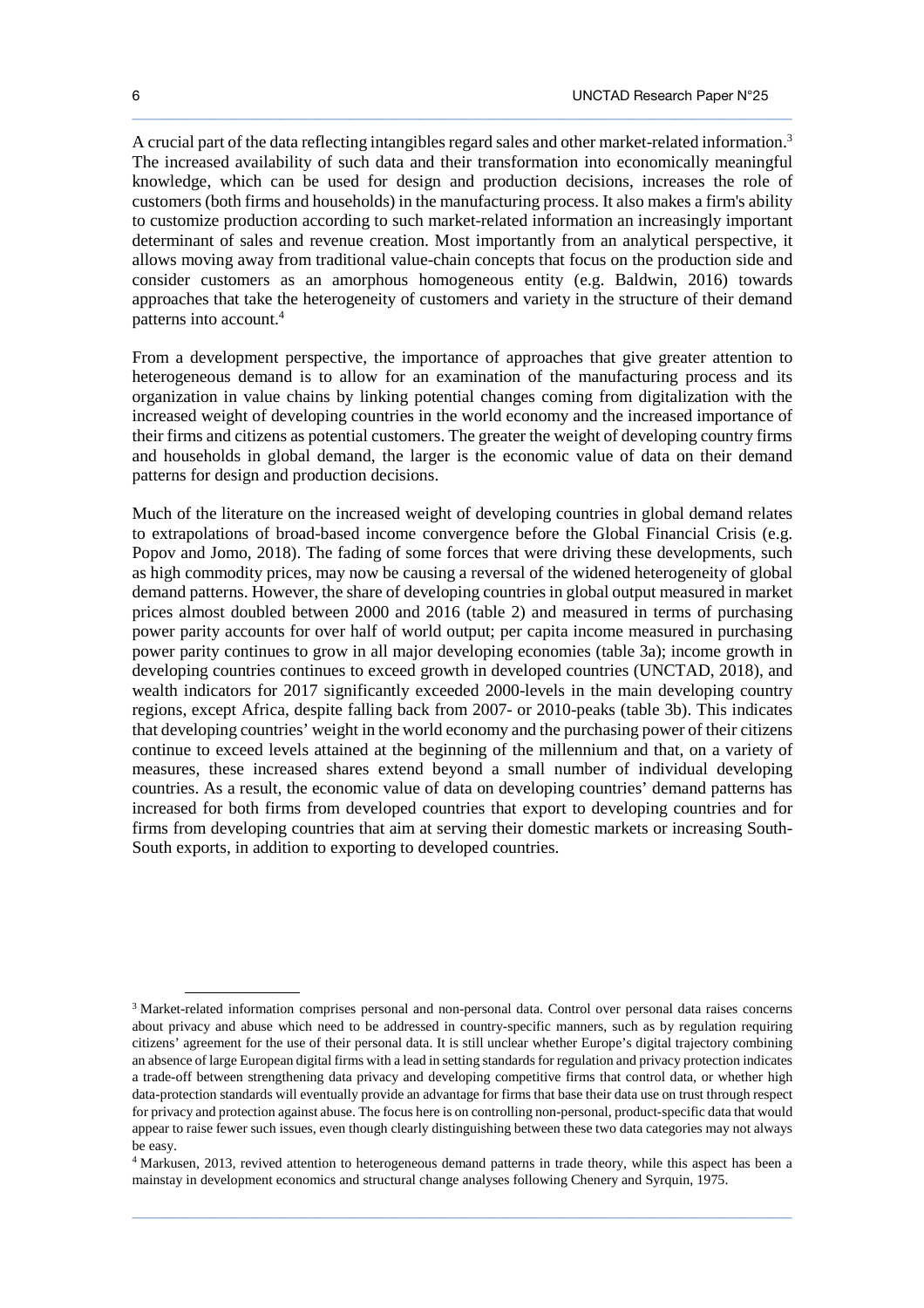|                                 | 1970 | 1980 | 1990 | 2000 | 2005 | 2010 | 2016 |
|---------------------------------|------|------|------|------|------|------|------|
| Developed economies             | 69.7 | 69.6 | 78.8 | 77.2 | 74.2 | 63.8 | 58.9 |
| Transition economies            | 13.2 | 8.2  | 3.8  | 1.1  | 2.2  | 3.2  | 2.4  |
| Developing economies            | 17.1 | 22.2 | 17.4 | 21.7 | 23.6 | 33.0 | 38.7 |
| Africa                          | 3.2  | 4.6  | 2.4  | 1.9  | 2.4  | 3.0  | 2.8  |
| Latin America and the Caribbean | 5.3  | 6.3  | 5.0  | 6.7  | 5.8  | 7.9  | 6.8  |
| West Asia                       | 1.3  | 3.2  | 2.0  | 2.2  | 2.7  | 3.3  | 3.3  |
| East, South-East and South Asia | 7.3  | 8.1  | 7.9  | 10.8 | 12.6 | 18.8 | 25.7 |
| Oceania                         | 0.1  | 0.1  | 0.1  | 0.0  | 0.1  | 0.1  | 0.1  |

#### Table 2. Shares in global output, selected country groups, 1970–2016 (percentages)

 $\_$  ,  $\_$  ,  $\_$  ,  $\_$  ,  $\_$  ,  $\_$  ,  $\_$  ,  $\_$  ,  $\_$  ,  $\_$  ,  $\_$  ,  $\_$  ,  $\_$  ,  $\_$  ,  $\_$  ,  $\_$  ,  $\_$  ,  $\_$  ,  $\_$  ,  $\_$  ,  $\_$  ,  $\_$  ,  $\_$  ,  $\_$  ,  $\_$  ,  $\_$  ,  $\_$  ,  $\_$  ,  $\_$  ,  $\_$  ,  $\_$  ,  $\_$  ,  $\_$  ,  $\_$  ,  $\_$  ,  $\_$  ,  $\_$  ,

**Source:** Author's calculations, based on UNCTADstat.<br>**Note:** Shares based on market prices and market ex

Shares based on market prices and market exchange rates.

# 2000 2005 2007 2010 2015 2017 2000 2005 2007 2010 2015 2017 Africa 0.5 0.7 1.0 0.9 0.7 0.4 n.a. n.a. n.a. n.a. n.a. n.a. South Africa 1.9 4.8 6.5 5.4 4.3 5.1 9.7 11.1 12.0 12.1 12.5 12.3 Asia-Pacific\* 1.3 2.3 3.6 3.4 3.1 3.0 n.a. n.a. n.a. n.a. n.a. n.a. China 2.3 3.8 5.4 4.6 6.7 6.7 3.7 5.7 8.6 9.4 13.5 15.2 India 0.7 1.0 1.4 1.3 1.3 1.3 2.5 3.3 3.8 4.5 5.9 6.5 Indonesia 0.5 1.2 1.9 2.2 1.7 1.9 5.9 6.9 7.5 8.6 10.5 11.3 Rep of Korea 24.4 42.2 59.3 56.8 64.9 67.9 20.8 25.5 28.0 30.4 34.2 35.9 Taiwan Province 64.6 63.1 67.5 77.1 83.5 87.3 27.2 32.5 36.2 39.4 44.1 45.8 Thailand 0.7 1.5 1.5 2.0 1.7 3.0 9.3 11.6 12.6 13.5 15.2 16.3 Latin America & Carib. 1.1 4.0 6.1 6.3 4.8 5.2 n.a. n.a. n.a. n.a. n.a. n.a. Brazil 2.2 3.4 5.4 7.4 3.7 4.6 11.5 12.4 13.4 14.6 14.8 14.2 Chile 5.1 8.1 12.0 13.6 17.6 20.1 14.2 17.0 18.5 19.3 22.2 22.4 Mexico 7.7 11.8 13.9 9.2 8.8 8.7 15.8 16.0 16.7 16.1 17.6 18.1 Europe 7.9 13.3 19.2 16.4 12.8 14.9 n.a. n.a. n.a. n.a. n.a. n.a. Japan 103.0 96.7 97.6 125.1 111.6 123.7 33.9 35.7 36.8 35.9 37.9 39.0 United States 42.8 57.3 58.3 39.5 51.1 55.9 46.0 49.7 50.9 49.3 53.0 54.2 *memo item* World 1.9 2.9 4.2 3.7 3.6 3.6 n.a. n.a. n.a. n.a. n.a. n.a. Median wealth per adult **Income per capita**  (*\$ '000* ) (*2011 international dollars, '000* ) economic groupings, 2000–2017

Table 3a. Median wealth per adult and income per capita, selected economies and

**Source**: Author's calculations, based on Credit Suisse Wealth Databook, 2017, and International Monetary Fund, World Economic Outlook database, April 2018.

 $\_$  ,  $\_$  ,  $\_$  ,  $\_$  ,  $\_$  ,  $\_$  ,  $\_$  ,  $\_$  ,  $\_$  ,  $\_$  ,  $\_$  ,  $\_$  ,  $\_$  ,  $\_$  ,  $\_$  ,  $\_$  ,  $\_$  ,  $\_$  ,  $\_$  ,  $\_$  ,  $\_$  ,  $\_$  ,  $\_$  ,  $\_$  ,  $\_$  ,  $\_$  ,  $\_$  ,  $\_$  ,  $\_$  ,  $\_$  ,  $\_$  ,  $\_$  ,  $\_$  ,  $\_$  ,  $\_$  ,  $\_$  ,  $\_$  ,

**Note**: \*\* Including Australia, Japan and New Zealand. Wealth data based on market prices and market exchange rates; income data based on purchasing power equivalents.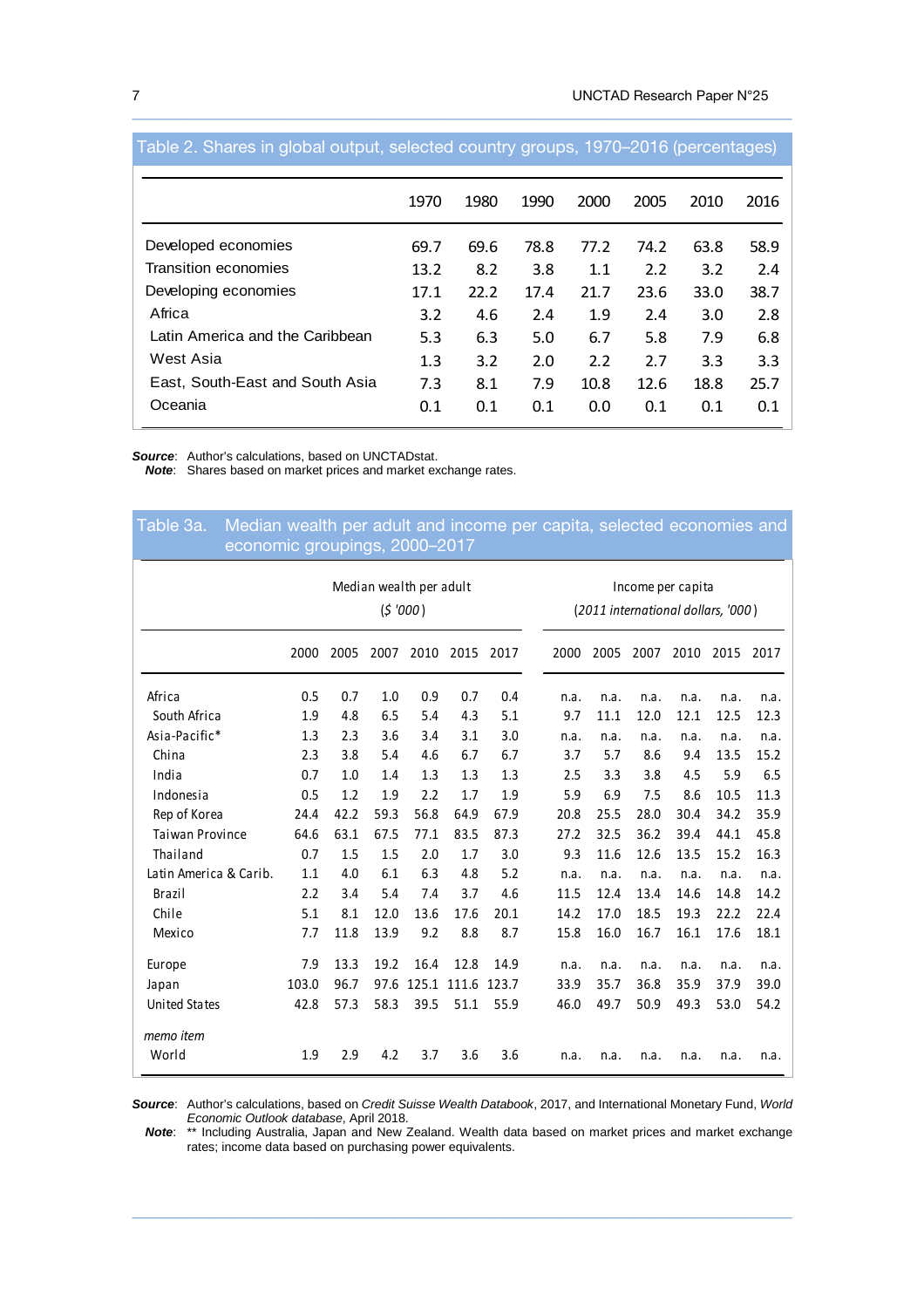| economic groupings, 2000-2017 |             |        |        |                                 |        |        |
|-------------------------------|-------------|--------|--------|---------------------------------|--------|--------|
|                               | 2000        | 2005   | 2007   | 2010                            | 2015   | 2017   |
|                               |             |        |        | Share of world total (per cent) |        |        |
| Africa                        | 1.0         | 1.1    | 1.4    | 1.2                             | 1.0    | 0.9    |
| South Africa                  | 0.2         | 0.3    | 0.3    | 0.3                             | 0.2    | 0.3    |
| Asia-Pacific**                | 11.3        | 13.3   | 16.4   | 17.5                            | 20.7   | 20.3   |
| China                         | 4.0         | 5.0    | 6.9    | 7.5                             | 10.5   | 10.3   |
| India                         | 1.0         | 1.2    | 1.6    | 1.7                             | 1.7    | 1.8    |
| Indonesia                     | 0.3         | 0.4    | 0.6    | 0.8                             | 0.6    | 0.7    |
| Rep of Korea                  | 1.5         | 2.0    | 2.1    | 0.8                             | 2.4    | 2.3    |
| <b>Taiwan Province</b>        | 1.6         | 1.2    | 1.0    | 1.3                             | 1.2    | 1.3    |
| Thailand                      | 0.1         | 0.1    | 0.1    | 0.2                             | 0.2    | 0.2    |
| Latin America & Carib.        | 2.9         | 2.6    | 3.1    | 3.7                             | 2.7    | 2.9    |
| Brazil                        | 0.7         | 0.7    | 0.9    | 1.4                             | 0.8    | 0.9    |
| Chile                         | 0.1         | 0.2    | 0.2    | 0.2                             | 0.2    | 0.2    |
| Mexico                        | 0.8         | 0.8    | 0.9    | 0.7                             | 0.7    | 0.7    |
| Europe                        | 28.6        | 33.1   | 36.7   | 33.7                            | 28.9   | 28.4   |
| Japan                         | 16.5        | 10.5   | 8.3    | 10.7                            | 8.3    | 8.4    |
| <b>United States</b>          | 36.2        | 34.7   | 29.0   | 27.6                            | 33.2   | 33.4   |
| memo item                     |             |        |        |                                 |        |        |
| Developing countries          | 15.1        | 17.0   | 20.9   | 22.4                            | 24.4   | 24.1   |
| Developed and                 | 84.9        | 83.0   | 79.1   | 77.6                            | 75.6   | 75.9   |
| transition economies          |             |        |        |                                 |        |        |
|                               | (US dollar) |        |        |                                 |        |        |
| World                         | 116957      | 172294 | 220834 | 219847                          | 253754 | 280289 |

Table 3b. Net household wealth as a share of world total, selected economies and

 $\_$  ,  $\_$  ,  $\_$  ,  $\_$  ,  $\_$  ,  $\_$  ,  $\_$  ,  $\_$  ,  $\_$  ,  $\_$  ,  $\_$  ,  $\_$  ,  $\_$  ,  $\_$  ,  $\_$  ,  $\_$  ,  $\_$  ,  $\_$  ,  $\_$  ,  $\_$  ,  $\_$  ,  $\_$  ,  $\_$  ,  $\_$  ,  $\_$  ,  $\_$  ,  $\_$  ,  $\_$  ,  $\_$  ,  $\_$  ,  $\_$  ,  $\_$  ,  $\_$  ,  $\_$  ,  $\_$  ,  $\_$  ,  $\_$  ,

**Source**: Author's calculations, based on Credit Suisse Wealth Databook, 2016 and 2017. **Note**: \*\* Excluding Australia, Japan and New Zealand.

The remainder of this section examines the channels through which an increased role of heterogeneous demand in the post-production segment for decisions regarding design and production in the pre-production and production segments of the manufacturing process may change income creation across the various stages along the value chain. It also examines the dynamics of governance structures in value chains. The subsequent section focuses on policies that developing countries could adopt to harness this income potential for their industrialization.

# 2.2 The distribution of value added in value chains

Assessing how digitalization affects the manufacturing process and how its various segments become more closely interwoven may be based on what is known as the "smile curve". The smile curve conceptualizes manufacturing as a series of linked tasks, aggregated into pre-production, production and post-production segments, and highlights the distribution of value creation across these segments. While not based on a stringent theoretical framework, the smile curve has received considerable empirical support (e.g. Milberg and Winkler, 2013; World Bank et al, 2017). Its precise form varies across industries and countries but is usually U-shaped, indicating value addition to be concentrated at the beginning and end of the chain, where pre- and postproduction tasks are located (figure 1).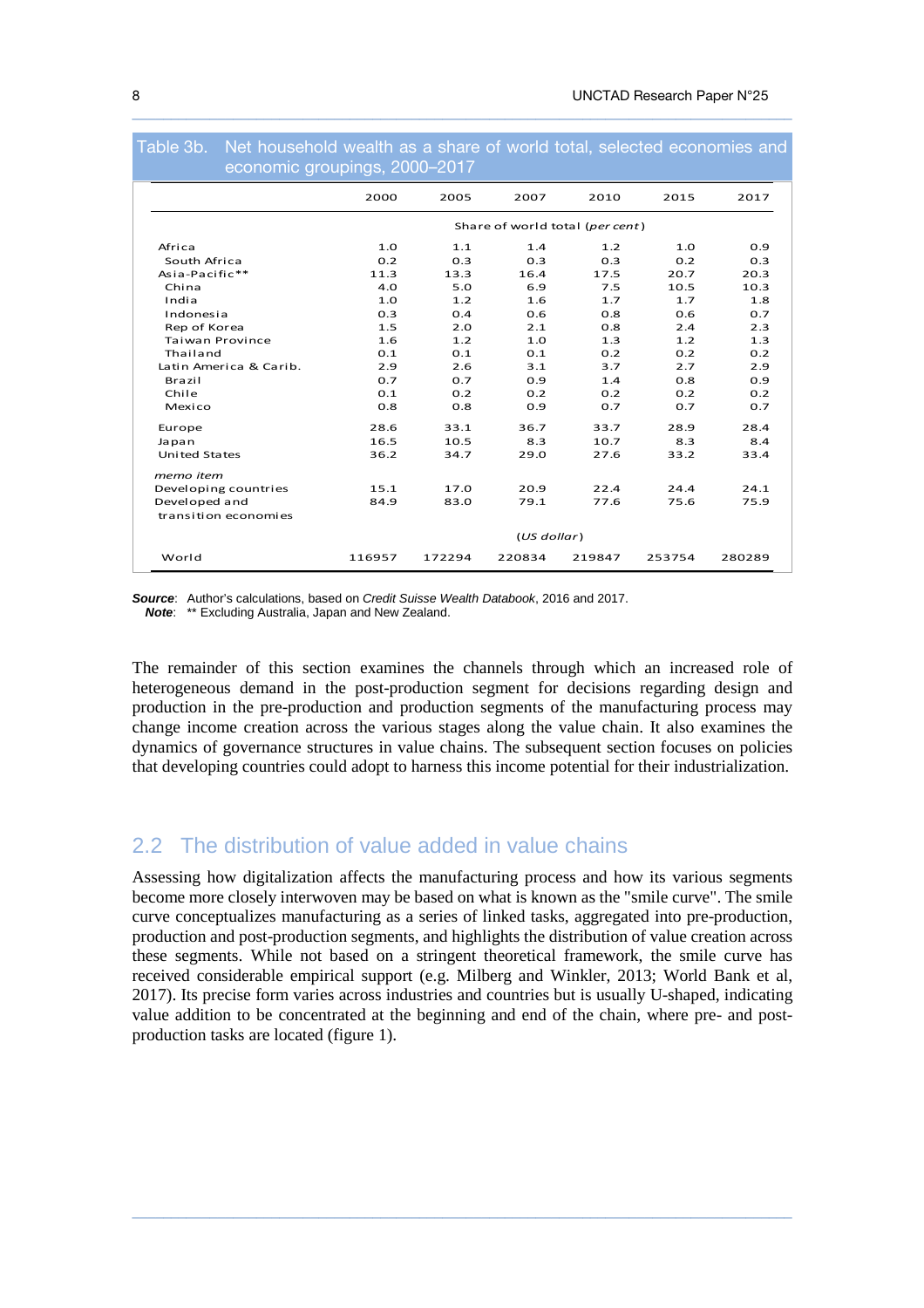

**Source**: Author's elaboration, partly inspired by Eurofound (2018).

The smile curve may also be considered in terms of the international distribution of value added. Looked at from a North-South perspective, its U-shape suggests that the pre-production and postproduction segments of the manufacturing process are mostly located in advanced economies and that developing countries are often left with the lower value-added activities of the production segment (Milberg and Winkler, 2013). Such an interpretation also reflects the anxieties felt in both developed and developing countries regarding the international fragmentation of manufacturing. In developed countries, the concern is de-industrialization as employment in manufacturing is being hollowed out, i.e. that low- and medium-skilled production jobs have been offshored to developing countries or, to the extent that such jobs remain in developed countries, have suffered downward pressure on wages. Developing countries worry about being stuck in low-value-added activities and unable to upgrade towards higher value-added activities in R&D and design, marketing and management, i.e. that they are trapped in "thin industrialization".

Methodologies allowing for the decomposition of value added into labour and profit shares propose some explanation for the smile curve's U-shape and the sharing of value addition between developed and developing countries. Following de Vries, Miroudot and Timmer (2018), total value added can be disaggregated into the contributions by the four functions that characterize labour activities in the manufacturing process, i.e. management, marketing, R&D and fabrication, with the capital share as a residual. Taking global output of the highly fragmented automotive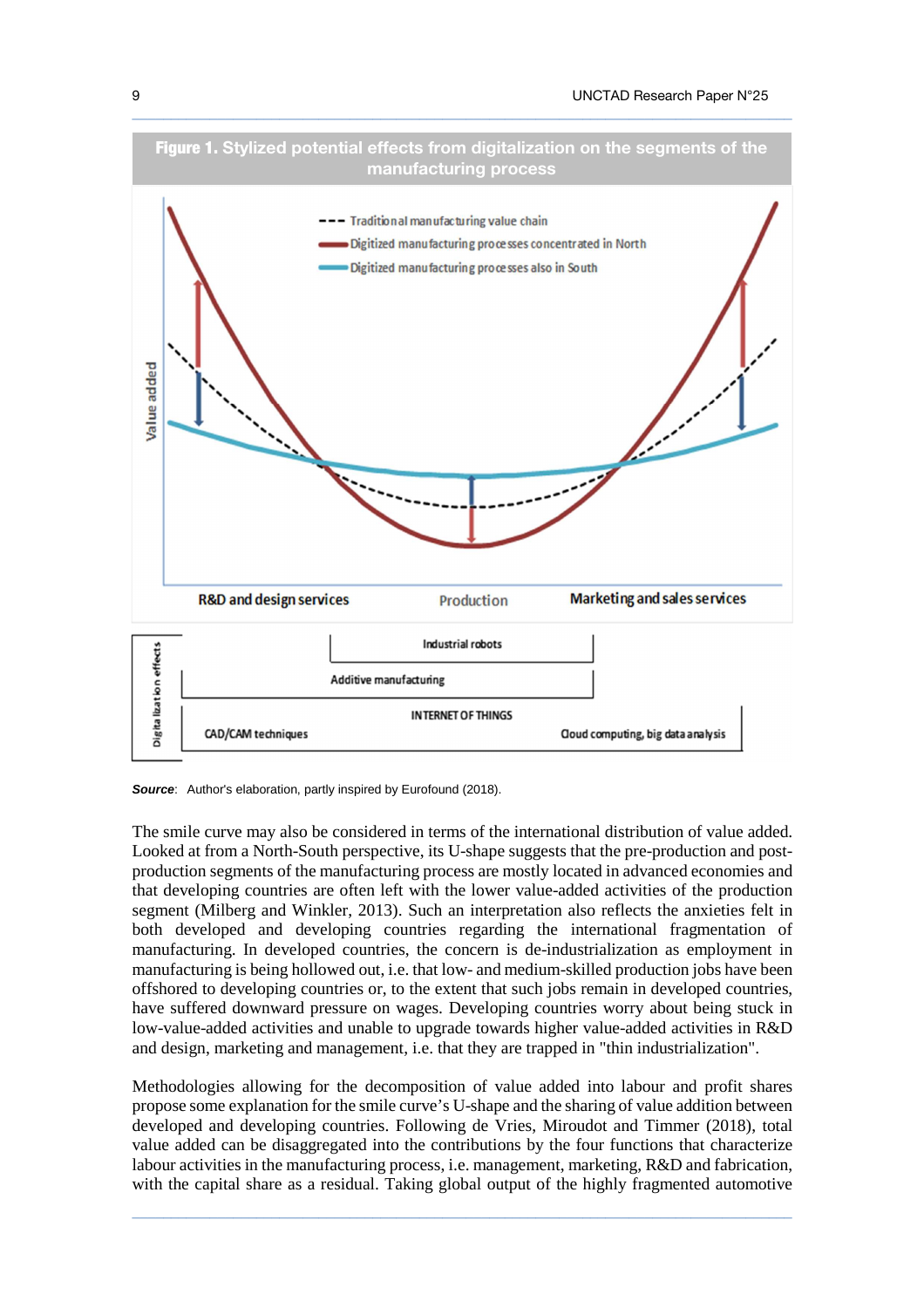sector for the period 2000–2014 as an example indicates an increase in the capital share and suggests that the declining share of production activities drove the overall decline in the labour share in total value added (table 4a). Both these features point to a deepening of the smile curve's U-shape.

 $\_$  ,  $\_$  ,  $\_$  ,  $\_$  ,  $\_$  ,  $\_$  ,  $\_$  ,  $\_$  ,  $\_$  ,  $\_$  ,  $\_$  ,  $\_$  ,  $\_$  ,  $\_$  ,  $\_$  ,  $\_$  ,  $\_$  ,  $\_$  ,  $\_$  ,  $\_$  ,  $\_$  ,  $\_$  ,  $\_$  ,  $\_$  ,  $\_$  ,  $\_$  ,  $\_$  ,  $\_$  ,  $\_$  ,  $\_$  ,  $\_$  ,  $\_$  ,  $\_$  ,  $\_$  ,  $\_$  ,  $\_$  ,  $\_$  ,

Related data on the domestic shares in value added in global output of the automotive sector (table 4b) indicate a decline in the overall share, reflecting the increased international fragmentation of automotive production. The data also indicate that the capital share increased and that the decrease in production activities drove the decline in the labour share, i.e. two features already noted for total global value added. To the extent that developing countries have been engaged mainly in production activities, these features point to a deepening of the U-shape also in terms of a North-South interpretation of the smile curve.

|  | Table 4a. Automotive sector: value-added shares in total global output, 2000–2014 |                     |                                                                      |  |  |
|--|-----------------------------------------------------------------------------------|---------------------|----------------------------------------------------------------------|--|--|
|  |                                                                                   | 2014                | <b>Difference</b><br>2014-2000<br>(per cent) (percentage)<br>points) |  |  |
|  | Capital<br>Labour                                                                 | 47.4<br>52.6        | 5.4<br>$-5.4$                                                        |  |  |
|  | Headquarter functions<br>Management<br>Marketing                                  | 31.8<br>7.6<br>15.5 | $-0.9$<br>$-0.7$<br>$-0.1$                                           |  |  |
|  | R&D<br>Production activities                                                      | 8.7<br>20.8         | $-0.1$<br>$-4.5$                                                     |  |  |
|  | Memo item:<br>Total output (\$ mn)                                                | 3.0                 | 1.8                                                                  |  |  |

## Table 4b. Automotive sector: domestic value-added shares in total global output, 2000–2014

|                       | 2014<br>(per cent ) | Difference<br>2014-2000<br>(percentage<br>points) |
|-----------------------|---------------------|---------------------------------------------------|
| Total                 | 72.5                | $-4.3$                                            |
| Capital               | 33.7                | 2.4                                               |
| Labour                | 38.8                | $-6.7$                                            |
| Headquarter functions | 23.0                | $-2.2$                                            |
| Management            | 5.4                 | $-0.9$                                            |
| Marketing             | 11.2                | $-0.8$                                            |
| R&D                   | 6.4                 | $-0.6$                                            |
| Production activities | 15.8                | $-4.5$                                            |

|  | <b>Source:</b> Author's calculations, based on de Vries, 2018. |  |  |
|--|----------------------------------------------------------------|--|--|
|--|----------------------------------------------------------------|--|--|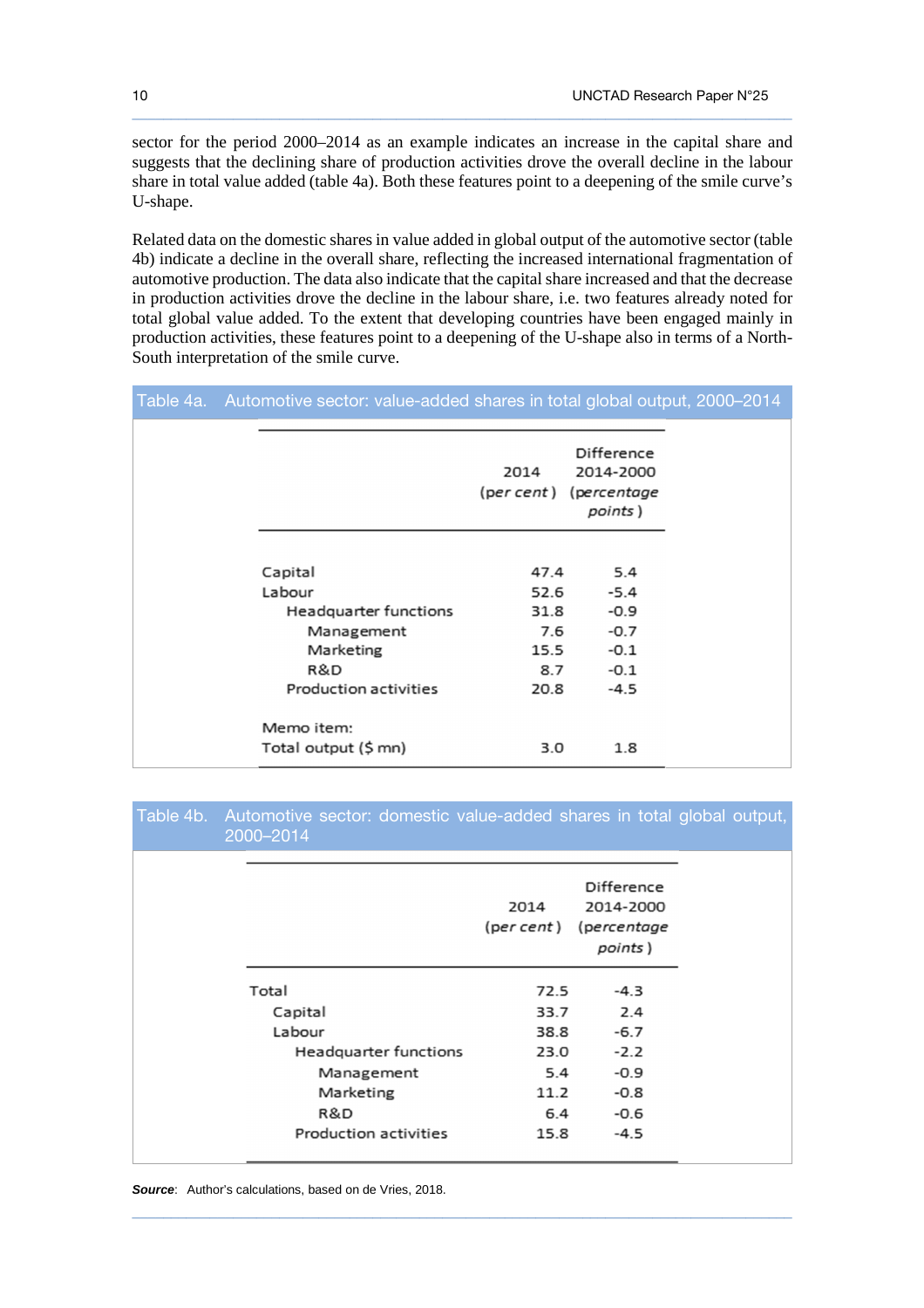One explanation of the unequal distribution of value added between developed and developing countries may relate to wages per worker. These tend to be higher in developed countries because workers are better skilled, live in countries with higher aggregate levels of productivity and hence higher real wages, and/or undertake more skill-intensive activities because they are engaged predominantly in non-production activities. Post-production activities will need to be located near customers, and so in developed countries as long as firms see their typical customers to reside in developed countries. Pre-production activities may locate in developed countries partly for the same reason, as a result of the feedback loop from marketing to design.

 $\_$  ,  $\_$  ,  $\_$  ,  $\_$  ,  $\_$  ,  $\_$  ,  $\_$  ,  $\_$  ,  $\_$  ,  $\_$  ,  $\_$  ,  $\_$  ,  $\_$  ,  $\_$  ,  $\_$  ,  $\_$  ,  $\_$  ,  $\_$  ,  $\_$  ,  $\_$  ,  $\_$  ,  $\_$  ,  $\_$  ,  $\_$  ,  $\_$  ,  $\_$  ,  $\_$  ,  $\_$  ,  $\_$  ,  $\_$  ,  $\_$  ,  $\_$  ,  $\_$  ,  $\_$  ,  $\_$  ,  $\_$  ,  $\_$  ,

But the distribution of value added between developed and developing is probably less an issue of differences in wage rates than one of the high profit rates of mainly Northern firms that reflect rents arising from intellectual property and/or barriers to entry. Legally enforced property on standards, technologies and brands, combined with network externalities from coordinating information and communication across the value chain, tend to increase the value-added shares of non-production activities (e.g. Durand and Milberg, 2018).

The critical question is whether and how the digital technologies listed in table 1 might change the shape of the smile curve and address the anxieties of policymakers. The bottom panel of figure 1 indicates what new digital technology may affect what segment of the manufacturing process. Policymakers in developed countries aiming at reshoring manufacturing activities (indicated by the red arrow regarding production in figure 1) could do so by using robots in production to compensate developing countries' labour-cost advantages. This would tend to reduce the value added by workers in the production stage and the share of value added accruing in developing countries. Combined with the possibility that digitalization might remain largely confined to developed countries, it would make the smile curve deeper and further increase developed countries' share in high value added (indicated by the red arrows regarding the pre- and postproduction segments in figure 1).

How digital technologies could affect the distribution of value added in the manufacturing process such that they foster higher value-added activities in developing countries (indicated by the blue arrows in figure 1) is the focus of the remainder of this section.

## 2.3 Digitalization: potential impacts on the manufacturing process

#### (i) Potential impacts on income generation

#### *The post-production segment*

The new digital technologies and especially ICTs associated with the Internet of Things – such as cloud computing and big-data analysis – significantly raise the importance of the post-production segment for the entire manufacturing process, mainly in three ways. One is that these ICTs can optimize business operations by increasing the efficiency of production schedules, logistics, inventory management and equipment maintenance, and especially by integrating the data emanating from separate systems into a coherent picture. Another is that access to sales data enables the provision of better after-sales services, perhaps even provided remotely, so that manufactures can broaden their activities to include services.

More important from a development perspective, cloud computing and big-data analysis reduces the need for hard digital infrastructure, as well as the cost of computing and using software. Cloud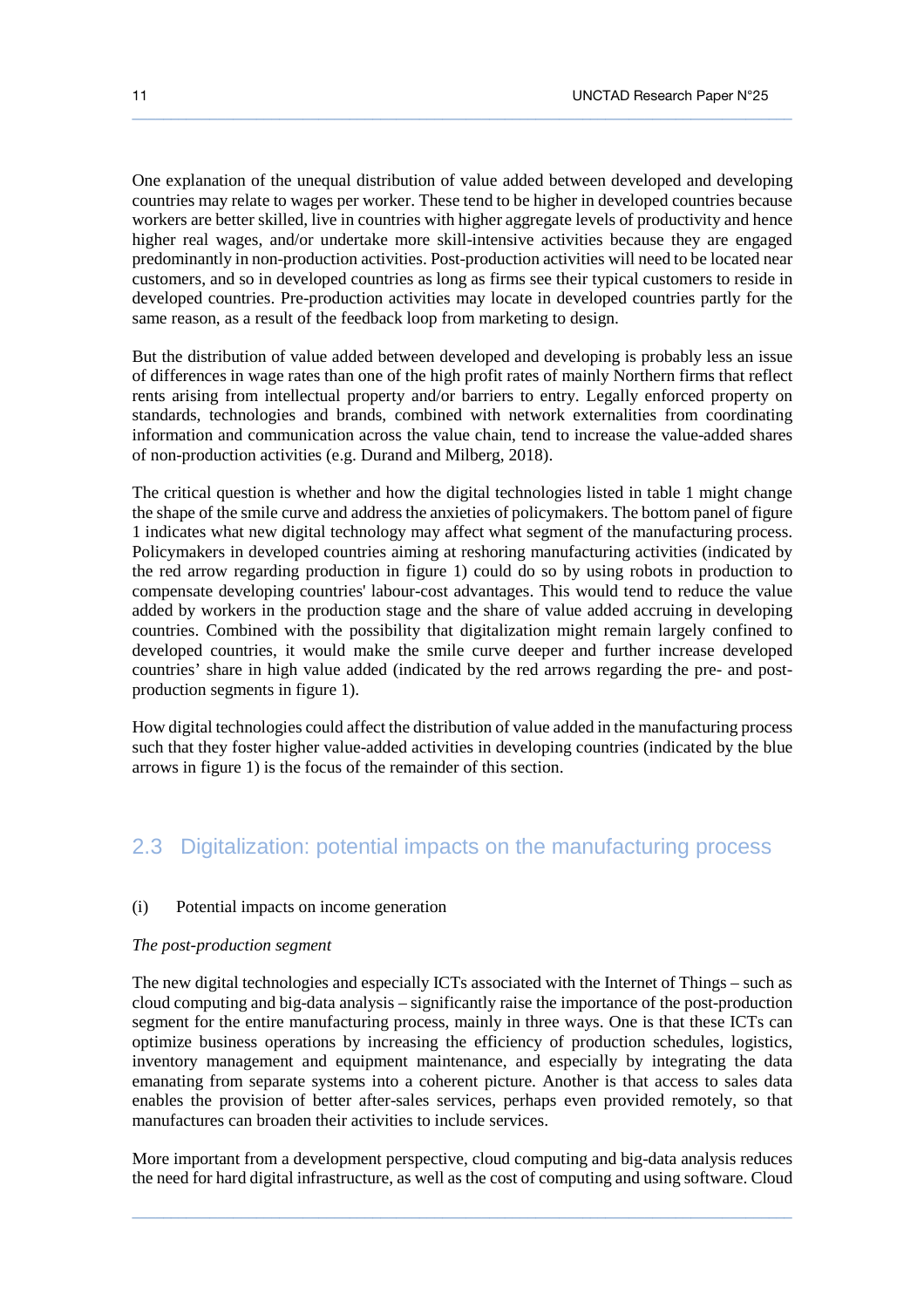computing and big-data analysis also allows for a drastic increase in the number of interactions between firms and customers which, in turn, facilitates more personalized advertising and distribution campaigns that go beyond traditional marketing, targeted at certain groups such as readers of certain publications or residents of certain neighbourhoods. This may drastically reduce marketing costs while reaching out to more potential customers. It may also sizably increase the effectiveness of expenditure used to build brand names and other reputational assets. All of this has to potential to make both access to market-related information and its analysis more easily affordable for developing countries.

 $\_$  ,  $\_$  ,  $\_$  ,  $\_$  ,  $\_$  ,  $\_$  ,  $\_$  ,  $\_$  ,  $\_$  ,  $\_$  ,  $\_$  ,  $\_$  ,  $\_$  ,  $\_$  ,  $\_$  ,  $\_$  ,  $\_$  ,  $\_$  ,  $\_$  ,  $\_$  ,  $\_$  ,  $\_$  ,  $\_$  ,  $\_$  ,  $\_$  ,  $\_$  ,  $\_$  ,  $\_$  ,  $\_$  ,  $\_$  ,  $\_$  ,  $\_$  ,  $\_$  ,  $\_$  ,  $\_$  ,  $\_$  ,  $\_$  ,

Analyzing market-related data helps designers and producers to uncover the functionalities and features that customers particularly value, thereby identifying or even anticipating demand for specific products. Such use of market-related data for product design and development can help firms to enter sectors that they would otherwise not know whether they would provide profitable sales opportunities. Firms that control these data and possess the required analytical capabilities can identify the heterogeneity of demand patterns both between and across developed and developing country markets and, thus, can customize their products accordingly. These mechanisms equally apply to developed and developing country firms. But the increased weight of developing countries in global demand makes data on their markets and demand patterns particularly valuable, and the greater facility of accessing such data and the reduced cost of analysing them provide space for developing country firms to undertake such activities.<sup>5</sup>

#### *The pre-production segment*

l

The new digital technologies tend to make design more flexible and reduce its cost. While requiring digital capabilities, digital design simulation reduces the number of work hours required to create new goods. It may also reduce the expertise needed to design goods. The latter may arise particularly to the extent that digitalization allows for the codification of tacit knowledge, i.e. the kind of know-how that comes from experience regarding, for example, how to best design and interlink product definition, detailed design, design for manufacturability, component design and eventual manufacture. Codification of tacit knowledge might result from machine learning that identifies correlations based on voluminous data. Machine learning may eventually even be superior to experience-based knowledge accumulation because it can easily identify correlations that humans would not have deliberately looked for.

The rise in flexibility and the decline in cost of pre-production activities may be further enhanced by additive manufacturing. This technology can be used for rapid and less-costly simulation-based iterative prototyping and the production of specialized machinery. It compresses the development cycle of products that may subsequently be mass-produced based on traditional technology and infrastructure (e.g. Sturgeon, 2017), or be taken for more customized production based on digital technologies.

Taken together, using digital technologies in the pre-production phase would most likely help compensate part of the lack of skilled designers and an established machinery industry in developing countries.<sup>6</sup> As a result, the pre-production segment of the manufacturing process may become decentralized and could, at least in part, move to developing countries. This move could accelerate if the pre- and the post-production segments are integrated, i.e. if developing country firms can use data on their own markets' demand patterns for product design, as well as if data on the availability, cost and quality of critical inputs could help firms to optimize their sourcing and investment decisions.

 $<sup>5</sup>$  As further discussed below, the availability of such space requires policies that regulate the control and use of domestic</sup> market data.

 $\_$  ,  $\_$  ,  $\_$  ,  $\_$  ,  $\_$  ,  $\_$  ,  $\_$  ,  $\_$  ,  $\_$  ,  $\_$  ,  $\_$  ,  $\_$  ,  $\_$  ,  $\_$  ,  $\_$  ,  $\_$  ,  $\_$  ,  $\_$  ,  $\_$  ,  $\_$  ,  $\_$  ,  $\_$  ,  $\_$  ,  $\_$  ,  $\_$  ,  $\_$  ,  $\_$  ,  $\_$  ,  $\_$  ,  $\_$  ,  $\_$  ,  $\_$  ,  $\_$  ,  $\_$  ,  $\_$  ,  $\_$  ,  $\_$  , <sup>6</sup> Recent evidence for the United States indicates that such moves are happening, arguably driven by a shortage in software and IT-related human capital in the United States (Branstetter, Glennon and Jensen, 2018).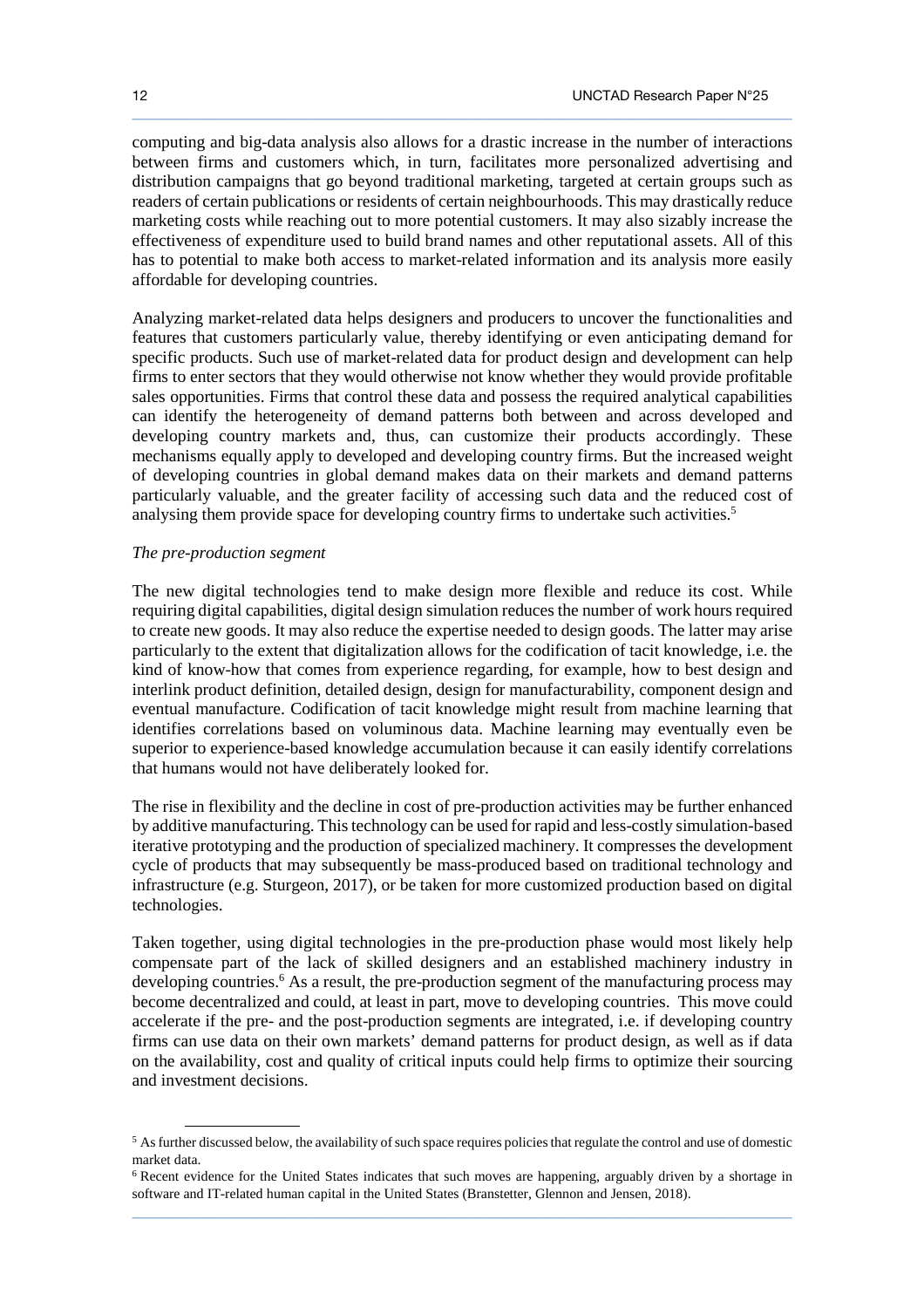#### *The production segment*

 $\ddot{\phantom{a}}$ 

Most of the debate on digitalization has focussed on the use of industrial robots in the production segment of the manufacturing process. In the context of value chains, industrial robots may mainly have two effects. First, countries that produce within already robotized value chains may need to robotize their production as well. This may apply especially for the inputs from their firms to meet the quality and product standards that the lead firm in that value chain sets in accordance to the needs of the lead firm's customers in developed countries. The relatively high robot density of countries in Central Europe, such as Czechia, Slovakia and Slovenia, which are closely integrated in automotive value chains led by firms in Western Europe, and the related positive association between these countries' change in robot use and their change in output, provides some supportive evidence for this mechanism (Mayer, 2018).

 $\_$  ,  $\_$  ,  $\_$  ,  $\_$  ,  $\_$  ,  $\_$  ,  $\_$  ,  $\_$  ,  $\_$  ,  $\_$  ,  $\_$  ,  $\_$  ,  $\_$  ,  $\_$  ,  $\_$  ,  $\_$  ,  $\_$  ,  $\_$  ,  $\_$  ,  $\_$  ,  $\_$  ,  $\_$  ,  $\_$  ,  $\_$  ,  $\_$  ,  $\_$  ,  $\_$  ,  $\_$  ,  $\_$  ,  $\_$  ,  $\_$  ,  $\_$  ,  $\_$  ,  $\_$  ,  $\_$  ,  $\_$  ,  $\_$  ,

Second, industrial robots may adversely affect developing countries' employment and income opportunities by the reshoring of manufacturing activities back to developed countries. However, while offshoring might have slowed down, there is no systematic evidence that would point to large-scale reshoring from developing to developed countries (ILO, 2018). Nevertheless, the economic case for reshoring may be strong particularly where firms produce for developedcountry markets and expect that geographic co-location of production and R&D positively affects innovation (see also De Backer et al., 2018).<sup>7</sup> Building a dense network of intra- and cross-sectoral forward and backward linkages and complementarities in developing countries could stem the risk of reshoring. Building such linkages through increased digital content of pre- and postproduction activities could help to reduce incentives for reshoring even as the cost of operating robotics systems further declines, and their dexterity increases, to also affect traditional labourintensive sectors.

The production segment may also be affected by additive manufacturing. It combines 3D-printers with computer-aided design and manufacturing or any other 3D-software that creates digital models. Once cost reductions in 3D printing and improved complementarity with cloud computing and CAD/CAM-techniques make it widely available for industrial use, direct digital manufacturing through the fabrication of tools and spare parts, or the seamless adding of parts made of different materials, can reduce the number of assembly stages in the production process. Moreover, additive manufacturing can increase the modularity of value chains by printing goods whose design and building patterns are transmitted in digital form, including across borders, thereby allowing remote firms to be integrated into the world economy.<sup>8</sup> Remote and smaller firms could also benefit from global digital platforms if they succeed in customizing their product to serve well-defined niche markets. Perhaps most importantly, additive manufacturing reduces the number of production runs where manufacturing becomes economically profitable, allowing for increased flexibility and customization of production. This means that once the industrial use of additive manufacturing becomes firmly established, it can be used to manufacture complex

<sup>&</sup>lt;sup>7</sup> E-commerce may counter geographic co-location of the various manufacturing segments. In 2017, e-retail sales accounted for 10.2 percent of all retail sales worldwide, with this share expected to reach 17.5 percent in 2021 (https://www.statista.com/statistics/534123/e-commerce-share-of-retail-sales-worldwide/). There is limited evidence on the economic consequences of e-commerce trading in developing countries. Findings for rural markets in China indicate positive effects to be concentrated in remote areas and to accrue mainly to consumers, while there is no evidence for significant effects on the production side of the local economy (Couture et al., 2018). This points to the risk, further addressed below, that large e-commerce platforms could assume an increasingly important role in the control of digital data and use these data to organize and mediate transactions between the various actors in the manufacturing process, with limited benefits for domestic income generation.

<sup>&</sup>lt;sup>8</sup> However, these narrow technological benefits would need to be weighted against the possibility that 3D-printed components might require a rethink of the architecture of the product for which this component is used which, in addition, might involve a reorganization of the entire value chain.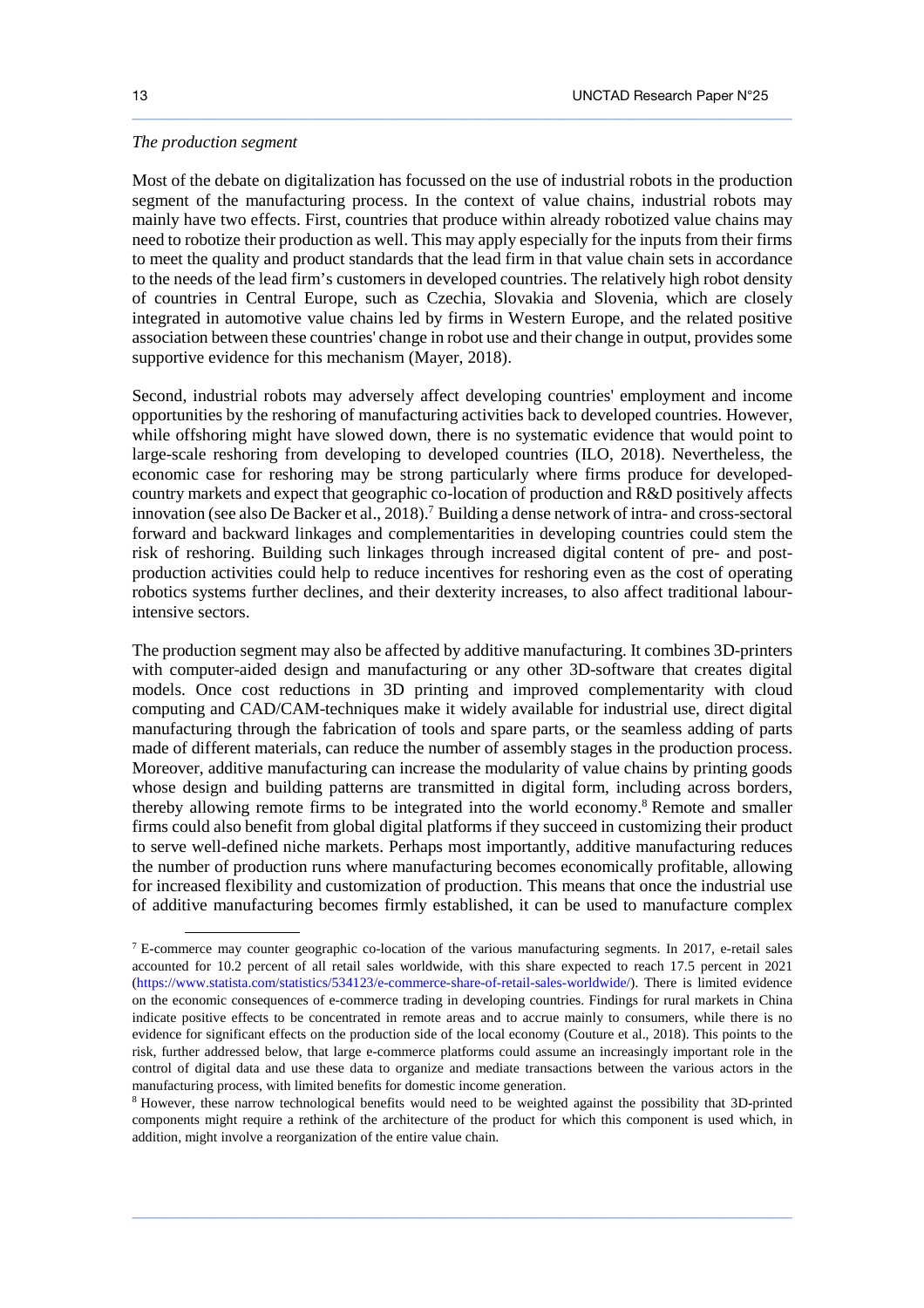parts and products and do so in an economically profitable way even at low-volume production runs and in an increasingly customized manner.

 $\_$  ,  $\_$  ,  $\_$  ,  $\_$  ,  $\_$  ,  $\_$  ,  $\_$  ,  $\_$  ,  $\_$  ,  $\_$  ,  $\_$  ,  $\_$  ,  $\_$  ,  $\_$  ,  $\_$  ,  $\_$  ,  $\_$  ,  $\_$  ,  $\_$  ,  $\_$  ,  $\_$  ,  $\_$  ,  $\_$  ,  $\_$  ,  $\_$  ,  $\_$  ,  $\_$  ,  $\_$  ,  $\_$  ,  $\_$  ,  $\_$  ,  $\_$  ,  $\_$  ,  $\_$  ,  $\_$  ,  $\_$  ,  $\_$  ,

Findings of recent trade theory on firm and product heterogeneity indicate that domestic firms and those foreign firms whose knowledge of local market preferences is high may well be better placed than other firms to provide customized products and meet heterogeneous demand structures (see box 1).

### **Box 1: Some insights from recent trade theory on firm and product heterogeneity**

\_\_\_\_\_\_\_\_\_\_\_\_\_\_\_\_\_\_\_\_\_\_\_\_\_\_\_\_\_\_\_\_\_\_\_\_\_\_\_\_\_\_\_\_\_\_\_\_\_\_\_\_\_\_\_\_\_\_\_\_\_\_\_\_\_\_\_\_\_\_\_\_\_\_\_\_\_

One emphasis of the recent trade literature on heterogenous firms regards sunk costs which firms need to incur to start exporting and which trigger changes in the number and variety of products sold by multi-product firms. An important conclusion is that a firm's decision what product to offer on what market depends on combinations of firm, product and market characteristics: firms may locate production close to their customers to avoid trade costs and only the firm with the lowest market-specific component of the fixed cost related to market entry and/or with the highest market-specific component of demand can sustain its entry into a market (e.g. Melitz and Redding, 2014).

One part of this literature focuses on uncertainty and tries to explain trade statistics suggesting that new exporters often start by selling only small quantities and that only a small number of new trade relationships extend beyond one year and grow in importance. Firm-specific uncertainty about export profitability and about persistent demand components on a potential export market make new exporters incur search costs and, therefore, start by exporting varieties that they have previously been selling on their domestic market (e.g. Iavocone and Javorcik, 2010). Uncertainty and the related fixed cost of market entry tend to be lower for producers of homogenous goods, for which global reference prices and quality standards are available. By contrast, attempts by producers of heterogenous goods to reduce such uncertainty and reach more, and different, customers may cause substantial costs of market intelligence and marketing (Arkolakis, 2010). Firms adjust the intensity of market intelligence by using acquired information to update their beliefs on the profitability of their exports (Eaton et al., 2014). Bernard, Redding and Schott (2010) also show that only the most productive firms manufacture a wide range of products, as it is only them that can cover the fixed costs associated with multiple products. A multi-product firm decides to drop or add products depending on interactions of shocks to its overall profitability coming from changes in its productivity and the attractiveness of its products to consumers visà-vis other producers of the same product.

Local firms are generally presumed to have better knowledge about local circumstances, preferences and needs, so that the heterogeneity of demand across countries may also be a demand-side explanation for the frequently observed positive correlation between an economy's production and consumption structure, i.e. what has been called "home bias" (e.g. Markusen, 2013). However, foreign firms that can leverage large amounts of market data, including from extensive e-commerce activities, could reduce their uncertainty and fixed market-entry cost, and compensate such advantages of local firms. This means that an economic rationale for digital platforms or multinational enterprises to strive for control over foreign market data may be to compensate for the sunk costs that they incur in obtaining intangible assets, such as data stemming from market intelligence regarding customers that differ from these enterprises' traditional core clientele. Controlling such data would reduce their uncertainty, and related sunk costs of market entry, as to whether they can reach customers on foreign markets that demand product features and functionalities that differ from those on their traditional markets (see also Diez, Mora and Spearot, 2018). In doing so, global firms could widen the scope of varieties that they export and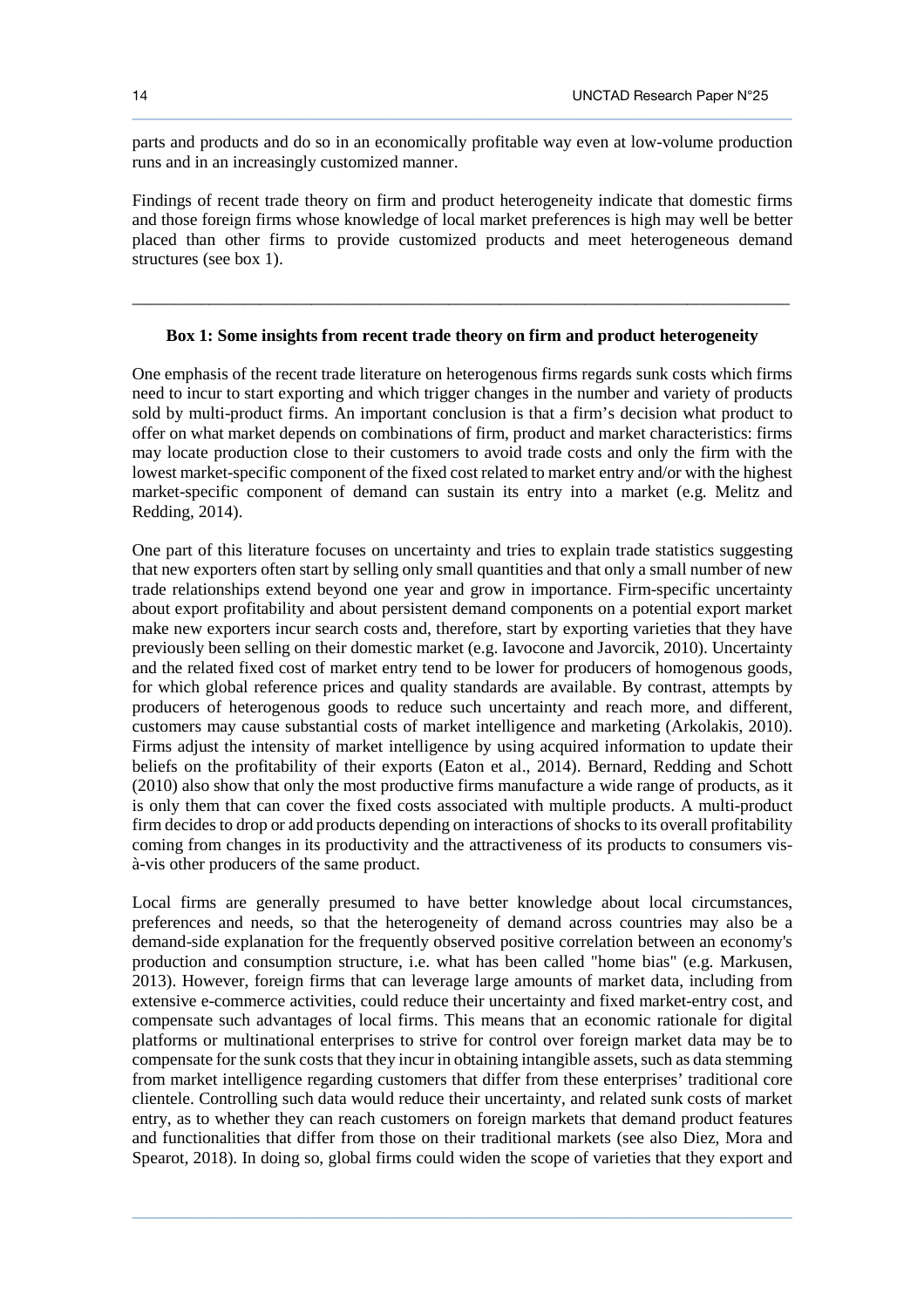move beyond current patterns where their export growth appears to be driven mainly by more sales of existing varieties (e.g. Lawless, Siedschlag and Studnicka, 2018).

 $\_$  ,  $\_$  ,  $\_$  ,  $\_$  ,  $\_$  ,  $\_$  ,  $\_$  ,  $\_$  ,  $\_$  ,  $\_$  ,  $\_$  ,  $\_$  ,  $\_$  ,  $\_$  ,  $\_$  ,  $\_$  ,  $\_$  ,  $\_$  ,  $\_$  ,  $\_$  ,  $\_$  ,  $\_$  ,  $\_$  ,  $\_$  ,  $\_$  ,  $\_$  ,  $\_$  ,  $\_$  ,  $\_$  ,  $\_$  ,  $\_$  ,  $\_$  ,  $\_$  ,  $\_$  ,  $\_$  ,  $\_$  ,  $\_$  ,

Another part of this literature relates differences across firms to the supply side and explains adjustments in the range of goods produced by a multi-product firm based on its core competence. Assuming that (i) a multi-product firm's costs of production differ across products, (ii) these differences operate at the level of the firm rather than being specific to particular markets, and (iii) all of a firm's products are differentiated from its rivals' products as well as from each other, this approach shows that products closer to a firm's core competence have lower costs and that multi-product firms adjust to shocks that increase both the size of the potential market and the extent of competition by dropping some of their marginal products while trying to expand sales of their core products (Eckel and Neary, 2010). In doing so, the firm would increase its average productivity and avoid product cannibalization, i.e. that rising demand for its marginal product varieties would cause decreasing demand for its core variety. One source of such a shock to a multi-product firm from a developed country might be an increase in developing countries' purchasing power sufficiently strong to provide a potential new market for one of the firm's marginal varieties, combined with increased competition from the rise of a local firm whose corecompetence technology produces the variety of that product whose functionalities and price matches best the potential new customers' desires.

Eckel at al. (2015) combine these demand and cost aspects by extending the core-competence model to allow for investment in advertising and marketing (such as in Arkolakis, 2010) to enhance the perceived quality of their products. They show that quality-based competence is higher for firms in heterogenous goods sectors than in homogenous goods sectors, both on the domestic and on export markets.

Similar research suggests that firms producing different varieties of goods, such as similar goods but at different quality, experience diseconomies of scope in producing many varieties, and that the extent of these diseconomies increases with growing distance from the firm's core variety (Arkoladis, Ganapati and Muendler, 2016). One element of such diseconomies is higher marketaccess cost on an exporter's minor varieties, for example because of additional cost in access to data on consumer preferences and tastes regarding the additional products further away from a firm's core competency.

Taken together, this literature may be linked to the digitalization debate as it suggests that control over market-related data may determine what kind of product what firm offers on what market, as well as that a local firm whose core-competence product matches the pattern of domestic demand may have an advantage over foreign firms.

\_\_\_\_\_\_\_\_\_\_\_\_\_\_\_\_\_\_\_\_\_\_\_\_\_\_\_\_\_\_\_\_\_\_\_\_\_\_\_\_\_\_\_\_\_\_\_\_\_\_\_\_\_\_\_\_\_\_\_\_\_\_\_\_\_\_\_\_\_\_\_\_\_\_\_\_\_

To sum, using the new digital technologies with a view to harnessing market intelligence on the functionalities and features of goods and services that appeal to customers for design and production decisions may allow developing countries to engage in the higher value-added activities in the value chain and benefit from the income-generating potential of digitalization. This potential will increase with the weight of developing countries in global demand and control over market-related data. Crucially important regarding macroeconomic sustainability in developing countries, the income generating effects from such use of digital technologies would help to generate the purchasing power that developing country customers will need to expand acquisitions of the customized goods without incurring debt. Such capability to flexibly respond to developing country customers may be particularly important for those developing countries whose export opportunities have been dented by the declining dynamism of developed country imports, but whose domestic markets and potential for South-South trade are relatively large.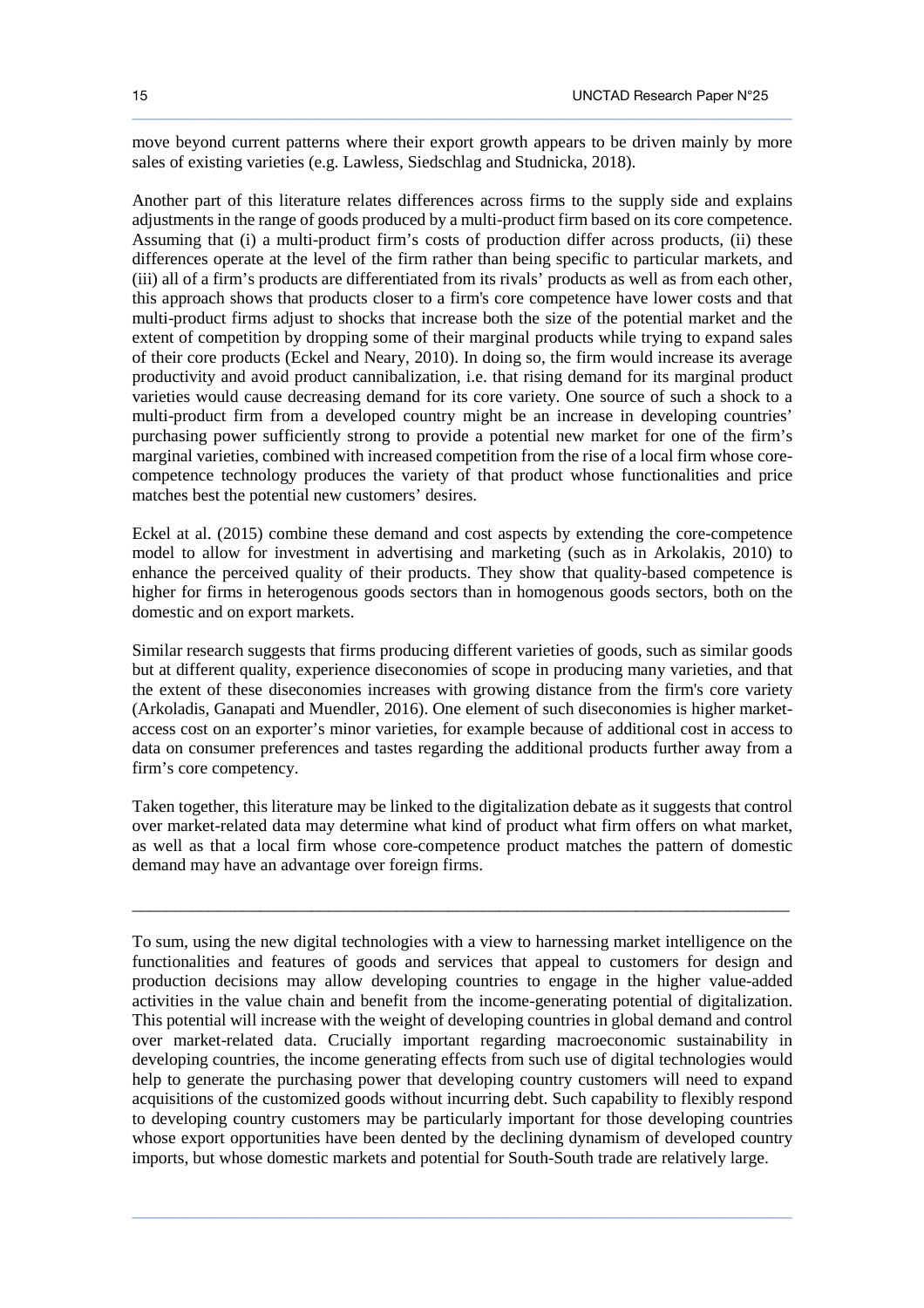#### (ii) Potential impacts on governance structures

Digitalization might also alter the governance structure of value chains. The governance structure determines how lead firms guide production patterns and how transactions are made between the parties, thereby ultimately shaping the scope and magnitude of value distribution within a value chain.

 $\_$  ,  $\_$  ,  $\_$  ,  $\_$  ,  $\_$  ,  $\_$  ,  $\_$  ,  $\_$  ,  $\_$  ,  $\_$  ,  $\_$  ,  $\_$  ,  $\_$  ,  $\_$  ,  $\_$  ,  $\_$  ,  $\_$  ,  $\_$  ,  $\_$  ,  $\_$  ,  $\_$  ,  $\_$  ,  $\_$  ,  $\_$  ,  $\_$  ,  $\_$  ,  $\_$  ,  $\_$  ,  $\_$  ,  $\_$  ,  $\_$  ,  $\_$  ,  $\_$  ,  $\_$  ,  $\_$  ,  $\_$  ,  $\_$  ,

Governance structures were initially analysed in terms of the dichotomous categories of buyerdriven and supplier-driven commodity chains. The recent value chain literature distinguishes five more elaborate types of relationships – arm's length contracting, modular, relational, captive, hierarchy – whereby increasing complexity of transactions, decreasing ability to codify relevant information and knowledge, and diminishing capabilities in the supply base require higher levels of coordination and a type of governance further away from arm's length and closer towards hierarchy. Sectoral specificities in production technology further contribute to variation in the type of governance across industrial sectors and products. And combined with lead firms' decisions on appropriate modularization, quality control and institutional oversight, they determine cross-sectoral differences in the generation and diffusion of the knowledge-based assets that underlie value creation through innovation or industrial upgrading (Gereffi, Humphrey and Sturgeon, 2005). Depending on the sectoral structure of a country's involvement in GVCs, such cross-sectoral variation also influences country-specific benefits from GVCs. Cross-country variation in such benefits are also influenced by the effectiveness of countries' innovation systems in enabling the transfer of knowledge through inter-firm linkages in GVCs (e.g. Pietrobelli and Rabelotti, 2011).

Digitalization enables firms to adopt new business models with potential ensuing changes in the governance structure of value chains. These changes may occur separately in specific industrial sectors and be enacted by incumbent firms. For example, increasing supplier capabilities, such as through improved digital infrastructure and skills, including the capability to access and analyse relevant data from the post-production segment, may reduce intervention and control by lead firms and shift relationships away from captive towards more relational and modular types of governance. This shift may be enhanced by increased codification and by increased complexity of codified information and knowledge, such as in the form of design templates that suppliers can flexibly accommodate and use in accordance to their analysis of data from the post-production segment.

Moreover, digitalization increases the possibilities for product customization and could move the control of value chains towards customers whose specific desires regarding the functionality and features of products may guide design and production patterns. As a result, digitized manufacturing processes could benefit producers that master customer personalization in the form of higher profits, or they could benefit customers through improved products and/or reduced prices. But reaping these benefits crucially depends on a supplier's digital and managerial capabilities. This is because digitalization also satisfies demands for more granular financial and managerial control and contributes to greater flexibility for lead firms in choosing among an increased number of suppliers. This could increase the risk for producers that lack digital capabilities to be marginalized or excluded (e.g. Foster et al., 2018).

The above perspective looks at the manufacturing process as a "pipeline" that creates value by controlling a linear series of activities where inputs enter at one end of the chain and undergo a series of steps that transform them into more valuable products that exit as outputs at the other end of the chain. This perspective may not suit digitized manufacturing processes. There, the main asset is controlling and knowing how to use digitized data to organize and mediate transactions between the various actors in the process, combined with the capability of expanding the size of such ecosystems in a circular, feedback-driven process (e.g. van Alstyne, Parker and Choudary, 2016). The actors that make up such ecosystems can comprise customers, innovators, designers,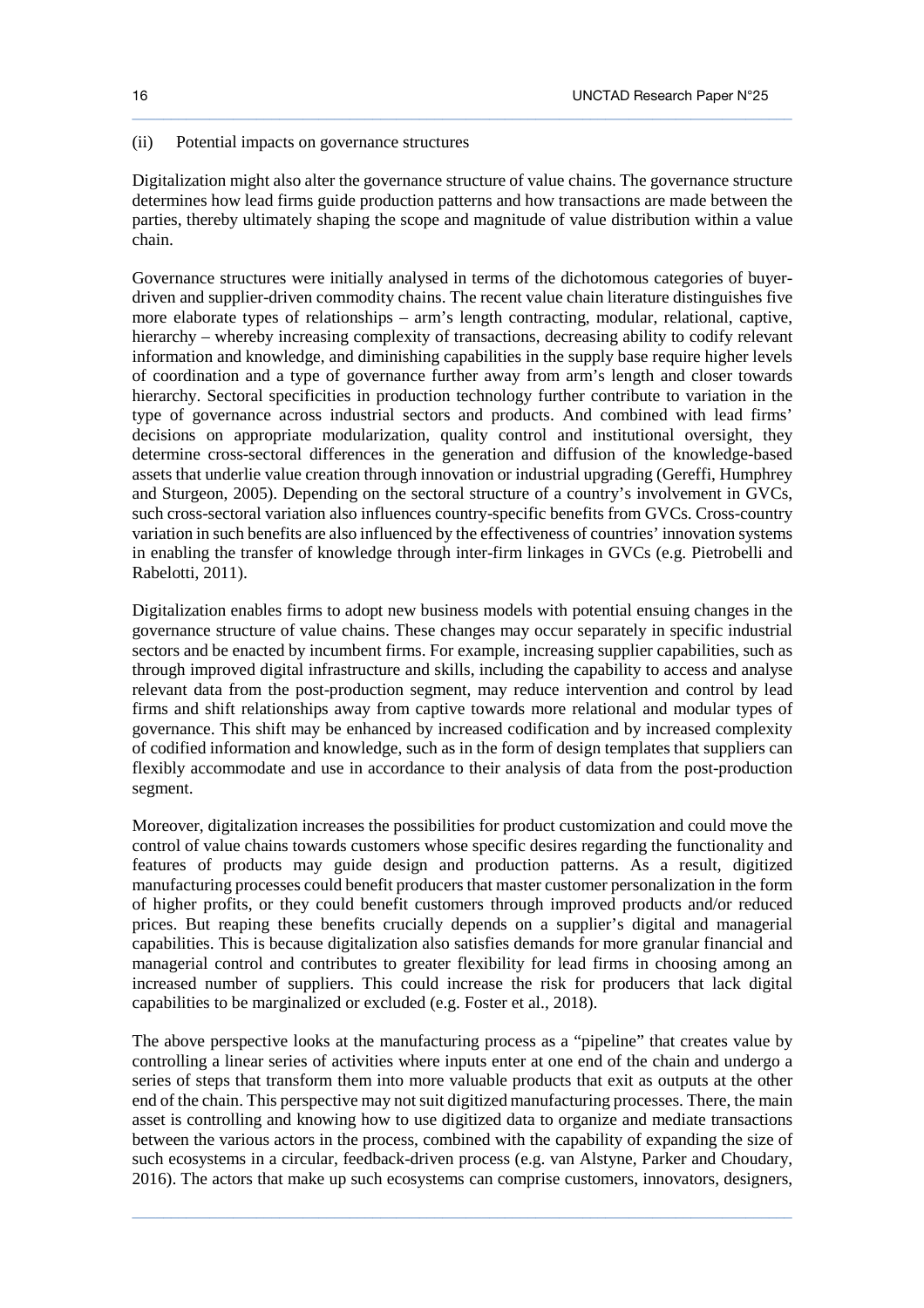suppliers, producers, services providers, advertisers, and – through the Internet of Things – even physical objects. As a result, the structure of digital ecosystems is based on data control and management, including the reuse or sharing of data for more products or more functions within the manufacturing process. This means that a digital ecosystem's primary source of value is the size of the ecosystem itself. It also means that digitized value chains may be governed by platforms that are new to a specific value chain.

 $\_$  ,  $\_$  ,  $\_$  ,  $\_$  ,  $\_$  ,  $\_$  ,  $\_$  ,  $\_$  ,  $\_$  ,  $\_$  ,  $\_$  ,  $\_$  ,  $\_$  ,  $\_$  ,  $\_$  ,  $\_$  ,  $\_$  ,  $\_$  ,  $\_$  ,  $\_$  ,  $\_$  ,  $\_$  ,  $\_$  ,  $\_$  ,  $\_$  ,  $\_$  ,  $\_$  ,  $\_$  ,  $\_$  ,  $\_$  ,  $\_$  ,  $\_$  ,  $\_$  ,  $\_$  ,  $\_$  ,  $\_$  ,  $\_$  ,

The easy scalability of data through digital ecosystems may give rise to network effects and potential anti-competitive practices, especially when this scalability combines with market concentration regarding data control and capabilities for digital data analysis.<sup>9</sup> On the other hand, newcomers that have access to data and the capability to translate them into economically meaningful knowledge can target potentially overlapping customer bases with distinctive new offerings – such as links to local innovators, designers or producers that may provide better customized products – and create effective competition to an established ecosystem. The degree of such competition depends on legal and policy frameworks that determine the extent to which lead firms in digital ecosystems must share some of their data or of the value that accrues from controlling data. More generally, the capacity of agents internal to a value chain to appropriate the generated value is circumscribed by rules and regulations from agents external to the chain, mainly national governments and supranational institutions.<sup>10</sup> Such rules and regulations can mediate value sharing between customers and platforms that control data, on the one hand, and incumbent platforms and competitor platforms, on the other hand, as further discussed below.

#### (iii) Digitization of the manufacturing process: some evidence

To assess the digitization of the manufacturing process, the evolution of telecommunications, computer programming and information service activities as a share of total intermediate consumption in manufacturing may be a useful gauge.<sup>11</sup> Cross-country evidence for the period 2000–2014 (figure 2) indicates that this share remains low and accounts for less than 1 per cent for most countries. It also shows wide variation across countries. Sweden and Finland record the largest shares while a few developing countries show very low shares, even though there is no clear divide between developed and developing countries. Among developing countries, it is perhaps surprising that for 2014 the share in India ranks fourth, while that of China remains among the smallest of all countries and even declined by more than half between 2005 and 2014. Regarding composition, computer programming and information service activities as a share of total intermediate consumption is of significantly greater importance than telecommunications for most countries, even though there is no clear pattern either across countries or over time.

 $\ddot{\phantom{a}}$ 

<sup>9</sup> See UNCTAD (2018) for detailed discussion.

<sup>&</sup>lt;sup>10</sup> Although its final legal outcome is uncertain, the European Union's landmark antitrust fining of Google in July 2018 illustrates such rules and regulations. See Richard Waters, "Brussels takes aim at Google's mobile strategy", *Financial Times*, 18 July 2018; https://www.ft.com/content/8ddd8b86-8aa9-11e8-bf9e-8771d5404543.

<sup>&</sup>lt;sup>11</sup> This measure most likely underestimates the inputs from the digital sector to manufacturing. Some parts of the digital sector are probably classified in other categories than in ISIC Revision 4 divisions J61–J63. Only data referring to these divisions are used here because available data do not allow for disaggregation of data in divisions that may cover more than digital services that affect manufacturing.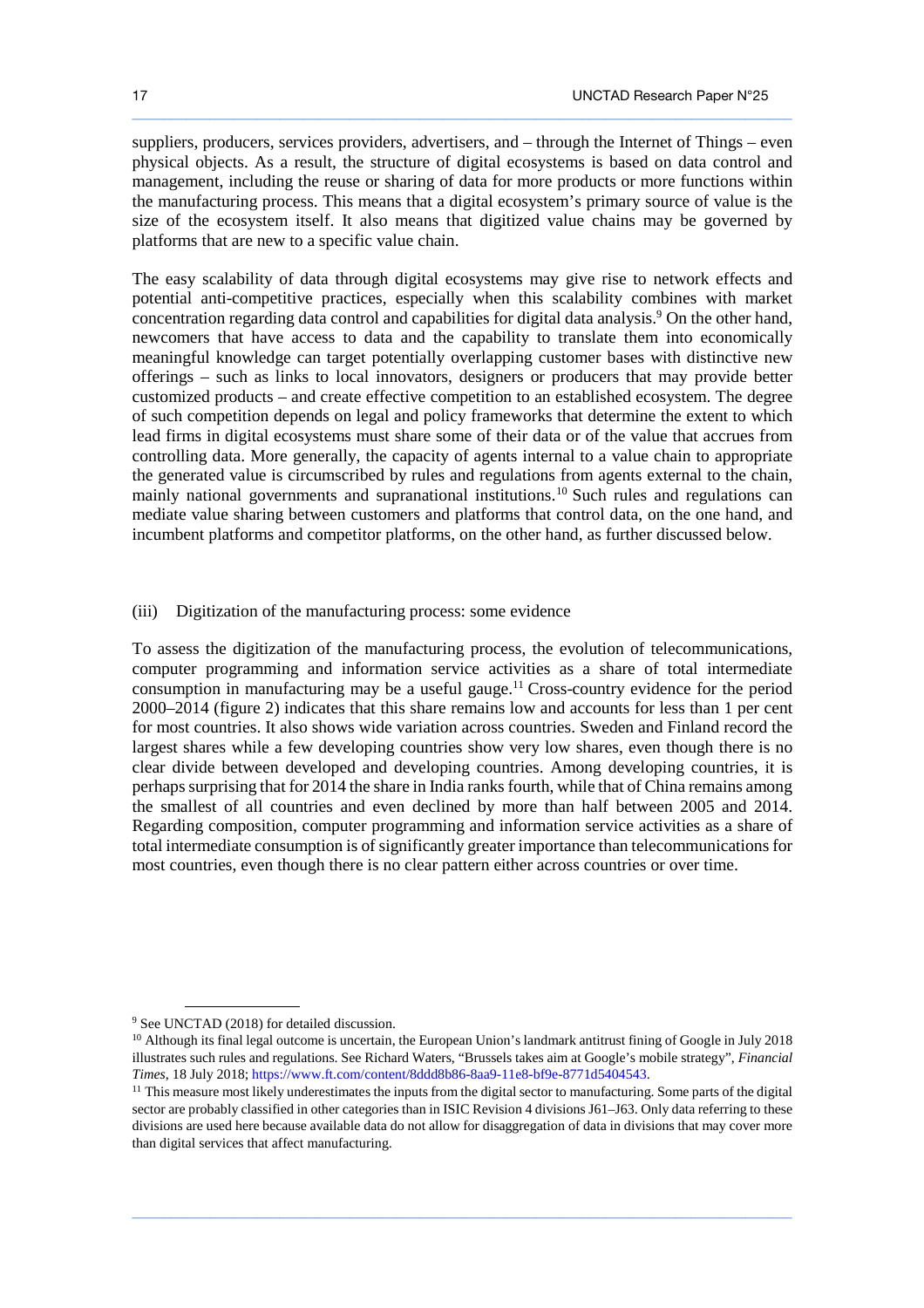

**Source**: Author's calculations, based on World Input–Output Database (WIOD), University of Groningen, National Supply-Use Tables, 2016 release.

**Note**: ICT services refer to divisions J61–J63 of the International Standard Industrial Classification (ISIC) Revision 4 and distinguish telecommunications (J61) from computer programming, consultancy and related activities, and information service activities (J62 and J63). Manufacturing refers to ISIC Revision 4 divisions C5–C23. Shares calculated from weighted averages in national currency.

Several factors may explain the apparent low importance of ICT-services in manufacturing.<sup>12</sup> The small shares across all economies could indicate that digitalization is little more than a media hype. But these small numbers may also be a result of the slack in global demand following the global financial crisis that has been a key factor holding back productive investment. The finding could also reflect a new form of the Solow paradox<sup>13</sup> – you can see the computer age everywhere but in the productivity statistics – in that digitization can be seen everywhere except in the national accounts statistics (Brynjolfsson, Eggers and Gannamaneni, 2018). One reason for this could be that many digital services come free of charge in monetary terms. Accurate measurement of intangibles such as ICT-services is difficult. But estimating them as a residual, their importance appears to be large and increasing and to account for about one third of total production value (WIPO, 2017). Measurement issues could play an important role particularly in indicators based on input-output data, mainly for two reasons. First, firms may prefer producing most intangibles in-house, due to concerns regarding intellectual property protection. Intangibles sourced in-house

 $\_$  ,  $\_$  ,  $\_$  ,  $\_$  ,  $\_$  ,  $\_$  ,  $\_$  ,  $\_$  ,  $\_$  ,  $\_$  ,  $\_$  ,  $\_$  ,  $\_$  ,  $\_$  ,  $\_$  ,  $\_$  ,  $\_$  ,  $\_$  ,  $\_$  ,  $\_$  ,  $\_$  ,  $\_$  ,  $\_$  ,  $\_$  ,  $\_$  ,  $\_$  ,  $\_$  ,  $\_$  ,  $\_$  ,  $\_$  ,  $\_$  ,  $\_$  ,  $\_$  ,  $\_$  ,  $\_$  ,  $\_$  ,  $\_$  ,

 $\ddot{\phantom{a}}$ 

<sup>&</sup>lt;sup>12</sup> According to IMF (2018b: 1, 7): "Available evidence suggests that the digital sector is still less than 10 percent of most economies if measured by value added, income or employment", even though "Estimates of the size of the digital sector can be sensitive to the choice of definition." It should also be noted that the database used here is the only one available for assessing the role of digital services in manufacturing but that its country sample covers only 43 individual economies with the remainder comprised in a rest-of-the-world aggregate.

<sup>&</sup>lt;sup>13</sup> While Robert Solow expressed this paradox in 1987, subsequent research (e.g. Oliner and Sichel, 2000) affirms that the paradox has been resolved as the bulk of the productivity increase in the US-economy during the 1990s could be explained by the sizable increase in the use of information technology. While United States productivity growth indeed recovered between 1995 and 2005, it has subsequently dropped even below its 1973–1995 average (Furman and Orszag, 2018).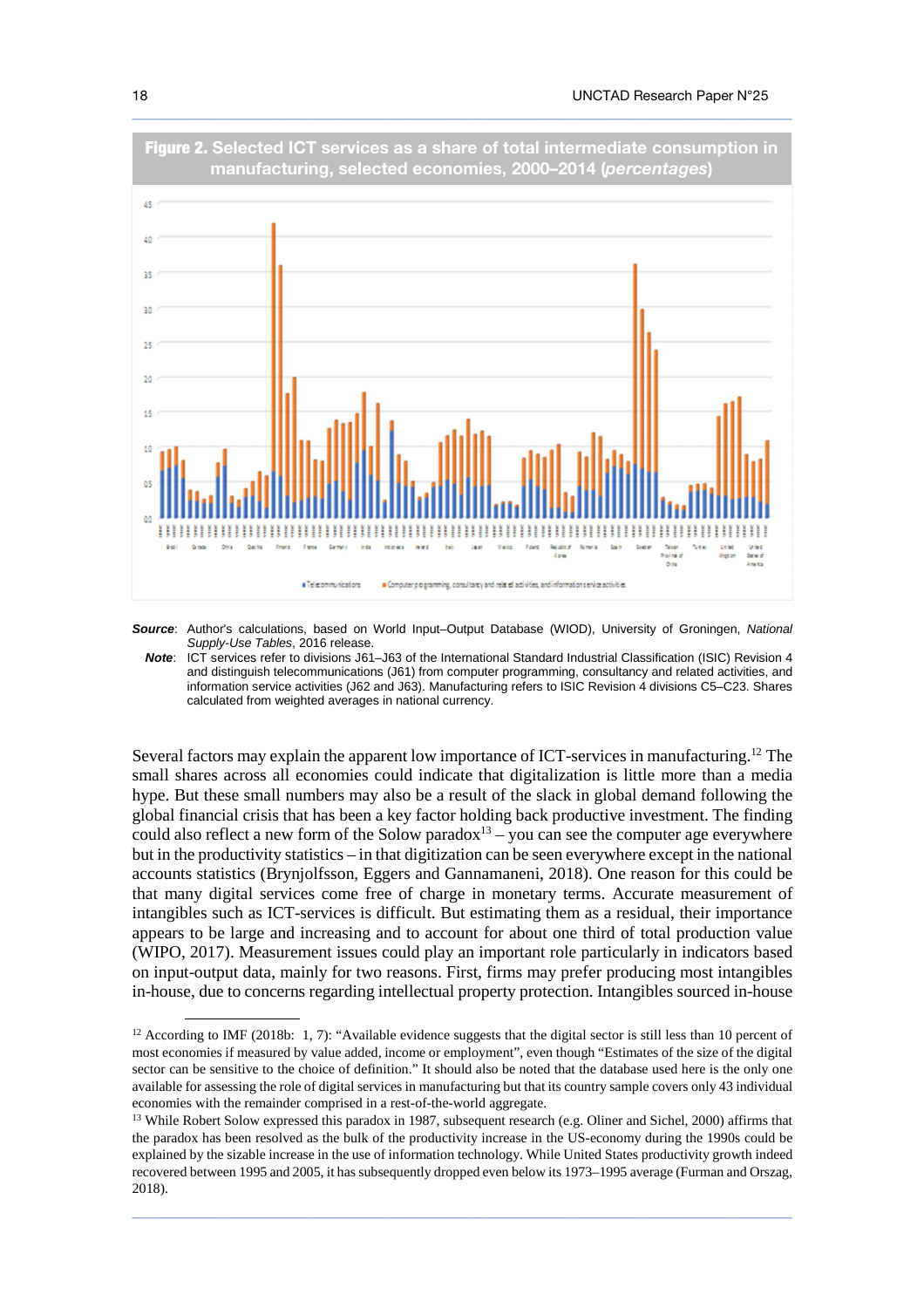are not reflected in input-output tables, which rely on purchased inputs. The surprisingly small shares for China in chart 2 could also reflect such measurement issues, as China may have a particularly large degree of vertical integration as a result of the country's relatively small services sector. Moreover, the shares shown in chart 2 are based on current prices. Given the rapid quality improvements in ICT-services, hedonic price deflators may lead to different numbers when based on volume data. This issue may also explain the somewhat surprising declining trend in the share shown in the chart.

 $\_$  ,  $\_$  ,  $\_$  ,  $\_$  ,  $\_$  ,  $\_$  ,  $\_$  ,  $\_$  ,  $\_$  ,  $\_$  ,  $\_$  ,  $\_$  ,  $\_$  ,  $\_$  ,  $\_$  ,  $\_$  ,  $\_$  ,  $\_$  ,  $\_$  ,  $\_$  ,  $\_$  ,  $\_$  ,  $\_$  ,  $\_$  ,  $\_$  ,  $\_$  ,  $\_$  ,  $\_$  ,  $\_$  ,  $\_$  ,  $\_$  ,  $\_$  ,  $\_$  ,  $\_$  ,  $\_$  ,  $\_$  ,  $\_$  ,

# 3. Adapting economic policies to a digital world

The previous section examined the channels through which the new digital technologies may support industrialization in developing countries. This section focusses on the policies that may be required to unlock this potential. It recognizes that experiencing benefits from moving towards a digital world is contingent on the presence of appropriate digital infrastructure and digital capabilities, and that engaging in digital trade could encourage the provision of hard and soft digital infrastructure and, thus, be a promising first step. But the section focusses on ensuring broad distribution and a fair sharing of these benefits, which requires adapting additional policy frameworks and regulations.

# 3.1 Ensuring an equitable sharing of the benefits from a digital economy

#### (i) Innovation policy

 $\ddot{\phantom{a}}$ 

For a long time, the dominant discourse on innovation and technology was that innovation was costly, risky and path-dependent and that ground-breaking innovation was highly concentrated in a few firms in developed countries. Assuming that, in addition to licensing technology, the main sources of innovation are technologies embodied in machinery and equipment, technical information and specialized inputs from suppliers of inputs and components, as well as that foreign technologies are easy to diffuse and to adopt, it would therefore be most efficient for developing countries to use their meagre innovation and technological capacities to acquire technologies created abroad and adapt them to local circumstances.

To speed up and support this process, developing countries were advised to ensure appropriate absorptive capacity, including in terms of the skill level of the labour force and institutional setups around technology and related transfer mechanisms. Pro-active innovation policy was largely perceived as pertinent only for developed countries and to mark an outcome of economic development, rather than a means to it (see, e.g. Zanello et al., 2016).<sup>14</sup>

More recently, pro-active innovation policy has found a more prominent place on the agenda of developing country policymakers. One reason is that several developing countries have progressed on certain innovation variables, even though significant divides remain (e.g. Cornell University, INSEAD, and WIPO, 2017). Another reason is mounting evidence of little technology transfer and few spill-over effects of foreign direct investment on the local firms (Fu, Pietrobelli and Soete, 2011; De Marchi, Giuliani and Rabellotti, 2017). A third reason is increased spending power in a range of developing countries, as discussed above. Given that the preferences and tastes of these customers may differ from those in developed countries, this rise in spending power

<sup>&</sup>lt;sup>14</sup> UNCTAD has long deviated from this dominant discourse and encouraged developing countries to pursue pro-active innovation policies.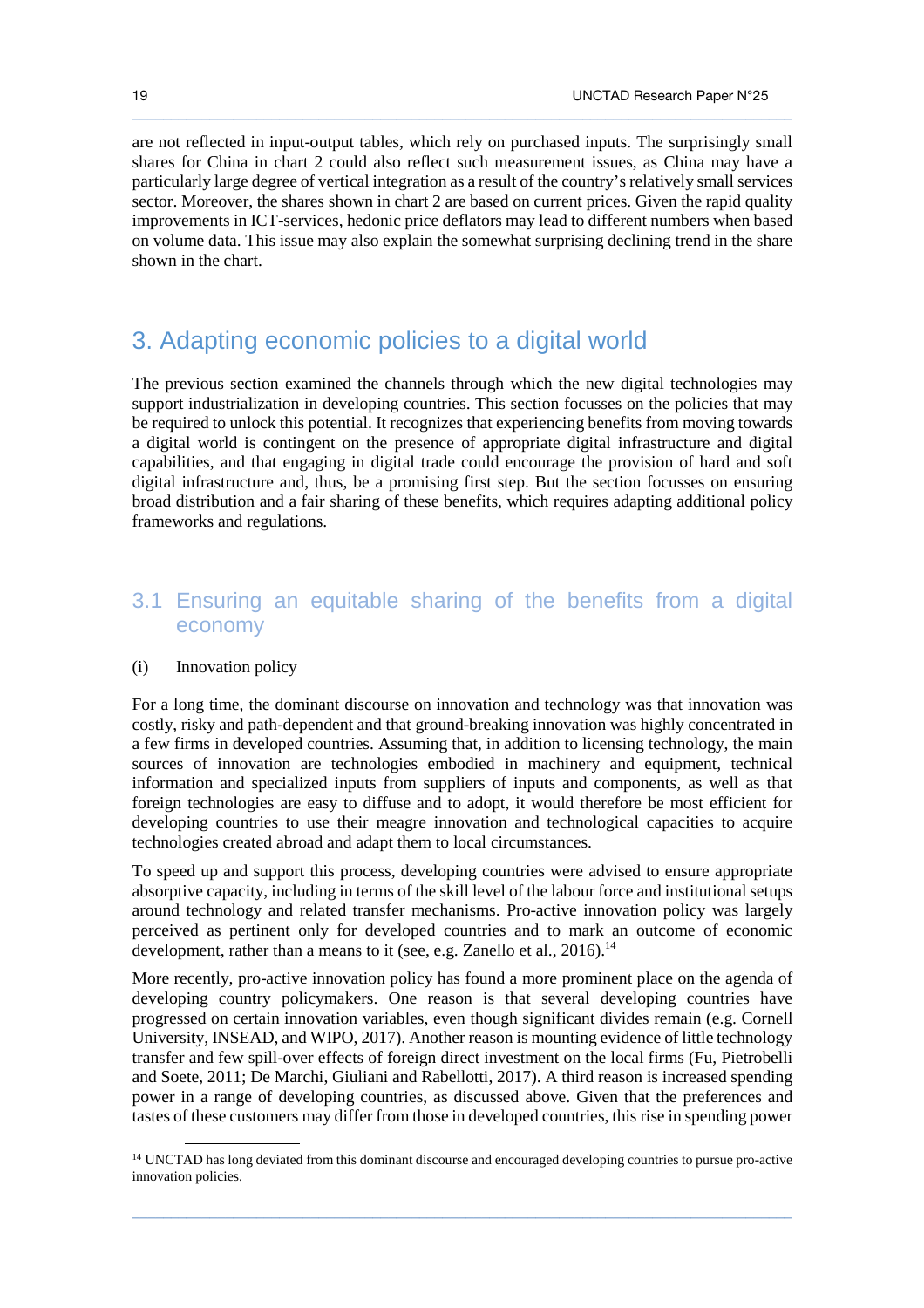is creating a new market segment and additional potential for innovation, particularly innovation aimed at goods and services customized to developing country firms and consumers. Such proactive innovation contests the dominant technology-push perspective, proposed by Schumpeter, and instead features demand pulling innovations from suppliers (Schmookler, 1966) and steering innovators to work on certain problems (Rosenberg, 1969).

 $\_$  ,  $\_$  ,  $\_$  ,  $\_$  ,  $\_$  ,  $\_$  ,  $\_$  ,  $\_$  ,  $\_$  ,  $\_$  ,  $\_$  ,  $\_$  ,  $\_$  ,  $\_$  ,  $\_$  ,  $\_$  ,  $\_$  ,  $\_$  ,  $\_$  ,  $\_$  ,  $\_$  ,  $\_$  ,  $\_$  ,  $\_$  ,  $\_$  ,  $\_$  ,  $\_$  ,  $\_$  ,  $\_$  ,  $\_$  ,  $\_$  ,  $\_$  ,  $\_$  ,  $\_$  ,  $\_$  ,  $\_$  ,  $\_$  ,

One form of pro-active innovation is related to the idea of frugal innovation, which may denote 'new functionality at lower cost', achieved by "(re)designing products, services, systems, and business models in order to reduce complexity and total lifecycle costs, and enhance functionality, while providing high user value and affordable solutions for relatively low-income customers" (Leliveld and Knorringa, 2018: 1; see also Zeschky, Winterhalter and Gassmann, 2014).

This definition leaves open whether developing country citizens are included as producers or as consumers, or both, and whether innovations are conceived and developed in developed or developing countries. In some cases, frugal innovations emanate from developed country firms as re-engineered versions of existing products and services that had been conceived for developed country consumers, but whose reduced functionalities and features make them cost-effective solutions for low- and middle-income citizens in developing countries. These cases see inclusiveness on the consumer side and relate to top-down innovation practices by transnational corporations that develop stripped-down versions of existing products and services to expand their markets beyond developed country customers, as well as beyond the top-income earners in developing countries whose purchasing power, tastes and preferences differ little from developed country markets. This strategy closely relates to what has sometimes been called "glocalization", i.e. the development of products that are initially destined for developed country markets but are then distributed worldwide with some adaptation to local conditions.

Viewed from a development perspective, frugal innovation relates to developing country citizens both as consumers and producers, by focussing on the geographical location of innovation, production and consumption in developing countries. Unconstrained by developed country demands, developing country firms can benefit from local cost advantages, better local sourcing conditions and better knowledge about local circumstances, preferences and needs. They can use these elements to design goods and services with entirely new functionalities and features that are customized for local firms and for local low-income or middle-class consumers. Such local innovation also helps to reduce balance-of-payments constraints on growth by matching domestic demand through customized domestically produced goods, as well as to generate the income that developing country customers will need to purchase the customized goods without incurring debt.

Looked at from this perspective, digitalization may provide specific opportunities for frugal innovation by developing country firms because they tend to reduce the cost of innovation and therefore can better address local resource constraints. As discussed in the previous section, whereas in the past laboratories, staff and expensive hardware equipment were needed, nowadays one person can use a computer and software to design and develop innovation products and services, with much lower fixed costs and investments involved. This potential to reduce the cost of innovation, combined with allowing for customization, may lead digitalization to make innovation less path-dependent and allow for technological leapfrogging.

Frugal innovations initially launched in a developing country may not be limited to local markets, but later be introduced also in developed countries, i.e. a feature comprised in "reverse innovation".<sup>15</sup> Similarly to frugal innovation, reverse innovation is not necessarily targeted at very low-income groups or destined to be of low quality, but rather to arise from changed contexts. As such, reverse innovation may originate in affiliates of developed country firms that face sluggish demand on their lead firm's home markets and, caused by growing distributional inequality, a shift in the composition of this demand towards simpler and cheaper products. It can also regard

 $\_$  ,  $\_$  ,  $\_$  ,  $\_$  ,  $\_$  ,  $\_$  ,  $\_$  ,  $\_$  ,  $\_$  ,  $\_$  ,  $\_$  ,  $\_$  ,  $\_$  ,  $\_$  ,  $\_$  ,  $\_$  ,  $\_$  ,  $\_$  ,  $\_$  ,  $\_$  ,  $\_$  ,  $\_$  ,  $\_$  ,  $\_$  ,  $\_$  ,  $\_$  ,  $\_$  ,  $\_$  ,  $\_$  ,  $\_$  ,  $\_$  ,  $\_$  ,  $\_$  ,  $\_$  ,  $\_$  ,  $\_$  ,  $\_$  ,

 $\ddot{\phantom{a}}$ 

<sup>&</sup>lt;sup>15</sup> Examples of reverse innovation created by developing country firms include small tractors and trucks created in India and mobile phones and electric scooters created in China. For further discussion and examples see, for example, Immelt, Govindarajan and Trimble, 2009; von Zedtwitz et al., 2015; Hadengue, de Marcellis-Warin and Warin, 2017.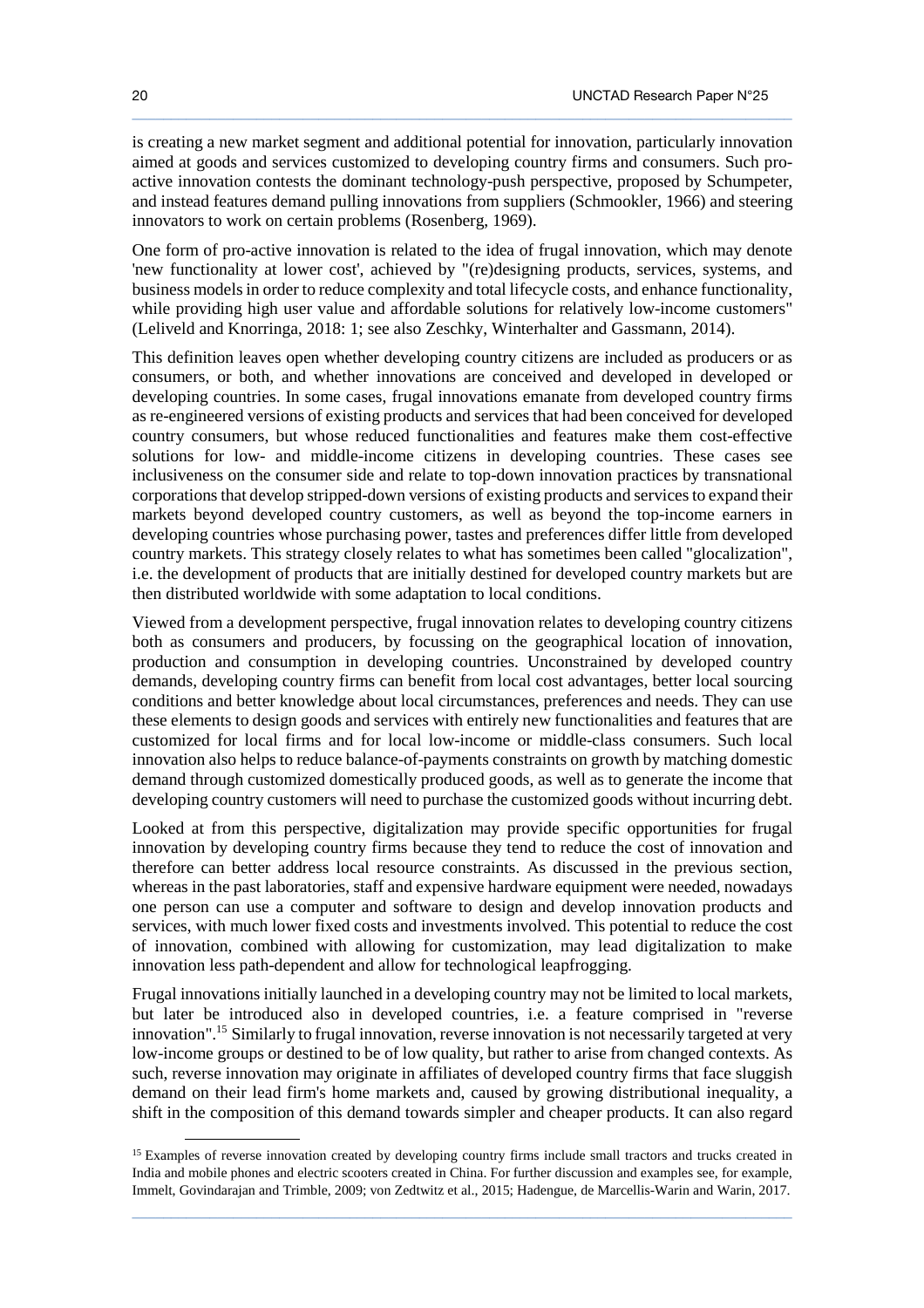sophisticated and expensive offerings, such as when developed country firms locate R&D labs in developing countries to take advantage of labour cost differences.

 $\_$  ,  $\_$  ,  $\_$  ,  $\_$  ,  $\_$  ,  $\_$  ,  $\_$  ,  $\_$  ,  $\_$  ,  $\_$  ,  $\_$  ,  $\_$  ,  $\_$  ,  $\_$  ,  $\_$  ,  $\_$  ,  $\_$  ,  $\_$  ,  $\_$  ,  $\_$  ,  $\_$  ,  $\_$  ,  $\_$  ,  $\_$  ,  $\_$  ,  $\_$  ,  $\_$  ,  $\_$  ,  $\_$  ,  $\_$  ,  $\_$  ,  $\_$  ,  $\_$  ,  $\_$  ,  $\_$  ,  $\_$  ,  $\_$  ,

But reverse innovation may also be part of the internationalization strategy of local firms in some large developing countries that initially aim at responding to growing domestic demand, but later attempt tapping into lower-income segments of developed-country markets. The economic significance of reverse innovation, as compared to frugal innovation, regards the economies of scale accruing to developing country firms that succeed in selling their locally developed products also on developed country markets. This means that reverse innovation tends to achieve both economies of scale and scope by enabling customized production for both domestic and foreign markets.

Crucial for success of pro-active innovation designed to develop new cost-effective products with functionalities customized to their target markets is interaction between all the actors that contribute to innovation (e.g. Foster and Heeks, 2014). As a result, innovation policy must go beyond its traditional focus on supply-side conditions and capabilities and reinforce the attention given to demand-side instruments. A possible starting point of such a shift in emphasis is fostering the "articulation of needs" (Edler, 2016: 100). While this articulation can be based on foresight techniques, new digital technologies may also play an important role. Big data analytics and other digital technologies can significantly ease interaction between innovators, producers and consumers. The availability of data on required innovative product functionalities and features and on expected market developments, combined with the capacity of analysing such voluminous data for design and production decisions, would significantly ease the flow of information from consumers to innovators and producers. And product-specific marketing and distribution based on digital media would help customers in their spending decisions. Using these digital devices might be particularly important in developing countries where they would allow shortening, or even removing, the long chains of intermediation that often characterize user-producer interactions in the innovation systems of developing countries (e.g. Foster and Heeks, 2014).

But given that pro-active innovation in whatever form aims at generating customized goods and services, those innovative firms – whether they are foreign or local – that control data on local demand patterns and are capable of analyzing these data through big data analytics are likely to have crucial advantages in designing, producing and marketing goods and services that result from frugal innovation.

Embarking on less path-dependent innovation and attempting technological leapfrogging towards more demand-driven innovation models further increases the challenges that developing countries face for their innovation policies. Given that both frugal and reverse innovation are relatively recent concepts, much of their accounts and identification of criteria that may be required for success remains based on examples with little systematic evidence (e.g. Hadengue, de Marcellis-Warin and Warin, 2017).

One example of successful active innovation policy is the Chinese company Huawei that for developing its smartphone business outcompeted main incumbent firms not simply through lowcost advantage but by relying on recent scientific knowledge and the integration of ensuing new technologies in its innovation strategies (Joo, Oh and Lee, 2016). Starting by producing low-end phones for the domestic market, its continued focus on local R&D and reverse engineering of foreign technology allowed it to become a global leader in telecommunications networks by 2012 (Kang, 2015). Another example is the Republic of Korea's Samsung that, in 1996, decided to build in-house design competencies rather than continue to import such knowledge. This shift towards in-house design, combined with associated changes in management and business models, laid the basis for the firm's global success in the smartphone, tablet and television sectors (Yoo and Kim, 2015).

These examples illustrate that it has been possible to overcome obstacles that intellectual property rights (IPR) protection may pose to active innovation strategies and design development in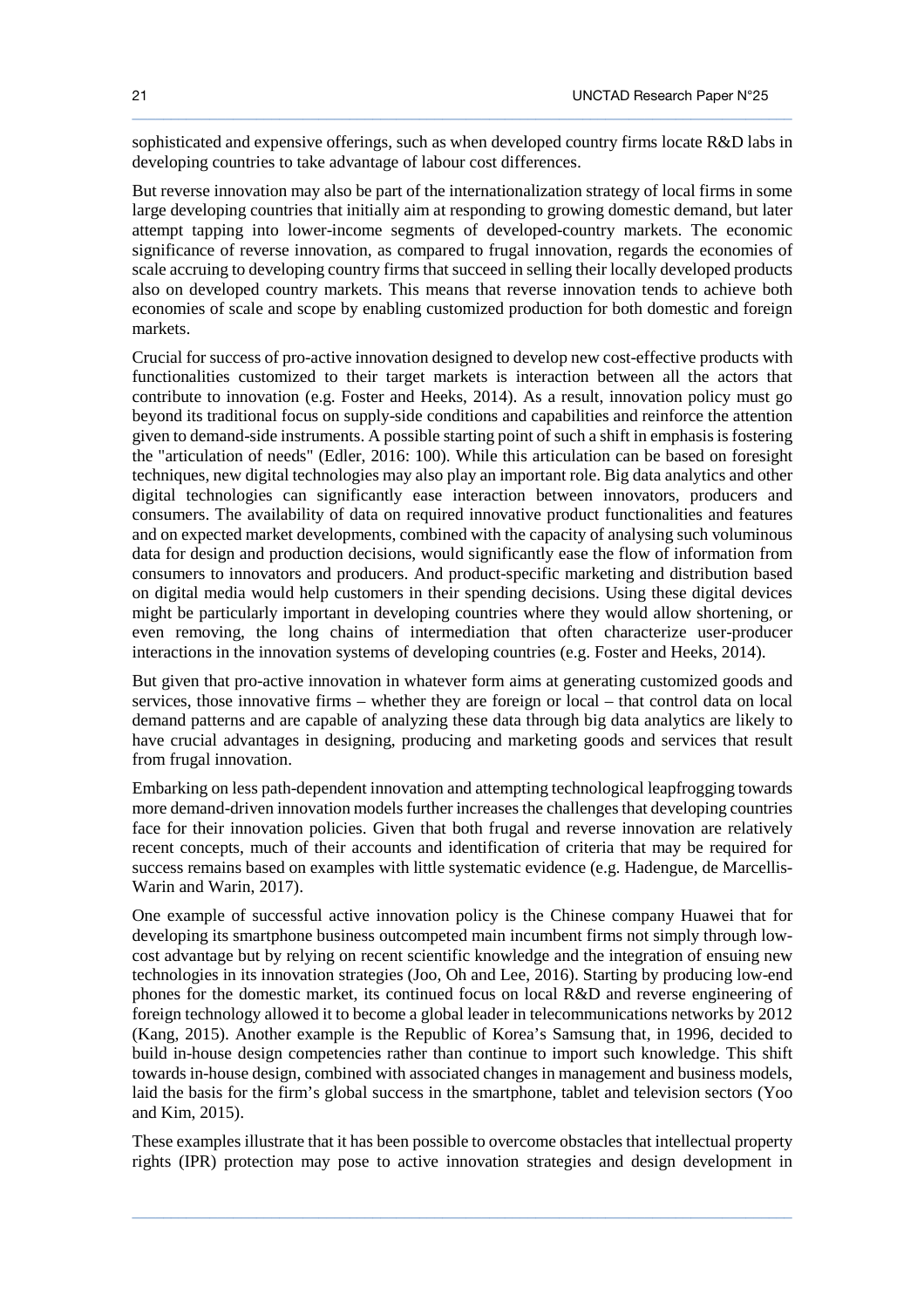developing countries.<sup>16</sup> And cross-industry surveys have led some observers to conclude that design-related IPRs are relatively ineffective, as also illustrated by firms' often significant additional investment in brand image and other reputational assets intended to increase value capture from their designs (Filitz, Henkel and Tether, 2015). IPR protection has generally taken the form of registered patents and industrial designs, or unregistered IPR protection, such as copyrights and trade secrets. Given that patent rights are costly, especially when obtained across multiple jurisdictions, developed-country firms often seek patent coverage only in jurisdictions covering large economies. This means that there is relatively little design-related patent protection in developing countries other than China (WIPO, 2017).

 $\_$  ,  $\_$  ,  $\_$  ,  $\_$  ,  $\_$  ,  $\_$  ,  $\_$  ,  $\_$  ,  $\_$  ,  $\_$  ,  $\_$  ,  $\_$  ,  $\_$  ,  $\_$  ,  $\_$  ,  $\_$  ,  $\_$  ,  $\_$  ,  $\_$  ,  $\_$  ,  $\_$  ,  $\_$  ,  $\_$  ,  $\_$  ,  $\_$  ,  $\_$  ,  $\_$  ,  $\_$  ,  $\_$  ,  $\_$  ,  $\_$  ,  $\_$  ,  $\_$  ,  $\_$  ,  $\_$  ,  $\_$  ,  $\_$  ,

IPR protection may be incomplete even where designs are patent protected. The use of some patented design features may not be exclusive to a specific product but span a range of product groups, implying difficulty in determining what a patent covers, as illustrated by the law suit between Apple and Samsung that was first ruled in 2012 but is still ongoing.<sup>17</sup> Designs can also be protected by industrial design rights. But while industrial design rights may cover appearance, they usually do not extend to functionality and ease of use (WIPO, 2017). Moreover, 3D equipment can scan a non-patented physical object and create a CAD-file that will reproduce the object (Osborn, 2016). The CAD-file can subsequently be used as a starting point for creating objects that have new functionalities or other novel characteristics. Given that digitalization may bring about entirely new products, as well as enable new functionalities and ways of use, it would appear that existing IPR protection leaves scope for active design-oriented innovation policy in developing countries. Nevertheless, maintaining this scope will also require containing practices such as interlocking patents and patent trolls, which have become important features of competition mainly in the smartphone and pharmaceutical industries.

Moving towards a digital world may also broaden the scope for developing-country firms to engage in cross-licensing arrangements with developed-country firms. At least some of these firms may privilege protecting their designs through trade secrets but be interested in licensing, and thereby disclosing, their designs to developing countries. They could wish to do so in exchange for innovative design features regarding functionalities and ease of use that developing countries have developed for their domestic customers but that may appeal also to the lower income segments of a developed-country firm's customers. IPR owners may also wish to create new revenue streams by commercializing template CAD files or software that purchasers can subsequently customize.

In addition to a sizable increase in R&D spending and the size of in-house design departments, enhanced skilled labour migration in the form of both intellectual returnees and skilled expatriates from developed countries could provide substantial support to developing countries' more active innovation policy. While skilled returnees appear to have played a crucial role for example in the development of China's photovoltaic industry (Luo, Lovely and Popp, 2017), skilled expatriates from developed countries have been instrumental in creating the designs for automobile production in developing countries such as Brazil, India and Morocco, as well as in Romania. There, designers have focused on the functionalities and price ranges that would appeal to customers in developing countries, as well as to relatively low-income customers in developed countries (Midler, Jullien and Lung, 2017).

To sum, while the specific form of innovation policy will differ across countries and be subject to experimentation, it may be difficult to ensure an equitable sharing of the benefits from

 $\_$  ,  $\_$  ,  $\_$  ,  $\_$  ,  $\_$  ,  $\_$  ,  $\_$  ,  $\_$  ,  $\_$  ,  $\_$  ,  $\_$  ,  $\_$  ,  $\_$  ,  $\_$  ,  $\_$  ,  $\_$  ,  $\_$  ,  $\_$  ,  $\_$  ,  $\_$  ,  $\_$  ,  $\_$  ,  $\_$  ,  $\_$  ,  $\_$  ,  $\_$  ,  $\_$  ,  $\_$  ,  $\_$  ,  $\_$  ,  $\_$  ,  $\_$  ,  $\_$  ,  $\_$  ,  $\_$  ,  $\_$  ,  $\_$  ,

l

<sup>&</sup>lt;sup>16</sup> For a succinct discussion of how Intellectual property law affects 3D printing, see, for example Elsa Malaty and Guilda Rostama, "3D printing and IP law", *WIPO Magazine*, February 2017, http://www.wipo.int/wipo\_magazine/en/2017/01/article\_0006.html. For more detailed discussion see, for example, Osborn, 2016 who concludes: "perhaps the innovations most impacted by 3D printing should be removed from certain IP protections altogether. This argument is perhaps strongest in patent law, where the utilitarian nature of the inventions urges their introduction into the public domain" (270).

<sup>&</sup>lt;sup>17</sup> See Tim Bradshaw, "Apple and Samsung return to court in "Groundhog Day" spat", Financial Times, 13 May 2018, https://www.ft.com/content/a411ed46-556d-11e8-b3ee-41e0209208ec.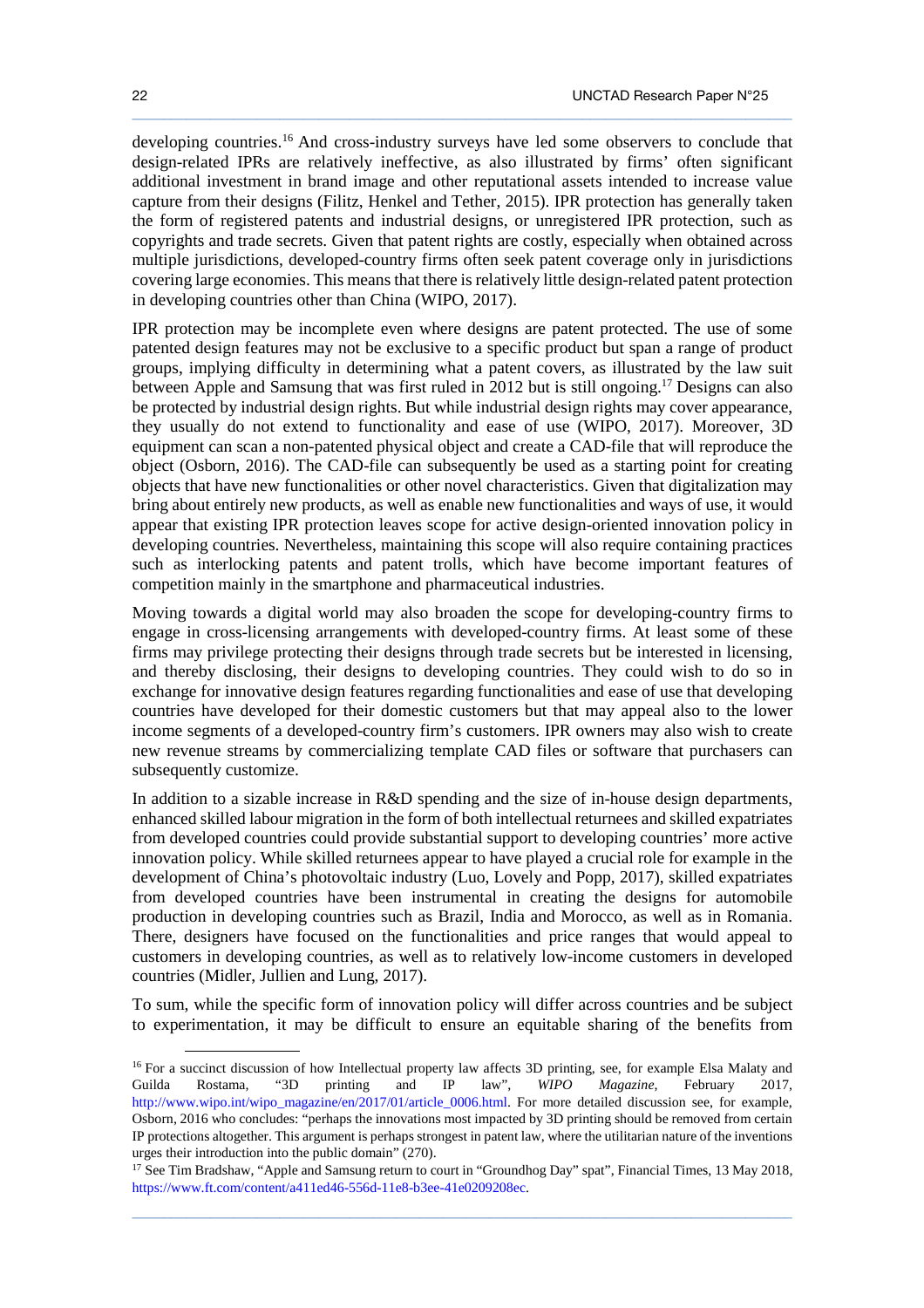digitization if developing countries do not embark on more pro-active innovation trajectories. Crucial support for such policies could come from the creation of favourable demand conditions, as discussed in the next section.

 $\_$  ,  $\_$  ,  $\_$  ,  $\_$  ,  $\_$  ,  $\_$  ,  $\_$  ,  $\_$  ,  $\_$  ,  $\_$  ,  $\_$  ,  $\_$  ,  $\_$  ,  $\_$  ,  $\_$  ,  $\_$  ,  $\_$  ,  $\_$  ,  $\_$  ,  $\_$  ,  $\_$  ,  $\_$  ,  $\_$  ,  $\_$  ,  $\_$  ,  $\_$  ,  $\_$  ,  $\_$  ,  $\_$  ,  $\_$  ,  $\_$  ,  $\_$  ,  $\_$  ,  $\_$  ,  $\_$  ,  $\_$  ,  $\_$  ,

#### (ii) Industrial policy

Theoretical insights, historical evidence and recent experiences all point to the importance of proactive industrial policies. By contrast, how to harness such policies in development strategies and what lessons can be learned and transferred from success stories remains extensively debated (e.g. Chang and Andreoni, 2016).

As discussed above, bridging digital divides and developing digital capabilities facilitate integration into the digital economy from the supply side and pro-active innovation policies can raise productivity and increase the responsiveness of design and product development to demandside signals. These policies may need to be complemented by industrial policies that affect the incentives for designers and producers to provide the customized products that meet their customers' desires. This would imply that, as innovation policies, industrial policy would need to be adapted to a digital world by moving away from its traditional supply-side focus.

More demand-side oriented industrial policy starts from a potential buyer and emphasizes the interplay between innovation and demand-driven policy instruments that focusses on customers' disposable income and varying preference systems. These are key determinants for the creation of demand for domestic innovation and the potential creation of entirely new sectors (see also Saviotti and Pyka, 2013; Santiago and Weiss, 2018). A government can do this in several ways: (i) as a direct costumer, it can act through government procurement; (ii) as a regulator, it can affect competition, and hence the level of demand enjoyed by individual firms, by determining the number of licenses for certain activities or by imposing certain industry standards, and it can steer the direction of innovation by pushing firms to form research consortia in certain areas or by taking the lead in undertaking itself certain innovation activities; (iii) as a knowledge broker, it can link innovators, producers and consumers; and (iv) as an active promoter of private demand, e.g. through tax incentives and subsidies, that stimulates innovations from domestic firms (for more detailed discussion, see, for example, Edler, 2013; and Chang and Andreoni, 2016).

The extent to which governments can effectively influence the demand for manufactures through such measures will be determined, inter alia, by the size of a country's domestic market and the level of purchasing power of its citizens, domestic firm's ability to leverage and analyse the data generated from increased market demand for design and production decisions, as well as the strength of their innovation and manufacturing capabilities to react to the signals.

From a more general perspective, an important issue regarding the impact of digitalization on the effectiveness of industrial policies is whether these policies can be adapted to the digital world in an incremental way, such as by mainstreaming digitalization across all policy areas, or whether the very nature and ambition of industrial policies need to change. Often taking the United States as an example, some observers argue that "it is a primary duty of the state to provide direction for technological development and innovation in order to satisfy state needs (e.g. defence, security) and citizen needs (health, education, etc.), take risks and help to create the kinds of markets that are societally preferable … Thus, policy support incentivises actors to invest in knowledge and innovation production in targeted areas with a specific need in mind" (Edler et al., 2016: 6; see also Mazzucato, 2011).

A case for such a more ambitious shift towards "mission-oriented" industrial policies could be made for digitalization. This stems from the need to use these technologies for transformational purposes in the form of product innovation that creates and shapes new products and new markets, including to compensate for the job destruction that these technologies' process innovation may cause. Such a more ambitious shift would, for example, involve institutional changes, including in the nature of private-public partnerships. They could allow public organizations to participate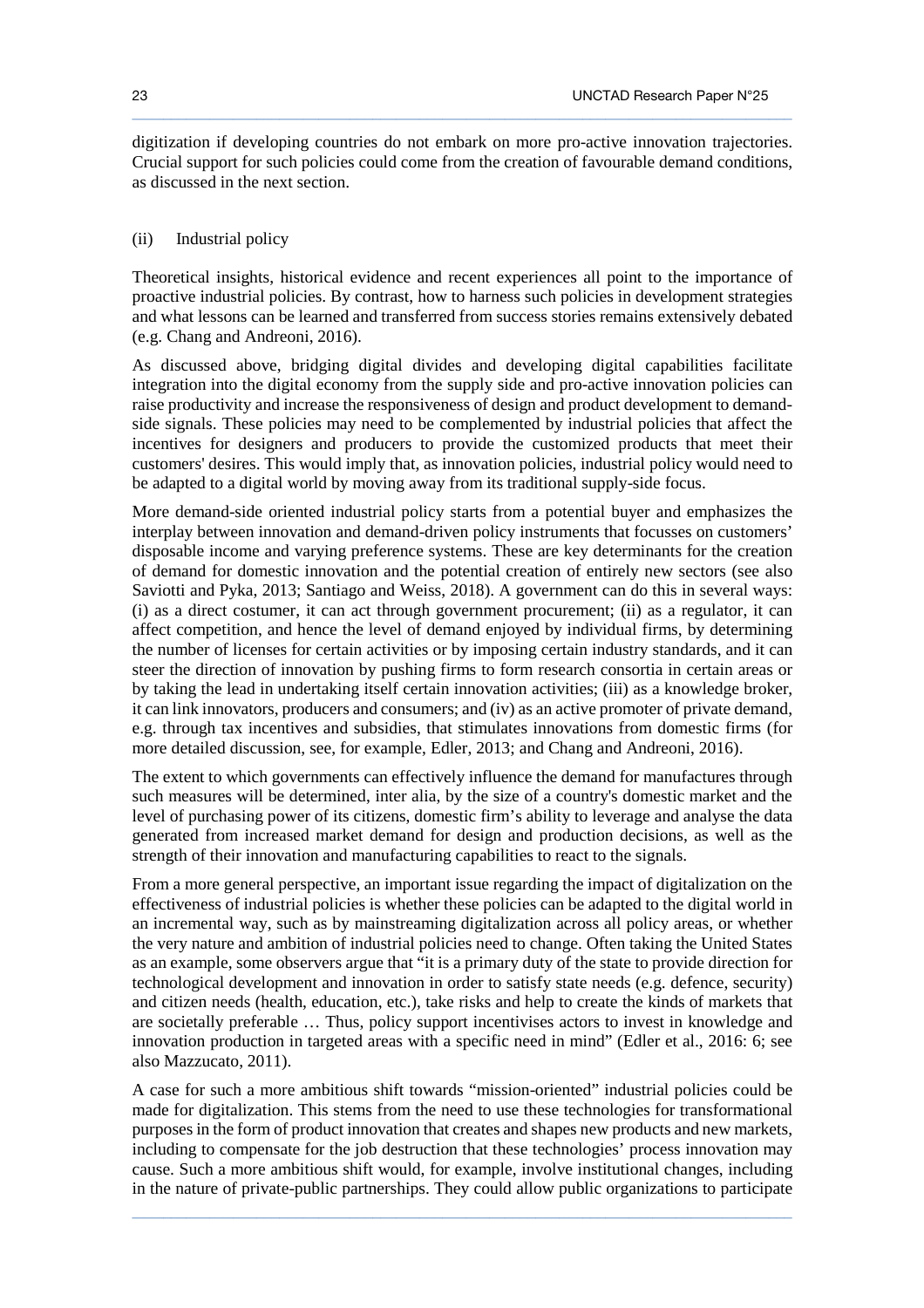more in the rewards that commercial success of its policies brings, including to cover the losses that experimentation and discovery of policy making may entail. It would also involve using more dynamic metrics in policy evaluation to assess the degree to which public investment has opened and transformed sectoral and technological landscapes.

 $\_$  ,  $\_$  ,  $\_$  ,  $\_$  ,  $\_$  ,  $\_$  ,  $\_$  ,  $\_$  ,  $\_$  ,  $\_$  ,  $\_$  ,  $\_$  ,  $\_$  ,  $\_$  ,  $\_$  ,  $\_$  ,  $\_$  ,  $\_$  ,  $\_$  ,  $\_$  ,  $\_$  ,  $\_$  ,  $\_$  ,  $\_$  ,  $\_$  ,  $\_$  ,  $\_$  ,  $\_$  ,  $\_$  ,  $\_$  ,  $\_$  ,  $\_$  ,  $\_$  ,  $\_$  ,  $\_$  ,  $\_$  ,  $\_$  ,

But the most important impact of moving towards a mission-oriented industrial policy in a digital world may concern the structure of finance for investment. Contrary to tangible assets – such as buildings, machines or particular plots of land – intangible assets, such as data, software, market analysis, organisational design, patents, copyrights and the like, tend to be unique or most valuable within narrowly defined specific contexts. Therefore, they are difficult to sell or value as collateral. This makes it cumbersome to finance investment in intangibles from traditional sources, such as bank loans and marketable bonds, and, in addition to private equity finance, increases the role of retained profits as a source of finance for investment. As a result, supporting investment in intangibles may well imply policy measures designed to strengthen the profitinvestment nexus, such as by changing financial reporting requirements or imposing restrictions on share buybacks and dividend payments when investment is low or preferential fiscal treatment of reinvested profits, as well as by increasing role of development banks.

Moreover, governments could engage in more than just help funding new technology. They could become investors of first resort regarding digital innovation by investing in corporate equity (Mazzucato, 2017). One way of doing so would be for governments to acquire stakes in the commercialisation of successful new technologies by establishing professionally managed public funds, which would take equity stakes in new technologies, financed through bond issues in financial markets, and which would share its profits with citizens in the form of a social innovation dividend (Rodrik, 2015). In this way, the fruits of high productivity growth from technological change could spread more widely and fuel aggregate demand also for output from lower productivity sectors, thereby increasing employment and average productivity at the same time. Empirical evidence suggests that companies with blockholders (i.e. large shareholders), such as publicly held companies, tend to invest more in innovation than companies with dispersed equity ownership (Edmans, 2014). This is because such shareholders typically base buying and selling decisions on the company's long-term prospects, including those built on intangible capital. And by investing large enough blockholding funds, for example through sovereign wealth funds, such investment could ensure long-term thinking across the digital ecosystem and enable benefits from the spillovers and synergies that intangible assets may generate across companies (Haskel and Westlake, 2018).

#### (iii) Regulatory policy

l

The digital economy creates significantly new regulatory policy challenges because the network effects associated with digitalization can cause market concentration and barriers to market entry. First-mover advantages regarding the benefits from controlling and scaling large volumes of data tend to create a few highly profitable large firms and "winners-take-most" issues. First-mover advantages can also become self-reinforcing, as data gleaned from one market can facilitate entering new markets or even new business lines. Resulting increases in market concentration may sizably augment the financial power of a few leading firms and cause increased rent seeking, anticompetitive practices and attempts to block actual or potential competitors.<sup>18</sup> As a result, certain established competition and antitrust policies may be unsuited to the digital economy.<sup>19</sup>

<sup>&</sup>lt;sup>18</sup> UNCTAD (2018) provides detailed discussion of market concentration from expanding digital platforms.

<sup>&</sup>lt;sup>19</sup> For detailed discussion, see the literature on "two-sided markets". There is no accepted definition of "two-sided markets", but digital platforms are generally considered as such (e.g. Rysman, 2009) as they have two distinct user groups that offer each other network benefits.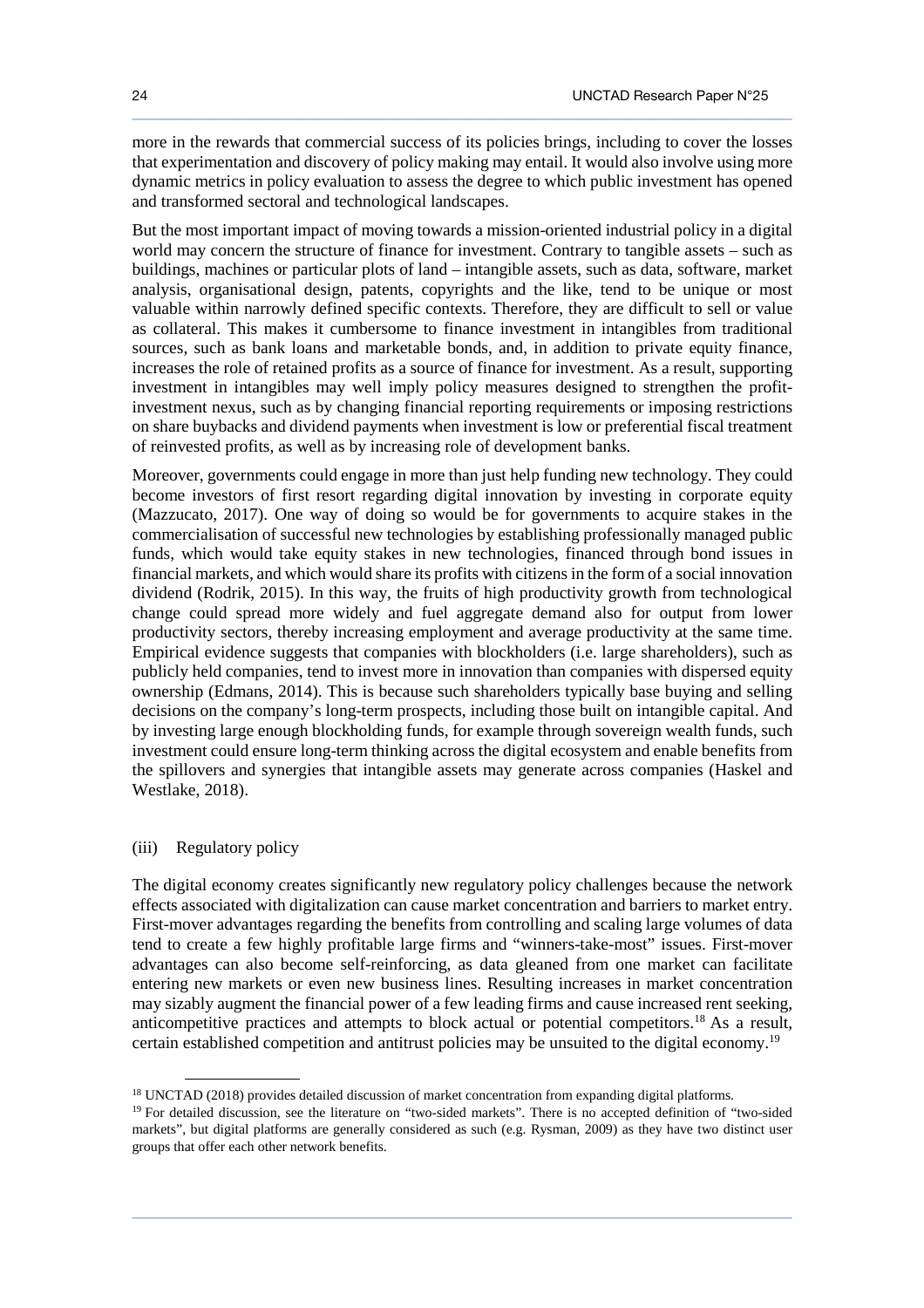Anticompetitive practices have traditionally been addressed by antitrust and competition policies. But the goal of these policies has increasingly shifted from a concern with market structure and market behaviour to an emphasis on maximizing consumer welfare.<sup>20</sup> Recent concerns have emphasized consumer welfare related to data privacy<sup>21</sup>, internet security, and the functioning of societies.

 $\_$  ,  $\_$  ,  $\_$  ,  $\_$  ,  $\_$  ,  $\_$  ,  $\_$  ,  $\_$  ,  $\_$  ,  $\_$  ,  $\_$  ,  $\_$  ,  $\_$  ,  $\_$  ,  $\_$  ,  $\_$  ,  $\_$  ,  $\_$  ,  $\_$  ,  $\_$  ,  $\_$  ,  $\_$  ,  $\_$  ,  $\_$  ,  $\_$  ,  $\_$  ,  $\_$  ,  $\_$  ,  $\_$  ,  $\_$  ,  $\_$  ,  $\_$  ,  $\_$  ,  $\_$  ,  $\_$  ,  $\_$  ,  $\_$  ,

The extraction of economic rent receives much less attention. One form of rent extraction is aggressive tax optimization by locating a firm's tax base in low-tax jurisdictions (e.g. Beer, de Mooij and Liu, 2018). The digital economy may exacerbate tax base erosion because global firms can easily transfer their intangible assets (e.g. data; intellectual property) across tax jurisdictions. The OECD's Base Erosion and Profit Shifting (BEPS) initiative has taken some useful steps towards safeguarding fiscal revenues. But critics are calling for wider and more inclusive discussion and argue that the reform proposals "have failed to ensure that profits are taxed where activities take place …, in favour of where the companies that receive income are based", mainly because "the revisions to transfer pricing rules continue to cling to the underlying fiction that a MNE consists of separate independent entities transacting with each other at arm's length" (ICRICT, 2018: 5).

Taxing where activities are done rather than where firms declare as being headquartered redistributes rents and can help build the tax bases of developing countries. But it does not tackle the anticompetitive features that make these rents arise. Price-based measures of competition may well prove inadequate in a digital world where control and use of data is of paramount importance, where competition strategies and pricing decisions may be determined by the algorithms of machine learning, and where consumers often receive services in exchange for data, at zero nominal prices.<sup>22</sup> Established competition policy assumes that actors pursue a strategy focused on profit maximization whereby unjustifiably high prices are judged as harming consumer welfare. In a digital economy, by contrast, actors tend to privilege scale and market-share strategies. This may involve slashing prices, even to the extent of being willing to sustain losses, and/or increasing spending to expand capacity, including by acquiring other firms and expanding into multiple business lines.

One way of addressing anti-competitive practices in a digital world would be through tighter regulation of restrictive business practices, with strong monitoring and administration at the international level.<sup>23</sup> Breaking up the large firms responsible for market concentration would be a policy that takes literally the often-made comparison between oil in the analogue and data in the digital economy, in that Standard Oil was broken up in 1911 and required by law to split into multiple pieces. Forcing firms into joint ventures with certain majority rules could avoid market concentration to arise and might be a feasible option for economies with nascent digitalization, including many developing countries. Closer monitoring of vertical integration, including by adding the scope and scale of data at stake as criteria for merger control, would be another policy strengthening competition.

 $\_$  ,  $\_$  ,  $\_$  ,  $\_$  ,  $\_$  ,  $\_$  ,  $\_$  ,  $\_$  ,  $\_$  ,  $\_$  ,  $\_$  ,  $\_$  ,  $\_$  ,  $\_$  ,  $\_$  ,  $\_$  ,  $\_$  ,  $\_$  ,  $\_$  ,  $\_$  ,  $\_$  ,  $\_$  ,  $\_$  ,  $\_$  ,  $\_$  ,  $\_$  ,  $\_$  ,  $\_$  ,  $\_$  ,  $\_$  ,  $\_$  ,  $\_$  ,  $\_$  ,  $\_$  ,  $\_$  ,  $\_$  ,  $\_$  ,

 $\ddot{\phantom{a}}$ 

<sup>&</sup>lt;sup>20</sup> Lynn, 2017, provides an account of this shift in the United States, with a divergent view in Atkinson and Lind, 2018. For more general discussion see, e.g. Coyle, 2018; Khan, 2017; and Vezzoso, 2016.

<sup>&</sup>lt;sup>21</sup> See, for example, the Human Rights Council HRC Resolution 34/7 adopted on 23 March 2017, https://documentsdds-ny.un.org/doc/UNDOC/GEN/G17/086/31/PDF/G1708631.pdf?OpenElement; and the European Union's General Data Protection Regulation (https://www.eugdpr.org/), which entered into force on 25 May 2018, requiring firms to give customers more control over their online information.

 $22$  One policy problem that this business model poses is difficulty in identifying when a market price is below cost, i.e. a criterium required to establish a case of predatory pricing on which established competition policy could act.

<sup>&</sup>lt;sup>23</sup> A starting point for any such policies might be the Set of Multilaterally Agreed Equitable Principles and Rules for the Control of Restrictive Business Practices adopted by the United Nations General Assembly in 1980.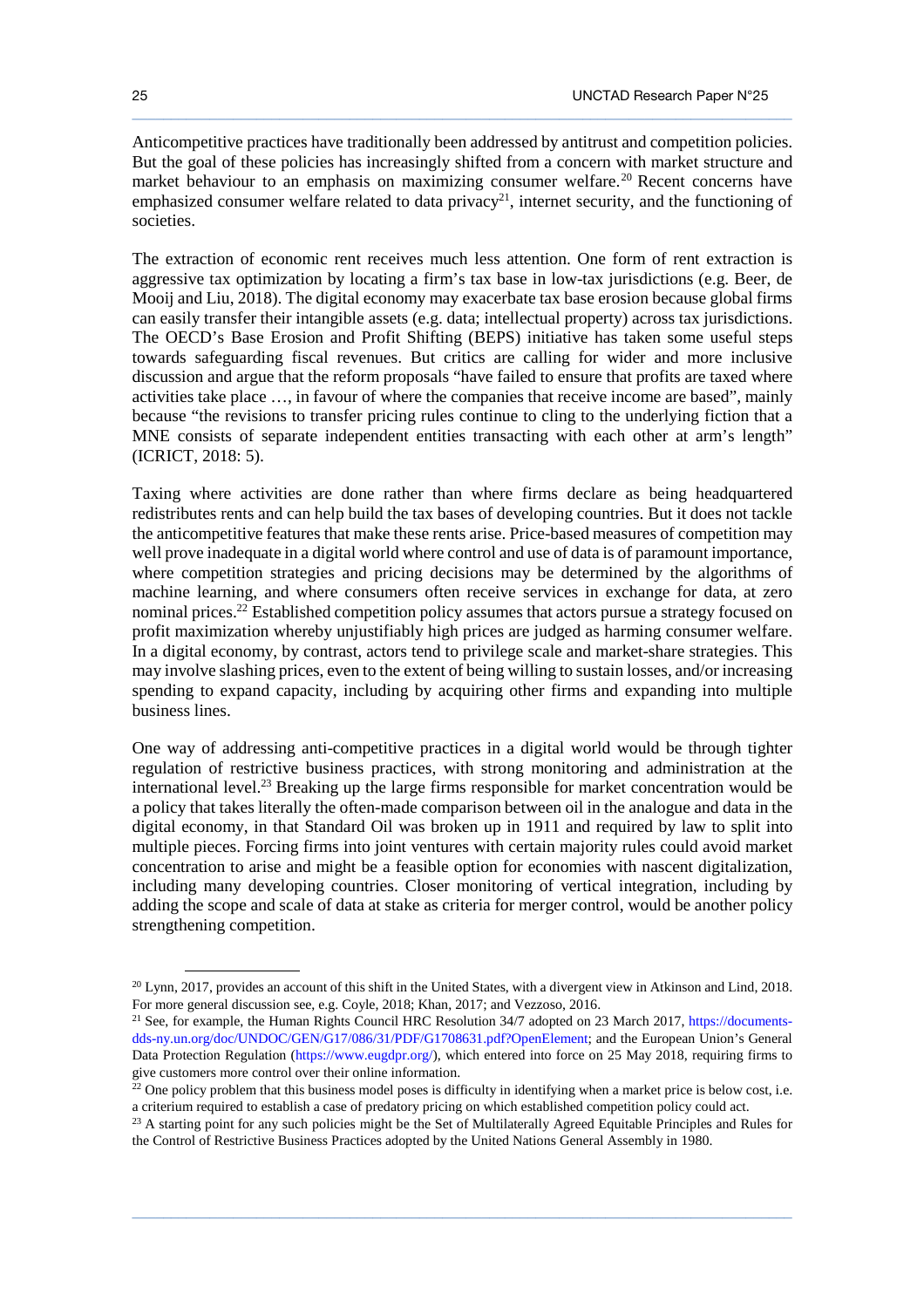An alternative would be accepting a digital world's tendency towards market concentration but regulate these tendencies with a view to limiting a firm's ability to exploit its dominance. Given that a country's data may have public utility features, one option could be regulating large firms as a public utility with direct public provision of the digitized service. This means that the digital economy would be considered similarly to traditional essential network industries, such as water and energy.<sup>24</sup>

 $\_$  ,  $\_$  ,  $\_$  ,  $\_$  ,  $\_$  ,  $\_$  ,  $\_$  ,  $\_$  ,  $\_$  ,  $\_$  ,  $\_$  ,  $\_$  ,  $\_$  ,  $\_$  ,  $\_$  ,  $\_$  ,  $\_$  ,  $\_$  ,  $\_$  ,  $\_$  ,  $\_$  ,  $\_$  ,  $\_$  ,  $\_$  ,  $\_$  ,  $\_$  ,  $\_$  ,  $\_$  ,  $\_$  ,  $\_$  ,  $\_$  ,  $\_$  ,  $\_$  ,  $\_$  ,  $\_$  ,  $\_$  ,  $\_$  ,

In addition to scaling data and chasing market share, patent trolls and interlocking patens are widely used forms that can favour rent seeking and act as barriers to market entry. Moving towards a digital economy might mean that the right balance between stimulating innovation and ensuring technology diffusion implies weakening, rather than strengthening, the rules governing intellectual property rights (see also Haskel and Westlake, 2018), including to bolster technology diffusion to developing countries. Given the cross-border character of the digital economy, international cooperation will be key.

Developing countries face even greater regulatory challenges. Contrary to many developed countries in both the earlier and current phases of digitalization (Bauer, Ferracane and van der Marel, 2016), most developing countries do not have policies regarding the control and use of data.<sup>25</sup> The absence of well-defined policies in this area risks causing their data to be controlled by whoever gathers and stores data and then has exclusive and unlimited rights on data. National data policies should address four core questions: who can own data; how it can be collected; who can use it and under what terms; under what conditions can data cross borders and whose country's law governs transferred data. The latter question is also affected by the compatibility of data localization frameworks across countries.

# 3.2 Economic policy frameworks for the digital economy

Compared to the excitement in much of the media and business literature about the imminence and disruptive impact of digitalization, policymakers are lagging in deploying policies that would help to determine its course and distributional effects. A recent review of policy initiatives regarding the digital economy undertaken in a group of selected countries<sup>26</sup> concludes that even "in pioneering countries such as Germany …, concrete policy initiatives around … [the digital economy] remain, at best, at initial stages of implementation" and that "middle-income countries are yet to define strategic policy agendas around … [the digital economy]. National plans or concrete policy strategies are either non-existent, or at initial stages of discussion, consultation and planning. Even the few advanced cases … show that the strategies are insufficiently articulated regarding milestones, resources and pathways towards desired outcomes" (Santiago, 2018: 40, 20).

 $\_$  ,  $\_$  ,  $\_$  ,  $\_$  ,  $\_$  ,  $\_$  ,  $\_$  ,  $\_$  ,  $\_$  ,  $\_$  ,  $\_$  ,  $\_$  ,  $\_$  ,  $\_$  ,  $\_$  ,  $\_$  ,  $\_$  ,  $\_$  ,  $\_$  ,  $\_$  ,  $\_$  ,  $\_$  ,  $\_$  ,  $\_$  ,  $\_$  ,  $\_$  ,  $\_$  ,  $\_$  ,  $\_$  ,  $\_$  ,  $\_$  ,  $\_$  ,  $\_$  ,  $\_$  ,  $\_$  ,  $\_$  ,  $\_$  ,

 $\ddot{\phantom{a}}$ 

<sup>&</sup>lt;sup>24</sup> However, treating the digital economy as a public utility regime may need to overcome the currently wide-spread unfavourable assessment of any rise in state regulation.

<sup>&</sup>lt;sup>25</sup> One exception is the National Data Revolution Policy of Rwanda, which maintains national data sovereignty and allows Rwanda to retain exclusive rights and control over its national data (http://statistics.gov.rw/publication/rwandanational-data-revolution-and-big-data). Others include Vietnam's Law on Cybersecurity (https://vietnam-businesslaw.info/blog/2018/7/30/vietnams-new-cybersecurity-law), Chile's Data Protection Law ( https://iclg.com/practiceareas/data-protection-laws-and-regulations/chile), the Data Privacy Act of the Philippines (https://sprout.ph/blog/dataprivacy-act/), Indonesia's draft Data Protection Law (https://www.lexology.com/library/detail.aspx?g=499916e4- 0b16-42e1-95e2-4a077402ecf5), and India's Draft Personal Data Protection Bill (http://meity.gov.in/writereaddata/files/Personal\_Data\_Protection\_Bill,2018.pdf).

<sup>&</sup>lt;sup>26</sup> This group includes the member States on the European Union, as well as Argentina, Brazil, Chile, Mexico, India, Malaysia, Thailand, Viet Nam, Ethiopia, Kenya, South Africa, Egypt, Morocco, Kazakhstan, and Turkey. It should be noted that this list is not exhaustive and most notably does not include China whose Made in China 2025 initiative is probably the most clearly defined strategic policy agendas around the digital economy.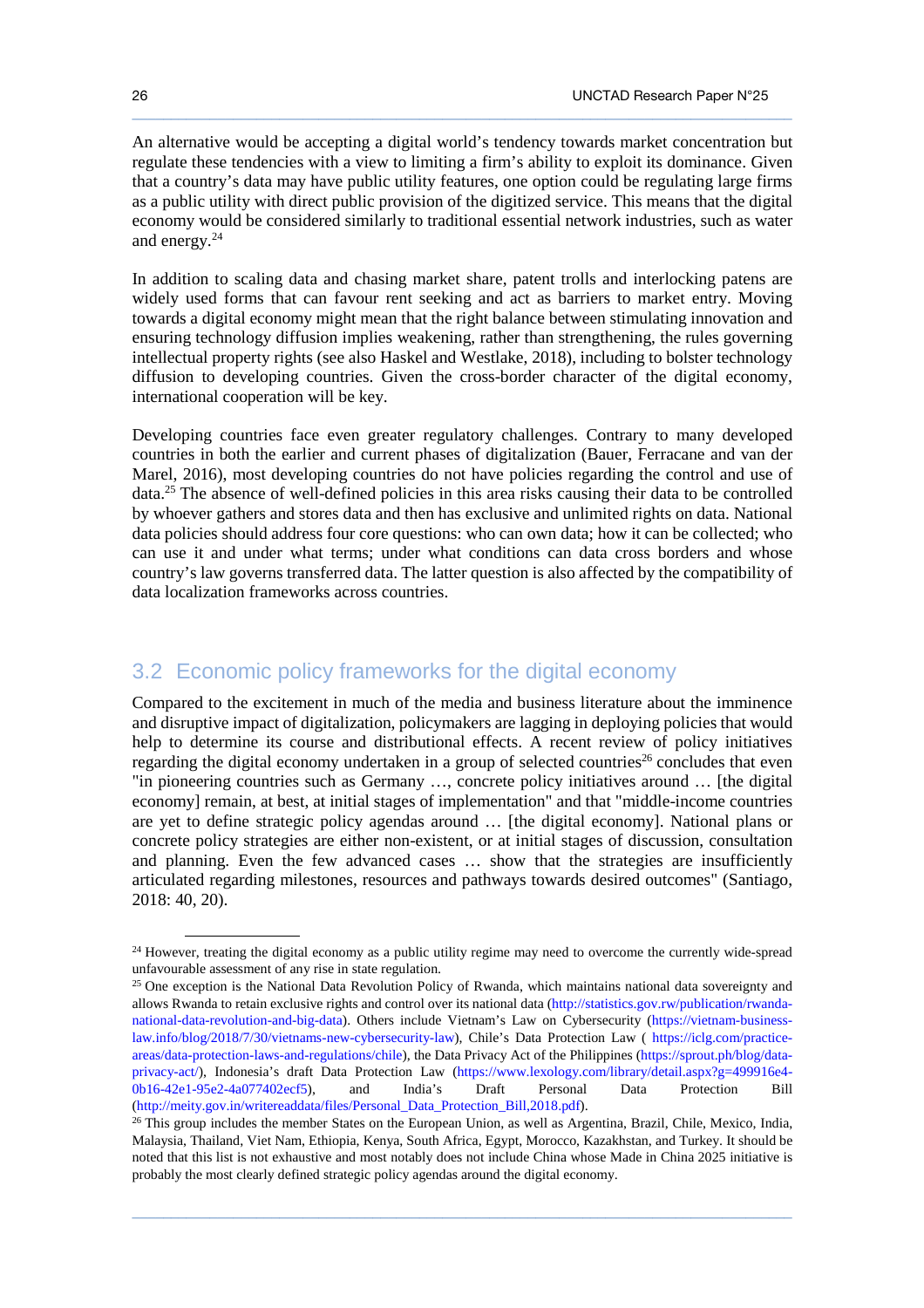One reason for this apparent lack of policy initiatives regarding the digital economy may be the highly contextual character that such initiatives will invariantly imply and therefore the experimental approach that policymakers are required to take. Each country's specific policy mix will necessarily be influenced by a range of country-specific factors. Most importantly, a country's overall policy strategy will be key in determining whether broad policy objectives aim at strengthening industrial sectors or at developing and scaling-up potential future development engines. This choice will reflect the stage of a country's digital infrastructure and capabilities, but also be determined by the size of its domestic market and the strength of its manufacturing and innovation structure. The issues around demand heterogeneity discussed above may be particularly important for deciding the role of domestic demand in this context.

 $\_$  ,  $\_$  ,  $\_$  ,  $\_$  ,  $\_$  ,  $\_$  ,  $\_$  ,  $\_$  ,  $\_$  ,  $\_$  ,  $\_$  ,  $\_$  ,  $\_$  ,  $\_$  ,  $\_$  ,  $\_$  ,  $\_$  ,  $\_$  ,  $\_$  ,  $\_$  ,  $\_$  ,  $\_$  ,  $\_$  ,  $\_$  ,  $\_$  ,  $\_$  ,  $\_$  ,  $\_$  ,  $\_$  ,  $\_$  ,  $\_$  ,  $\_$  ,  $\_$  ,  $\_$  ,  $\_$  ,  $\_$  ,  $\_$  ,

Keeping these country-specific factors in mind, the discussion above, nonetheless, suggests a few general elements that may help policymakers in developing countries to define a strategic policy framework designed to allow their economies integrate into a digital world and experience an equitable share of the benefits from digitalization. Table 5 reflects the various elements that such a framework may comprise. It should be noted that the given framework considers only those policy areas that were discussed above, and therefore should not be considered as exhaustive. Moreover, any such national policy framework will need to be supported and complemented by international rules and regulations, as well as regional and international policy collaboration.

| Policy area                                        | <b>Policy objectives</b>                                                                                                                                                                    | <b>Strategic questions</b>                                                                                                                                                                     | <b>Policy options</b>                                                                                                                                                                                                                                                                         |
|----------------------------------------------------|---------------------------------------------------------------------------------------------------------------------------------------------------------------------------------------------|------------------------------------------------------------------------------------------------------------------------------------------------------------------------------------------------|-----------------------------------------------------------------------------------------------------------------------------------------------------------------------------------------------------------------------------------------------------------------------------------------------|
| General<br>policy stance                           | Provide digital<br>infrastructure and<br>capabilities to integrate<br>into the digital economy<br>and adopt additional<br>policy measures to<br>ensure equitable sharing<br>of its benefits | Can current policies be adjusted,<br>or is new big vision and general<br>policy overhaul required? How<br>to ensure coherence across<br>policy areas and with broader<br>development strategy? | Whole-of-government<br>approach                                                                                                                                                                                                                                                               |
| Assessment<br>criteria                             | Adequately measure,<br>monitor and evaluate<br>policy implementation<br>and outcomes                                                                                                        | What new indicators does a<br>digital economy require?                                                                                                                                         | Support international<br>cooperation for elaboration of<br>indicators and harmonize<br>domestic with international<br>indicators                                                                                                                                                              |
| Digital infra-<br>structure<br>and<br>capabilities | <b>Build network</b><br>infrastructure, digital<br>capabilities, cloud<br>computing infrastructure,<br>and data infrastructure to<br>enhance integration into<br>the digital economy        | 1) How to ensure adequate<br>finance for and investment in<br>digital infrastructure?<br>2) How to ensure adequacy of<br>skills and training systems?                                          | 1) Mix of (i) public investment,<br>(ii) public-private partnerships,<br>and (iii) incentives for<br>technology transfer<br>2) Support digitally-oriented<br>curricula, life-long learning and<br>firm-level training<br>3) Encourage digital trading as<br>first step (not as end in itself) |
| Innovation<br>policy                               | Raise productivity and<br>increase responsiveness<br>of domestic design and<br>product development to<br>demand-side signals                                                                | How to ensure equitable sharing<br>of benefits from digitalization<br>through innovation as a driver of<br>economic progress?                                                                  | 1) Ensure that innovation<br>policies match digital<br>capabilities of firms and<br>implementation capacity of<br>government<br>2) Optimize interaction<br>between various actors of<br>innovation system                                                                                     |
| Use of new<br>digital tech-<br>nologies            | Deploy key ICTs                                                                                                                                                                             | How to support investment in<br>the new digital technologies?                                                                                                                                  | Government as investor of first<br>resort; increased role of<br>development banks                                                                                                                                                                                                             |

 $\_$  ,  $\_$  ,  $\_$  ,  $\_$  ,  $\_$  ,  $\_$  ,  $\_$  ,  $\_$  ,  $\_$  ,  $\_$  ,  $\_$  ,  $\_$  ,  $\_$  ,  $\_$  ,  $\_$  ,  $\_$  ,  $\_$  ,  $\_$  ,  $\_$  ,  $\_$  ,  $\_$  ,  $\_$  ,  $\_$  ,  $\_$  ,  $\_$  ,  $\_$  ,  $\_$  ,  $\_$  ,  $\_$  ,  $\_$  ,  $\_$  ,  $\_$  ,  $\_$  ,  $\_$  ,  $\_$  ,  $\_$  ,  $\_$  ,

## Table 5. An economic policy framework for the digital economy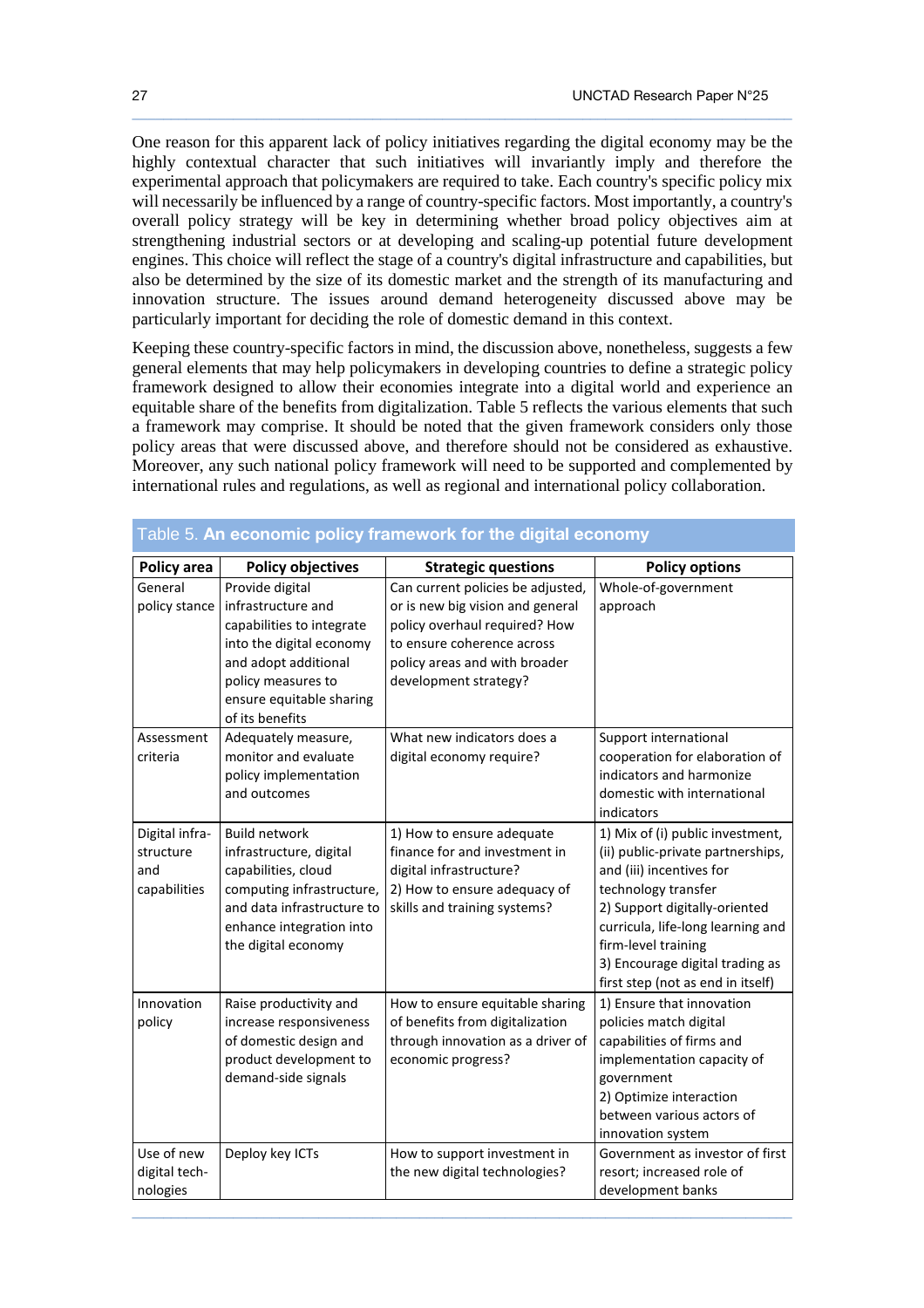|                                         | Support effective market<br>intelligence<br>Leverage domestic data<br>through big-data<br>analytics                                                                                         | 1) What is the optimal degree of<br>enabling reuse, sharing and<br>linkage of data?<br>2) How can emerging market<br>trends be better anticipated to<br>target allocation of research<br>funds and other resources?<br>1) How to address potential<br>trade-off between maximizing<br>welfare effects and more equal<br>distribution of these gains?<br>2) How to secure responsible use | Foresight services and market<br>intelligence<br>1) Monitoring data localization<br>and access to domestic market<br>data (e.g. joint ventures)<br>2) Data security rules                                                                         |
|-----------------------------------------|---------------------------------------------------------------------------------------------------------------------------------------------------------------------------------------------|------------------------------------------------------------------------------------------------------------------------------------------------------------------------------------------------------------------------------------------------------------------------------------------------------------------------------------------------------------------------------------------|---------------------------------------------------------------------------------------------------------------------------------------------------------------------------------------------------------------------------------------------------|
|                                         | Expand and strengthen<br>capabilities and use of<br>design and prototyping<br>tools (CAD/CAM)                                                                                               | of personal data and how to<br>optimize data privacy?<br>1) What prevents greater<br>domestic use of CAD/CAM?<br>2) How can issues of intellectual<br>property regarding CAD be<br>addressed?                                                                                                                                                                                            | 1) Encourage return of digitally<br>skilled diaspora<br>2) Provide conducive<br>regulatory environment and<br>fiscal framework; increase<br>digital capabilities                                                                                  |
|                                         | Turn big-data analytics<br>and design into<br>production activities                                                                                                                         | What role do standards play for<br>interdependence of industrial<br>sectors and for support to<br>individual industries?                                                                                                                                                                                                                                                                 | 1) Increase R&D investment<br>2) Adapt standard setting to<br>digital economy                                                                                                                                                                     |
| Science and<br>R&D policies             | Identify priorities for<br>government-funded<br>research and initiatives,<br>while encouraging private<br>investment and ensuring<br>complementarity of<br>private and public<br>investment | 1) How can funding match best<br>growing multidisciplinary nature<br>of research and complexity of<br>manufacturing?<br>2) How can impact be measured<br>best given increasingly blurred<br>boundaries among research<br>domains?<br>3) How can public-private<br>partnerships and government<br>linkages with other stakeholders<br>be optimized?                                       | 1) Increase public investment<br>in priority areas and provide<br>support to crowd in private<br>investment<br>2) Consider fiscal and non-<br>financial measures that<br>support frontier firms while<br>avoiding winners-take-most<br>tendencies |
| Demand-<br>side<br>industrial<br>policy | Raise information and<br>awareness regarding<br>domestic products<br>Boost consumption of<br>intermediate & final<br>domestic products<br>Boost demand for<br>domestic products             | How to ensure equitable sharing<br>of benefits from digitalization<br>through enhanced incentives for<br>designers and producers to<br>provide customized products?                                                                                                                                                                                                                      | Awareness campaigns,<br>national brands, voluntary<br>labelling<br>Fiscal incentives, prizes and<br>mandatory standards and<br>labels fostering mission-<br>focused innovation<br>Public procurement                                              |
| Financing<br>investment                 | Structure of finance for<br>investment                                                                                                                                                      | How to finance investment for<br>adequate provision of digital<br>infrastructure and capabilities, as<br>well as in intangible assets?                                                                                                                                                                                                                                                   | Government as investor of first<br>resort; role of national and<br>multilateral development<br>banks                                                                                                                                              |
| Regulation                              | Adopt fairer taxation                                                                                                                                                                       | How to minimize tax avoidance<br>and evasion?                                                                                                                                                                                                                                                                                                                                            | Support international<br>collaboration on reform of<br>international tax rules and<br>adjust domestic legislation<br>accordingly                                                                                                                  |

 $\_$  ,  $\_$  ,  $\_$  ,  $\_$  ,  $\_$  ,  $\_$  ,  $\_$  ,  $\_$  ,  $\_$  ,  $\_$  ,  $\_$  ,  $\_$  ,  $\_$  ,  $\_$  ,  $\_$  ,  $\_$  ,  $\_$  ,  $\_$  ,  $\_$  ,  $\_$  ,  $\_$  ,  $\_$  ,  $\_$  ,  $\_$  ,  $\_$  ,  $\_$  ,  $\_$  ,  $\_$  ,  $\_$  ,  $\_$  ,  $\_$  ,  $\_$  ,  $\_$  ,  $\_$  ,  $\_$  ,  $\_$  ,  $\_$  ,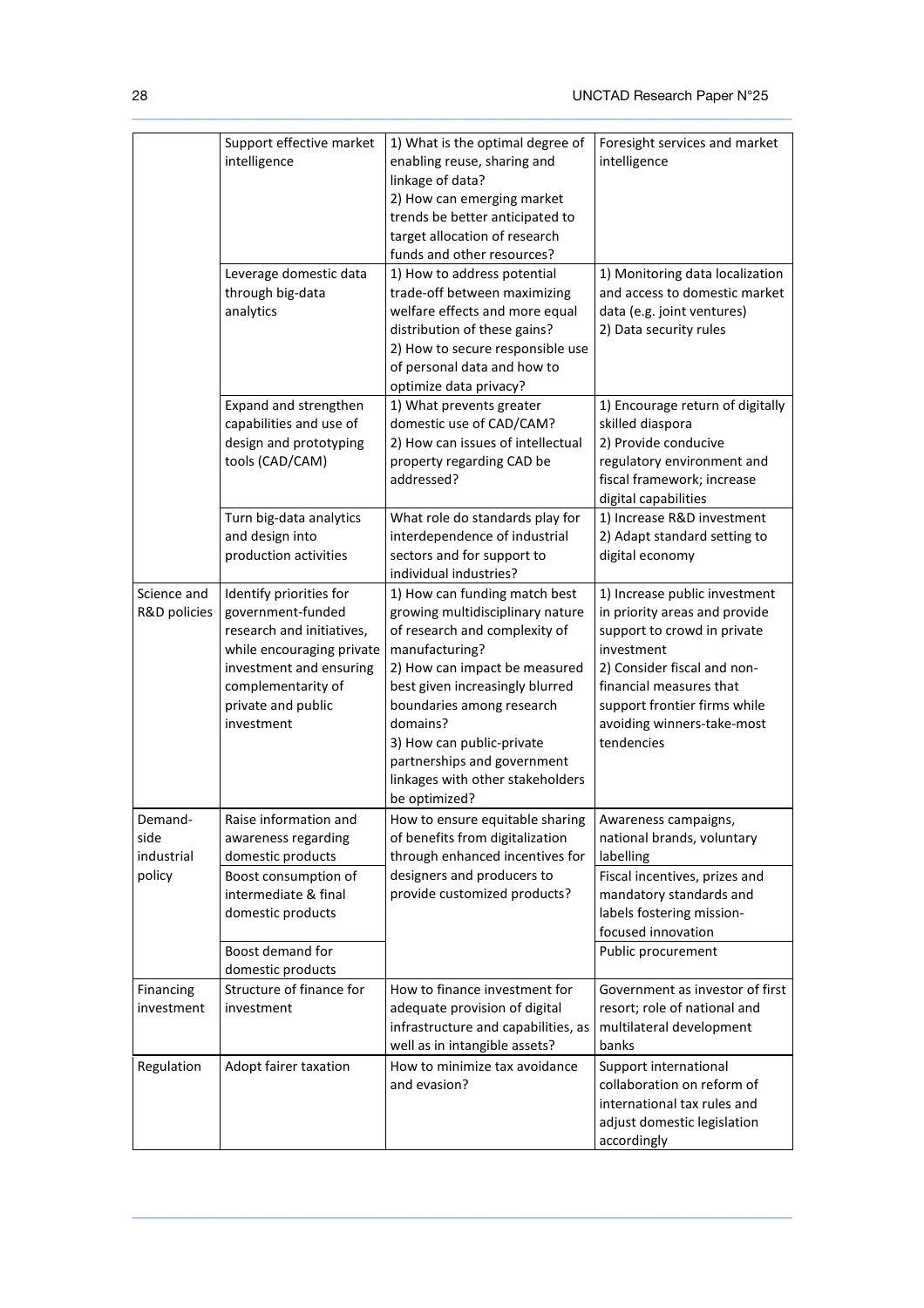|          | Reduce monopolistic        | How to minimize winners-take-                      | Adapt competition and anti-       |
|----------|----------------------------|----------------------------------------------------|-----------------------------------|
|          | tendencies and anti-       | most tendencies and abuse of                       | trust policies to a digital world |
|          | competitive practices      | market power?                                      |                                   |
|          | Boost demand for           | How to provide assurances                          | Set minimum mandated              |
|          | domestic products          | about safety and functionality of<br>new products? | standards                         |
|          | Ensure adequate control    | Who can own data? How can it                       | 1) National localization policies |
|          | over domestic market-      | be collected? Who can use it and                   | 2) International rules and        |
|          | related data and its use   | under what terms? Under what                       | regulations governing the         |
|          |                            | conditions can data cross                          | digital economy                   |
|          |                            | borders, and whose country's                       |                                   |
|          |                            | law governs transferred data?                      |                                   |
| Macro-   | Ensure macroeconomic       | How can income and purchasing                      | 1) Provide institutional          |
| economic | stability and support fair | power of citizens, as well as                      | structure that allows average     |
| policies | sharing of benefits from   | profits of firms by supported to                   | economy-wide wage growth          |
|          | digitalization             | ensure adequate supply and                         | commensurate with average         |
|          |                            | demand in digitized                                | economy-wide productivity         |
|          |                            | manufacturing process?                             | growth                            |
|          |                            |                                                    | 2) Support reinvestment of        |
|          |                            |                                                    | enterprise profits                |
| Social   | Support displaced          | How can sustainable and                            | 1) Adapt curricula to develop     |
| policies | workers and promote        | adequate protection of citizens                    | digital skills and learning       |
|          | inclusiveness during       | during periods of work-place                       | opportunities                     |
|          | transition to digital      | disruption be ensured?                             | 2) Ensure revenue-raising         |
|          | economy                    |                                                    | capacity and improve              |
|          |                            |                                                    | efficiency and progressivity of   |
|          |                            |                                                    | tax system to allow adequate      |
|          |                            |                                                    | funding of social protection      |

 $\_$  ,  $\_$  ,  $\_$  ,  $\_$  ,  $\_$  ,  $\_$  ,  $\_$  ,  $\_$  ,  $\_$  ,  $\_$  ,  $\_$  ,  $\_$  ,  $\_$  ,  $\_$  ,  $\_$  ,  $\_$  ,  $\_$  ,  $\_$  ,  $\_$  ,  $\_$  ,  $\_$  ,  $\_$  ,  $\_$  ,  $\_$  ,  $\_$  ,  $\_$  ,  $\_$  ,  $\_$  ,  $\_$  ,  $\_$  ,  $\_$  ,  $\_$  ,  $\_$  ,  $\_$  ,  $\_$  ,  $\_$  ,  $\_$  ,

**Source**: Author's elaboration.

# 4. Conclusions

Moving towards a digital economy may hold greater potential for industrialization in developing countries than often thought. This is because many existing studies overestimate the potential adverse effects of robots. But it is also because of the manifold opportunities that digitalization may provide for developing countries to locate in their economies high value-added and jobcreating activities in all segments of the manufacturing process. Whether digitalization and industrialization are friends or foes is largely the outcome of policy choices.

However, the rapid pace of digitalization risks leaving many policymakers unprepared. Depending on a country's level of development, unpreparedness can take several forms – from skills and infrastructure deficits to inexistent or fragmented policy adjustment – and can have numerous consequences, including wider digital divides, growing concentration of the benefits of digitalization among a few large firms, and stalled economic catch-up or even marginalization of developing countries from the global economy. Policymakers from all countries need to be aware about the key importance of data in a digital world. While engaging in digitized manufacturing may seem a remote possibility for some, first-mover advantages from controlling data will be difficult to undo.

Realizing the opportunities from a digital world will be difficult. It requires ambitious policies in a wide range of areas and in a coherent way. Engaging in digital trade is a promising first step and will spur institution building and the provision of hard and soft digital infrastructure, which are basic requirements for people and enterprises to engage successfully in the digital economy. But digital trade should not be an end itself. Narratives of the benefits of digital trade often take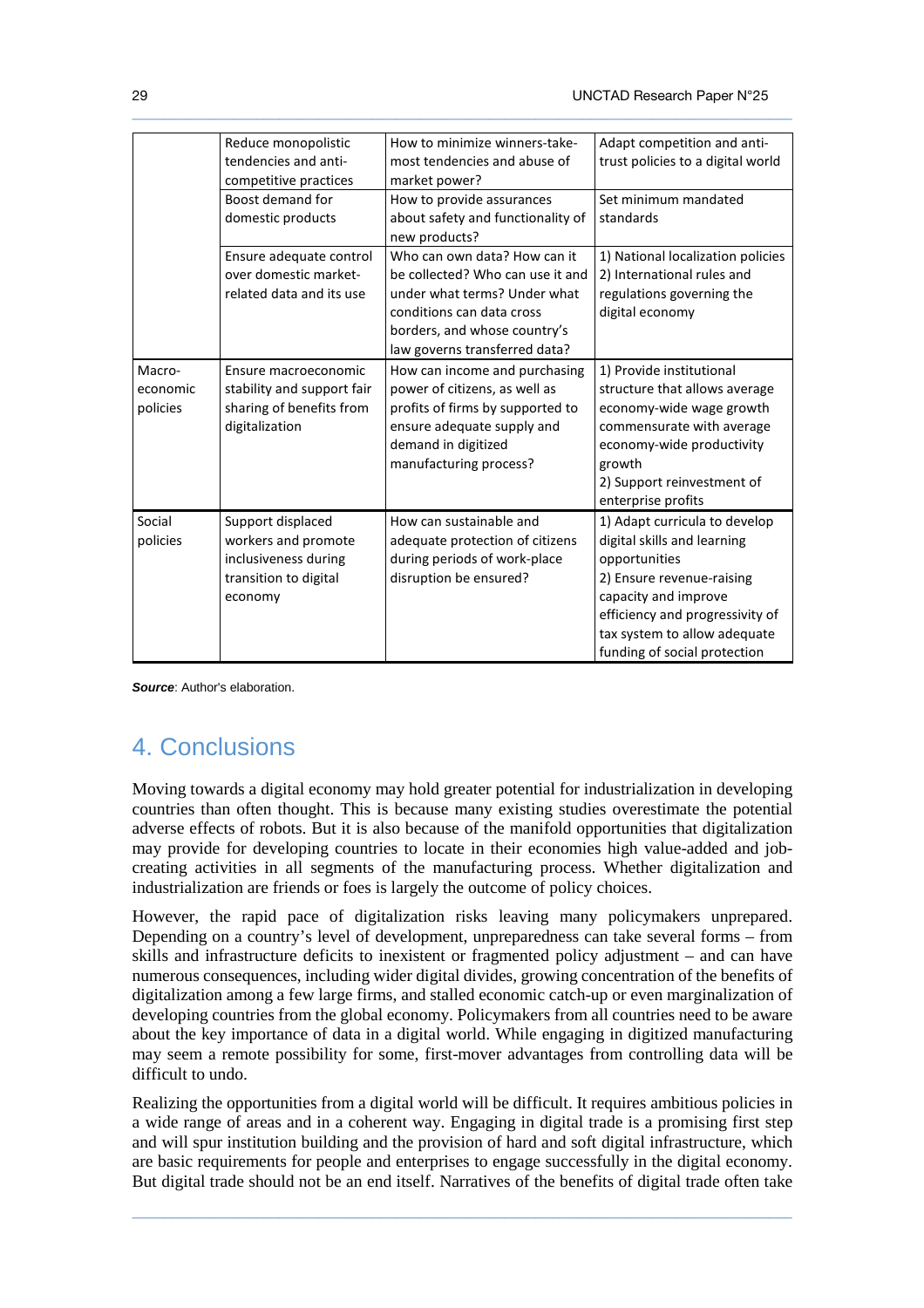a consumer perspective, coached in dollar terms. But digitized exchanges are generally paid for in data, i.e. goods and services are delivered, often free of charge in dollar terms, in exchange of the customers' data. Looked at from a development perspective, merely increasing connectivity might empower already more productive firms and sharpen the exclusion of other firms. And providing customer data to international platforms tends to result in concentration of corporate power that may make it difficult for developing countries to control and use data from their economies for their own economic development.

 $\_$  ,  $\_$  ,  $\_$  ,  $\_$  ,  $\_$  ,  $\_$  ,  $\_$  ,  $\_$  ,  $\_$  ,  $\_$  ,  $\_$  ,  $\_$  ,  $\_$  ,  $\_$  ,  $\_$  ,  $\_$  ,  $\_$  ,  $\_$  ,  $\_$  ,  $\_$  ,  $\_$  ,  $\_$  ,  $\_$  ,  $\_$  ,  $\_$  ,  $\_$  ,  $\_$  ,  $\_$  ,  $\_$  ,  $\_$  ,  $\_$  ,  $\_$  ,  $\_$  ,  $\_$  ,  $\_$  ,  $\_$  ,  $\_$  ,

This means that policy changes in a wide range of areas should accompany increased digital connectivity. Access to, control over and capabilities to analyse and transform data into economically meaningful knowledge will be central to reaping the benefits from a digital world. While ensuring that data governance frameworks appropriately address privacy and digital security considerations, policies should also encourage investment in data that have synergies both within and across industries.

Regarding competition and antitrust policies, exploring what policies on standards, public participation in long-term finance, public procurement, etc. may be necessary to increase the benefit of developing countries in a digital world. Also required are bold demand policies, as developing countries can make such benefits sustainable only if their firms and consumers have the income required to turn their preferences into effective demand without incurring debt. In this sense, establishing a virtuous circle between the new digital technologies' greater emphasis on customized demand on the one hand, and greater involvement of developing countries in manufacturing processes that satisfy such demand on the other, will require the adoption of more expansionary macroeconomic policies and reconnecting wage and productivity growth.

Given that large-scale use of digital technologies is still unfolding and that related impacts are still not fully understood, international cooperation to fill data gaps and develop comparable metrics needs to accompany policy efforts at the national level. More inclusive and ambitious efforts towards addressing aggressive tax optimization of global firms are also needed. Moreover, the international community is just beginning a dialogue on what rules and regulations can harness the productivity and developmental potential of the digital economy. Agreement needs to be reached on what part of the issues around the digital economy are in the realm of the WTO and what should be dealt with elsewhere. There remains a wide variation of views on these issues. Some hold that rapid adoption of negotiated rules in the multilateral trading regime may prevent regulations from arising through practices that may be unduly shaped by the narrow business interests of firms that are already ahead in the digital economy. Others consider that it may be premature to commit to trade and investment rules in this rapidly evolving area without a clear understanding of how digitalization can support industrialization and of how the longer-term impacts of rulemaking in this area could go against countries' specific own digital needs. Yet, both positions indicate the need for constructive dialogue as the existing institutional setup of international trade and investment relationships may be ill-equipped to deal with issues arising from digitalization.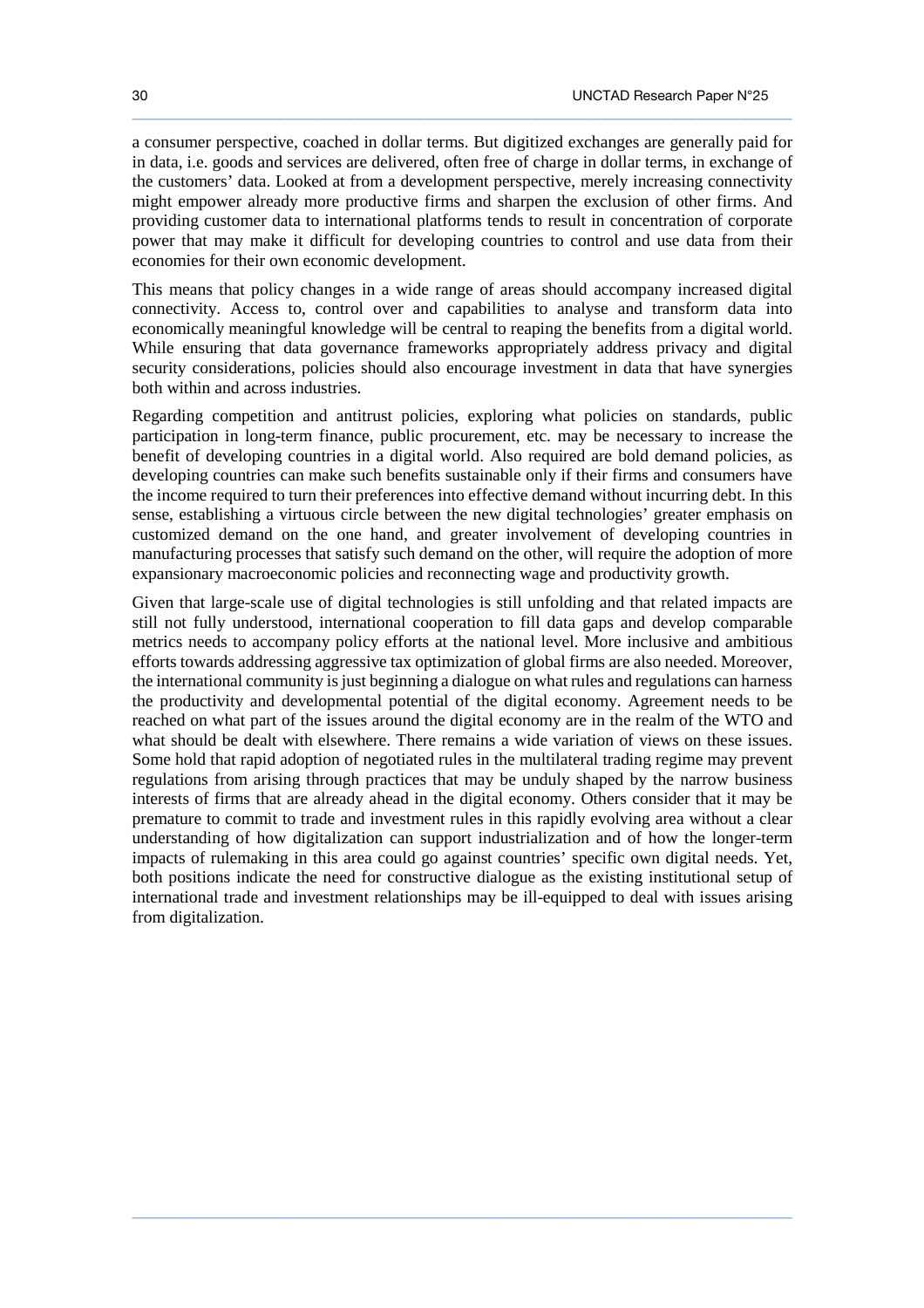#### **REFERENCES**

Arkolakis C (2010). Market penetration costs and the new consumers margin in international trade. *Journal of Political Economy*, 118(6): 1151–1199.

 $\_$  ,  $\_$  ,  $\_$  ,  $\_$  ,  $\_$  ,  $\_$  ,  $\_$  ,  $\_$  ,  $\_$  ,  $\_$  ,  $\_$  ,  $\_$  ,  $\_$  ,  $\_$  ,  $\_$  ,  $\_$  ,  $\_$  ,  $\_$  ,  $\_$  ,  $\_$  ,  $\_$  ,  $\_$  ,  $\_$  ,  $\_$  ,  $\_$  ,  $\_$  ,  $\_$  ,  $\_$  ,  $\_$  ,  $\_$  ,  $\_$  ,  $\_$  ,  $\_$  ,  $\_$  ,  $\_$  ,  $\_$  ,  $\_$  ,

- Arkolakis C, Ganapati S and Muendler MA (2016). The extensive margin of exporting products: a firm-level analysis. Cowles Foundation Discussion Paper No 2028, Yale University, https://cowles.yale.edu/sites/default/files/files/pub/d20/d2028.pdf.
- Atkinson RD and Lind M (2018). Commentary: Who Wins After U.S. Antitrust Regulators Attack? China. http://fortune.com/2018/03/29/commentary-who-wins-after-u-s-antitrust-regulators-attack-china/.

Baldwin R (2016). *The Great Convergence*. Harvard University Press, Cambridge (MA).

- Bauer M, Ferracane MF and van der Marel E (2016). Tracing the economic impact of regulations on the free flow of data and data localization. Centre for International Governance Innovation and Chatham House, Global Commission on Internet Governance Paper Series No. 30. https://www.cigionline.org/publications/tracingeconomic-impact-regulations-free-flow-data-and-data-localization.
- Beer S, de Mooij R and Liu L (2018). International corporate tax avoidance: a review of the channels, effect sizes, and blind spots. Working Paper 18/168, International Monetary Fund, Washington DC.
- Bernard AB, Redding SJ and Schott PK (2010). Multiple-product firms and product switching. *American Economic Review*, 100(1): 70–97.
- Boston Consulting Group (2011). Made in America, Again. Why Manufacturing will Return to the US. https://www.bcg.com/documents/file84471.pdf.
- Branstetter L, Glennon B and Jensen JB (2018). The IT revolution and the globalisation of R&D. Working Paper No 24707, National Bureau of Economic Research, Cambridge (MA).
- Brynjolfsson E, Eggers F and Gannamaneni A (2018). Using massive online choice experiments to measure changes in well-being. Working Paper No 24514, National Bureau of Economic Research, Cambridge (MA).
- Chang HJ and Andreoni A (2016). Industrial policy in a changing world: basic principles, neglected issues and new challenges. Cambridge Journal of Economics 40 Years Conference. http://www.cpes.org.uk/dev/wpcontent/uploads/2016/06/Chang\_Andreoni\_2016\_Industrial-Policy.pdf.

Chenery H and Syrquin M (1975). *Patterns of Development 1950–70*. Oxford University Press, Oxford.

- Cornell University, INSEAD, and WIPO (2017). The Global Innovation Index 2017: Innovation Feeding the World. Ithaca, Fontainebleau, and Geneva.
- Couture V, Faber B, Gu Y and Liu L (2018). E-commerce integration and economic development: evidence from China. Working Paper No 24384, National Bureau of Economic Research, Cambridge (MA).
- Coyle D (2018). Practical competition policy implications of digital platforms. Bennett Institute for Public Policy working paper no. 01/2018. Cambridge.
- De Backer K, DeStefano T, Menon C and Suh JR (2018). Industrial robotics and the global organisation of production. Science, Technology and Industry Working Paper 2018/03, OECD, Paris.
- De Backer K and Flaig D (2017). The Future of Global value Chains: Business as usual or "a new normal"? OECD Science, Technology and Innovation Policy Paper, No 41, http://dx.doi.org/10.1787/d8da8760-en.
- De Marchi V, Giuliani E and Rabellotti R (2017). Do global value chains offer developing countries learning and innovation opportunities? European Journal of Development Research. https://doi.org/10.1057/s41287-017- 0126-z.
- de Vries GJ (2018). Global Value Chains and Domestic Value-Added Exports. An Analysis using the World Input-Output Database: Methods and an Illustration. Background material prepared for the UNCTAD Trade and Development Report 2018.
- de Vries GJ, Miroudot S and Timmer MP (2018). Functional specialization in international trade: An exploration based on occupations of workers. Mimeo, University of Groningen.
- Diez FJ, Mora J and Spearot AC (2018). Firms in international trade. In Blonigen BA and Wilson WW, eds., *Handbook of International Trade and Transportation*. Northampton (MA), Edward Elgar.
- Durand C and Milberg W (2018). Intellectual monopoly in global value chains. https://hal.archives-ouvertes.fr/hal-01850438/document.
- Eaton J, Eslava M, Jinkins D, Krizan CJ and Tybout J (2014). A search and learning model of export dynamics. Unpublished, http://www.personal.psu.edu/jxt32/EEJKT\_02\_26\_2014.pdf.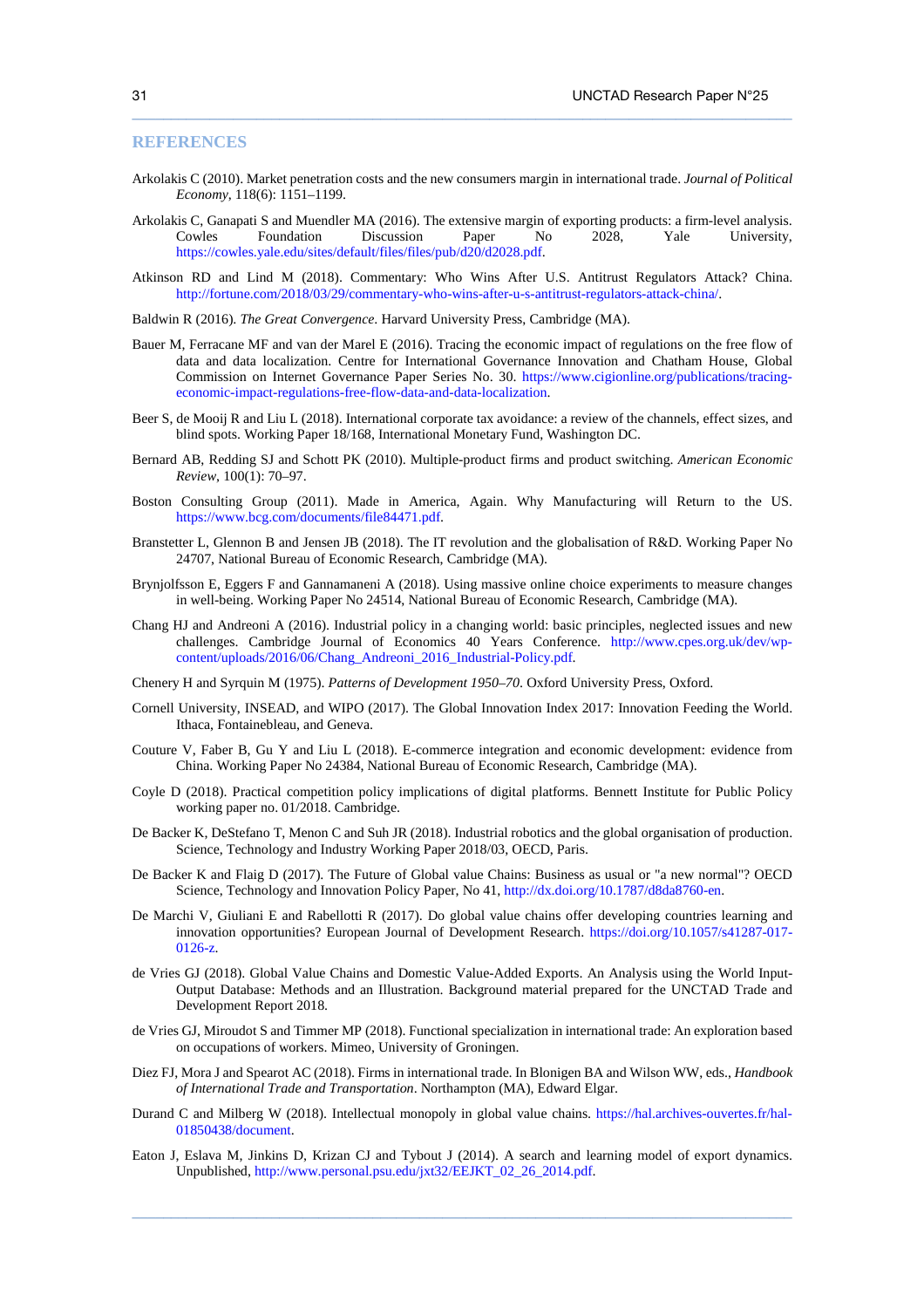Eckel C and Neary JP (2010). Multi-product firms and flexible manufacturing in the global economy, *Review of Economic Studies*, 77(1): 188–217.

 $\_$  ,  $\_$  ,  $\_$  ,  $\_$  ,  $\_$  ,  $\_$  ,  $\_$  ,  $\_$  ,  $\_$  ,  $\_$  ,  $\_$  ,  $\_$  ,  $\_$  ,  $\_$  ,  $\_$  ,  $\_$  ,  $\_$  ,  $\_$  ,  $\_$  ,  $\_$  ,  $\_$  ,  $\_$  ,  $\_$  ,  $\_$  ,  $\_$  ,  $\_$  ,  $\_$  ,  $\_$  ,  $\_$  ,  $\_$  ,  $\_$  ,  $\_$  ,  $\_$  ,  $\_$  ,  $\_$  ,  $\_$  ,  $\_$  ,

- Eckel C, Iacovone L, Javorcik B and Neary JP (2015). Multi-product firms at home and away: cost- versus qualitybased competence. *Journal of International Economics*, 95(2): 216–232.
- Edler J (2013). Review of policy measures to stimulate private demand for innovation. Concepts and effects. Nesta Working Paper 13/13, Manchester Institute of Innovation Research. https://www.nesta.org.uk/sites/default/files/review\_of\_policy\_measures\_to\_stimulate\_private\_demand\_for\_in novation.\_concepts\_and\_effects.pdf.
- Edler J (2016). Local needs, global challenges: the meaning of demand-side policies for innovation and development, in Cornell University, INSEAD, and WIPO, eds., *The Global Innovation Index 2016: Winning with Global Innovation*. Ithaca, Fontainebleau, and Geneva.
- Edler J, Gök A, Cunningham P and Shapira P (2016). Introduction: Making sense of innovation policy. In Edler J, Cunningham P, Gök A and Shapira P, eds, *Handbook of Innovation Policy Impact*. Edward Elgar, Cheltenham and Northampton.
- Edmans A (2014). Blockholders and corporate governance. Annual Review of Financial Economies, 6(1): 23–50.
- Ernst and Young (2016). How will 3D printing make your company the strongest link in the value chain. EY's Global 3D printing Report 2016, http://www.ey.com/Publication/vwLUAssets/EY-3d-druck-studie-executivesummary/\$FILE/ey-how-will-3d-printing-make-your-company-the-strongest-link-in-the-value-chain.pdf.
- Eurofound (2018). Game changing technologies: Exploring the impact on production processes and work Publications Office of the European Union, Luxembourg.
- Filitz R, Henkel J and Tether BS (2015). Protecting aesthetic innovations? An exploration of the use of registered community designs. *Research Policy*, 44(6): 1192–1206.
- Foster C, Graham M, Mann L, Waema T and Friederici N (2018). Digital control in value chains: challenges of connectivity for East African firms. *Economic Geography*, 94(1): 68–86.
- Foster C and Heeks R (2014). Nurturing user-producer interaction: inclusive innovation flows in a low-income mobile phone market. *Innovation and Development*, 4(2): 221–237.
- Fu X, Pietrobelli C and Soete L (2011). The role of foreign technology and indigenous innovation in the emerging economies: Technological change and catching-up. *World Development*, 39(7): 1204–1212.
- Furman J and Orszag P (2018). Slower Productivity and Higher Inequality: Are They Related? Working Paper 18-4, Peterson Institute for International Economics, Washington DC.
- Gereffi G, Humphrey J and Sturgeon T (2005). The governance of global value chains. *Review of International Political Economy*, 12 (1): 78–104.
- Ghani E and O'Connell SD (2014). Can service be a growth escalator in low-income countries? Policy Research Working Paper No 6971. World Bank, Washington, DC.
- Hadengue M, de Marcellis-Warin N and Warin T (2017). Reverse Innovation: A Systematic Literature Review. *International Journal of Emerging Markets*, 12(2): 142–182.
- Hallward-Driemeier M and Nayyar G (2017). Trouble in the Making? The Future of Manufacturing-Led Development. World Bank, Washington DC.
- Haraguchi N, Cheng C and Smeets E (2017). The importance of manufacturing in economic development: has this changed? *World Development*, 93: 189–204.
- Haskel J and Westlake S (2018). *Capitalism without Capital. The Rise of the Intangible Economy*. Princeton University Press, Princeton and Oxford.
- Iavocone L and Javorcik BS (2010). Multi-product exporters: product churning, uncertainty and export discoveries. *Economic Journal*, 120 (544): 481–499.
- Immelt JR, Govindarajan V and Trimble C (2009). How GE is disrupting itself. *Harvard Business Review*, October, pp. 56–65.
- Independent Commission for the Reform of International Corporate Taxation (ICRICT) (2018). A Roadmap to Improve Rules for Taxing Multinationals. A Fairer Future for Global Taxation. https://www.worldpsi.org/sites/default/files/attachment/news/icrictunitarytaxationengfeb2018.pdf.

International Labour Organization (ILO) (2018). Robotics and Reshoring. ILO, Geneva.

International Monetary Fund (IMF) (2017). Roads less traveled: growth in emerging market and developing economies in a complicated external environment. *World Economic Outlook*, Chapter 2, April. Washington, DC.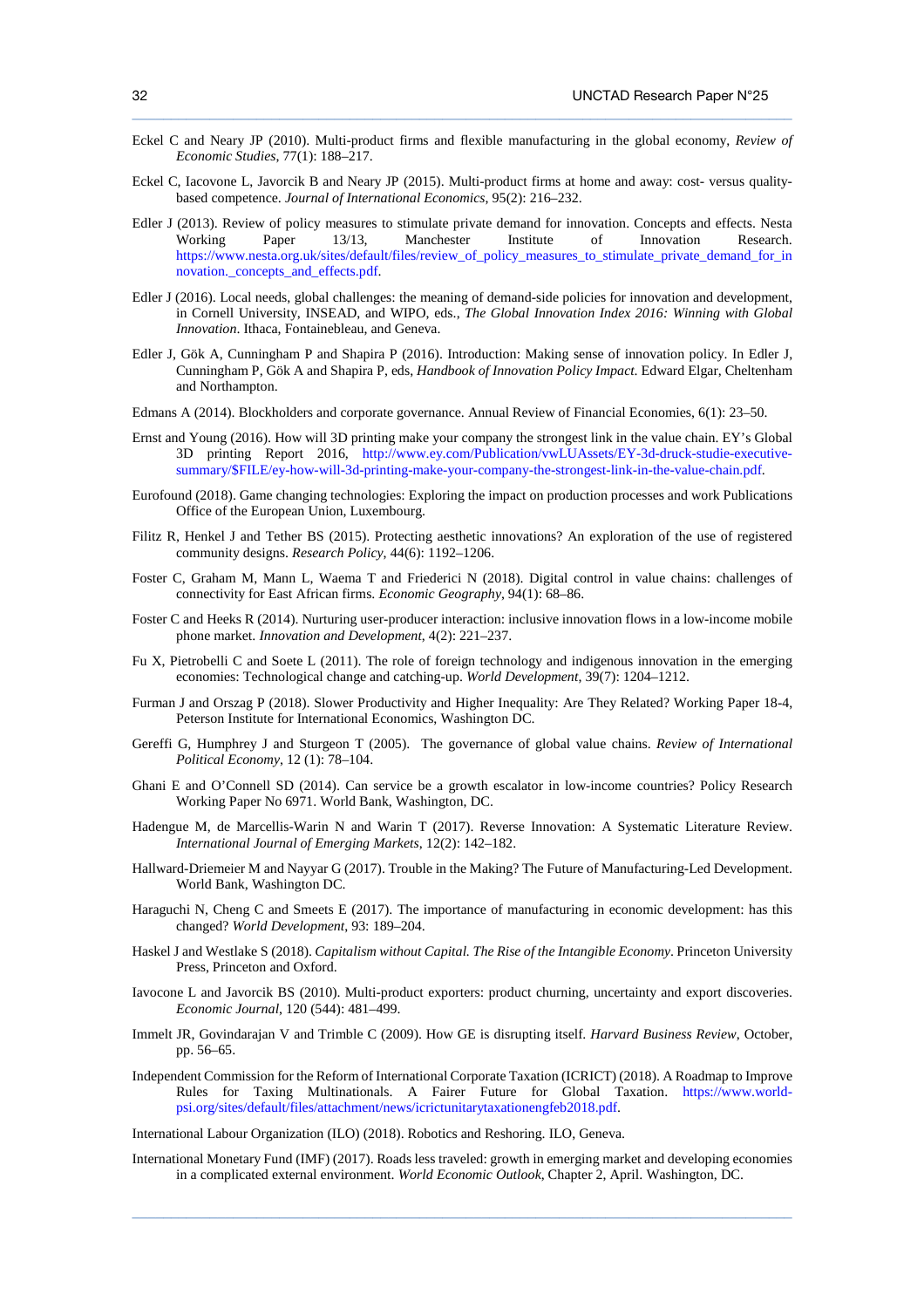International Monetary Fund (IMF) (2018a). Manufacturing jobs: implications for productivity and inequality. *World Economic Outlook*, Chapter 3, April. Washington, DC.

 $\_$  ,  $\_$  ,  $\_$  ,  $\_$  ,  $\_$  ,  $\_$  ,  $\_$  ,  $\_$  ,  $\_$  ,  $\_$  ,  $\_$  ,  $\_$  ,  $\_$  ,  $\_$  ,  $\_$  ,  $\_$  ,  $\_$  ,  $\_$  ,  $\_$  ,  $\_$  ,  $\_$  ,  $\_$  ,  $\_$  ,  $\_$  ,  $\_$  ,  $\_$  ,  $\_$  ,  $\_$  ,  $\_$  ,  $\_$  ,  $\_$  ,  $\_$  ,  $\_$  ,  $\_$  ,  $\_$  ,  $\_$  ,  $\_$  ,

- International Monetary Fund (IMF) (2018b). Measuring the digital economy. Washington, DC. http://www.imf.org/en/Publications/Policy-Papers/Issues/2018/04/03/022818-measuring-the-digital-economy.
- Joo H, Oh Cand Lee K (2016). Catch-up strategy of an emerging firm in an emerging country: analysing the case of Huawei vs. Ericsson with patent data. *International Journal of Technology Management*, 72 (1–3): 19–42.
- Kang B (2015). The innovation process of Huawei and ZTE: patent data analysis. *China Economic Review*, 36: 378– 393.
- Khan LM (2017). Amazon's antitrust paradox. *Yale Law Journal*, 126(3): 710–805.
- Lawless M, Siedschlag I and Studnicke Z (2018). Firm strategies in expanding and diversifying exports. The World Economy, forthcoming. https://doi.org/10.1111/twec.12702.
- Leliveld A and Knorringa P (2018). Frugal innovation and development research. *The European Journal of Development Research*, 30(1): 1–16.
- Luo S, Lovely ME, Popp D (2017). Intellectual returnees as drivers of indigenous innovation: Evidence from the Chinese photovoltaic industry. *The World Economy*, 40(11: 2424–2454.
- Lynn BC (2017). The consumer welfare standard in antitrust: outdated or a harbor in a sea of doubt? Testimony before the Senate Committee on the Judiciary: Subcommittee on Antitrust, Competition, and Consumer Rights. https://www.judiciary.senate.gov/imo/media/doc/12-13-17%20Lynn%20Testimony.pdf.
- Markusen JR (2013). Putting per-capita income back into trade theory. *Journal of International Economics*, 90: 255– 265.
- Mayer J (2018). Robots and industrialization: what policies for inclusive growth? G24 Working Paper, Washington DC. https://www.g24.org/wp-content/uploads/2018/08/Mayer\_-\_Robots\_and\_industrialization.pdf.
- Mazzucato M (2011). *The Entrepreneurial State*. London, Demos.
- Mazzucato M (2017). Mission-oriented innovation policy. Challenges and opportunities. Institute for Innovation and Public Purpose, University College London. https://www.thersa.org/globalassets/pdfs/reports/missionoriented-policy-innovation-report.pdf.
- Melitz MJ and Redding S J (2014). Heterogeneous firms and trade. In Gopinath G, Helpman E and Rogoff K, eds., *Handbook of International Economics Volume 4*. Amsterdam: Elsevier, 1–54.
- Midler C, Jullien B and Lung Y (2017). *Rethinking Innovation and Design for Emerging Markets. Inside the Renault Kwid Project*. CRC Press, Boca Raton.
- Milberg W and Winkler D (2013) *Outsourcing Economics: Global Value Chains in Capitalist Development*. Cambridge University Press, Cambridge.
- Oliner SD and Sichel DE (2000). The resurgence of growth in the late 1990s: is information technology the story? *Journal of Economic Perspectives*, 14(4): 3–22.
- Osborn L (2016). 3D printing and intellectual property, in Olleros FX and Zhegu M, eds, *Research Handbook on Digital Transformations*. Cheltenham, Edward Elgar, 254–271.
- Pietrobelli C and Rabelotti R (2011). Global value chains meet innovation systems: are there learning opportunities for developing countries? *World Development*, 39(7): 1261–1269.
- Popov V and Jomo KS (2018). Are developing countries catching up? *Cambridge Journal of Economics*, 42(1): 33– 46.
- Purdy M and Daugherty P (2017). How AI boosts industry profits and innovation. Accenture, https://www.accenture.com/t20171005T065812Z\_\_w\_\_/us-en/\_acnmedia/Accenture/next-gen-5/insight-aiindustry-growth/pdf/Accenture-AI-Industry-Growth-Full-Report.pdfla=en?la=en.